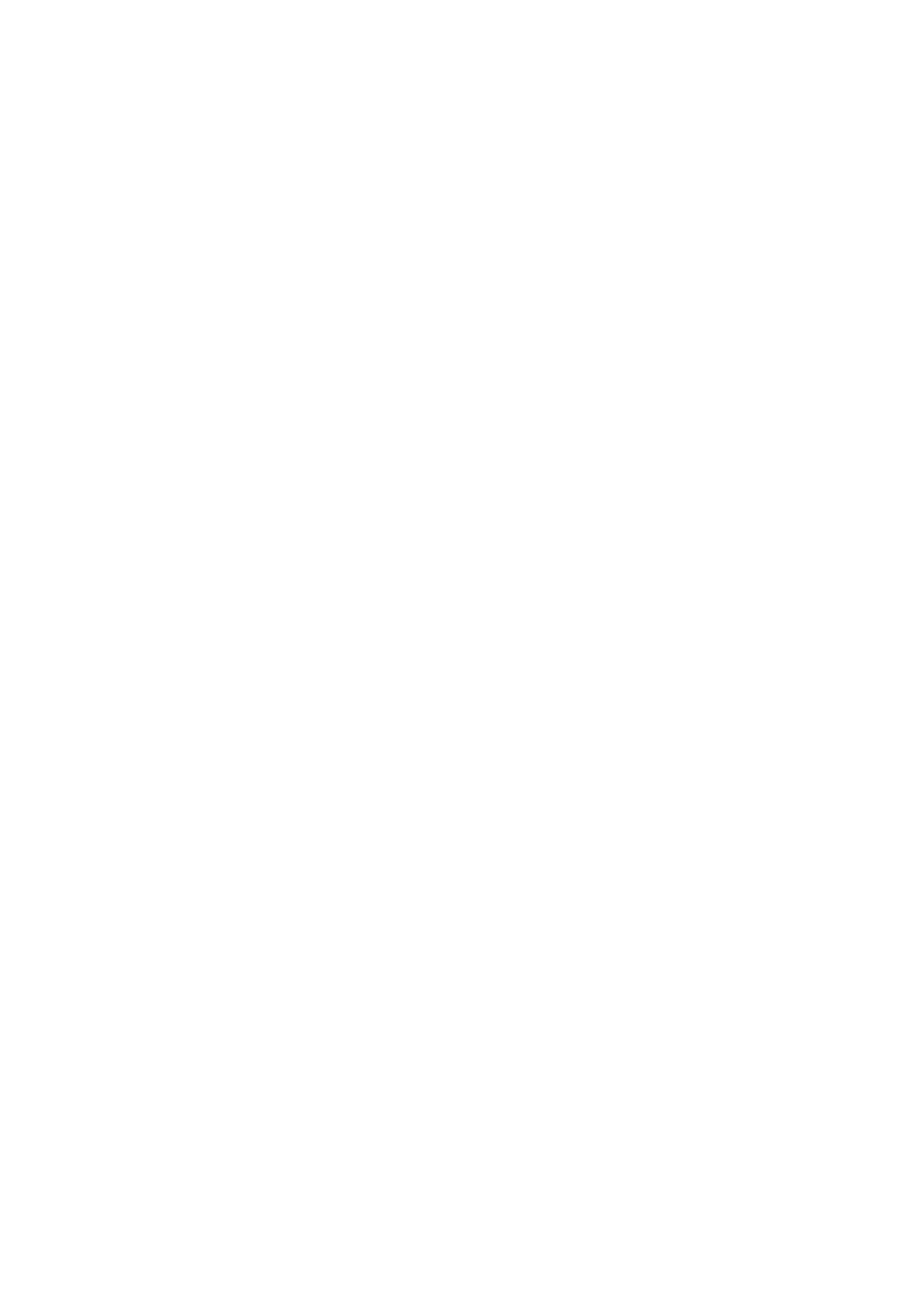# **Contents**

| Curriculum progressions recognise that learning does not always proceed in the same way<br>Research evidence is used to inform curriculum progressions and to improve them  9<br>Curriculum progressions are usually developed around anchor points 9<br>Progression depends on purposeful and rich learning opportunities  10<br>Curriculum progressions in one domain can interact with progressions in another domain 10 |  |
|-----------------------------------------------------------------------------------------------------------------------------------------------------------------------------------------------------------------------------------------------------------------------------------------------------------------------------------------------------------------------------------------------------------------------------|--|
|                                                                                                                                                                                                                                                                                                                                                                                                                             |  |
|                                                                                                                                                                                                                                                                                                                                                                                                                             |  |
|                                                                                                                                                                                                                                                                                                                                                                                                                             |  |
|                                                                                                                                                                                                                                                                                                                                                                                                                             |  |
|                                                                                                                                                                                                                                                                                                                                                                                                                             |  |
|                                                                                                                                                                                                                                                                                                                                                                                                                             |  |
|                                                                                                                                                                                                                                                                                                                                                                                                                             |  |
|                                                                                                                                                                                                                                                                                                                                                                                                                             |  |
|                                                                                                                                                                                                                                                                                                                                                                                                                             |  |
|                                                                                                                                                                                                                                                                                                                                                                                                                             |  |
|                                                                                                                                                                                                                                                                                                                                                                                                                             |  |
|                                                                                                                                                                                                                                                                                                                                                                                                                             |  |
|                                                                                                                                                                                                                                                                                                                                                                                                                             |  |
|                                                                                                                                                                                                                                                                                                                                                                                                                             |  |
|                                                                                                                                                                                                                                                                                                                                                                                                                             |  |
|                                                                                                                                                                                                                                                                                                                                                                                                                             |  |
|                                                                                                                                                                                                                                                                                                                                                                                                                             |  |
|                                                                                                                                                                                                                                                                                                                                                                                                                             |  |
|                                                                                                                                                                                                                                                                                                                                                                                                                             |  |
|                                                                                                                                                                                                                                                                                                                                                                                                                             |  |
|                                                                                                                                                                                                                                                                                                                                                                                                                             |  |
|                                                                                                                                                                                                                                                                                                                                                                                                                             |  |
|                                                                                                                                                                                                                                                                                                                                                                                                                             |  |
|                                                                                                                                                                                                                                                                                                                                                                                                                             |  |
|                                                                                                                                                                                                                                                                                                                                                                                                                             |  |
|                                                                                                                                                                                                                                                                                                                                                                                                                             |  |
|                                                                                                                                                                                                                                                                                                                                                                                                                             |  |
|                                                                                                                                                                                                                                                                                                                                                                                                                             |  |
|                                                                                                                                                                                                                                                                                                                                                                                                                             |  |
|                                                                                                                                                                                                                                                                                                                                                                                                                             |  |
|                                                                                                                                                                                                                                                                                                                                                                                                                             |  |
|                                                                                                                                                                                                                                                                                                                                                                                                                             |  |
|                                                                                                                                                                                                                                                                                                                                                                                                                             |  |
|                                                                                                                                                                                                                                                                                                                                                                                                                             |  |
|                                                                                                                                                                                                                                                                                                                                                                                                                             |  |
|                                                                                                                                                                                                                                                                                                                                                                                                                             |  |
|                                                                                                                                                                                                                                                                                                                                                                                                                             |  |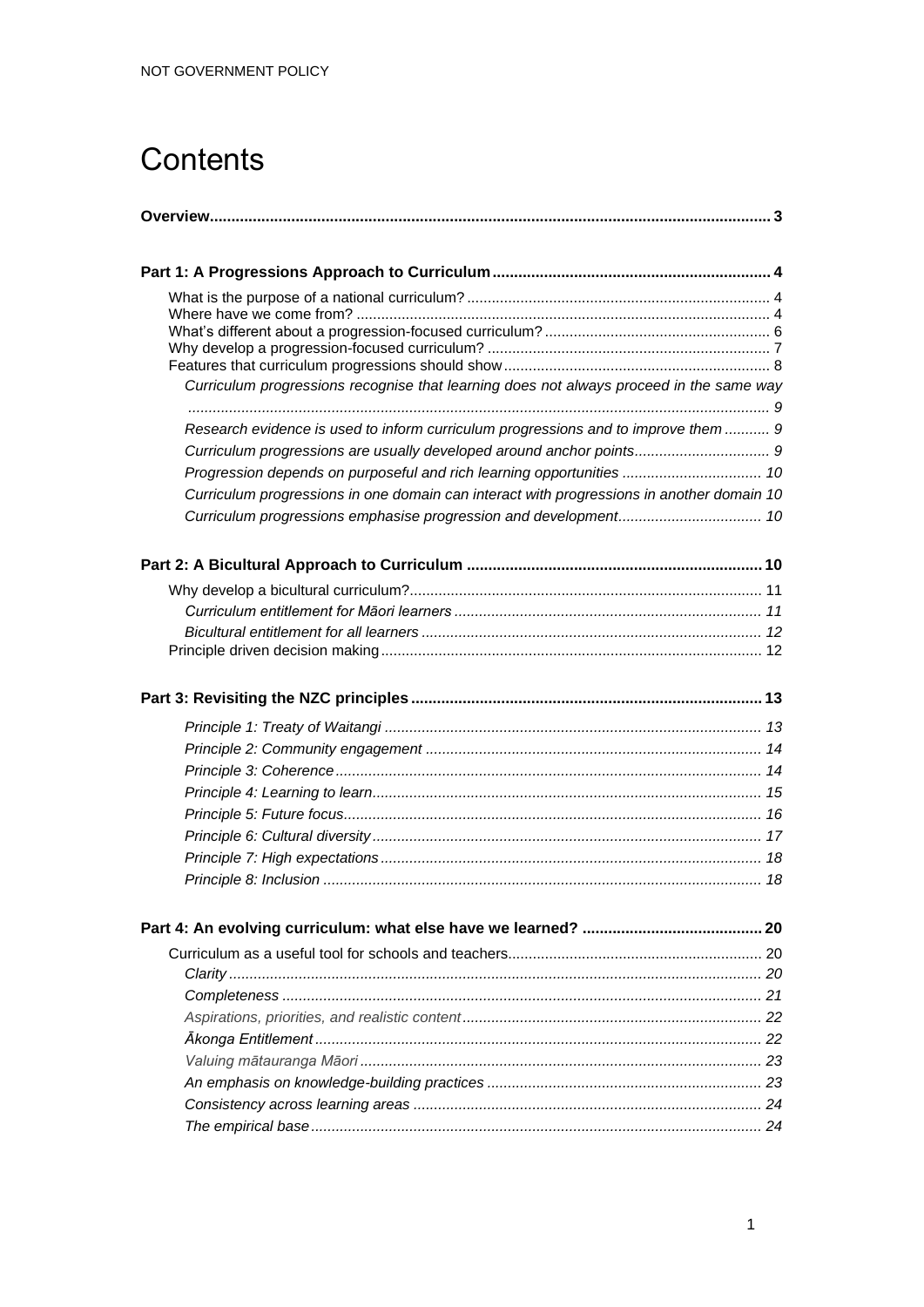| Part 5: An Overarching Model for a Progression-focused Bicultural Curriculum 25             |  |
|---------------------------------------------------------------------------------------------|--|
| Kotahi te aho ka whati; ki te kāpuja e kore e whati   Weaving connections and durability 28 |  |
|                                                                                             |  |
|                                                                                             |  |
| A framework for signalling breadth, depth, and complexity of learning over time  33         |  |

## Tables

| Table 1 Differences between a progression-focused and our current outcomes-focused        |  |
|-------------------------------------------------------------------------------------------|--|
|                                                                                           |  |
| Table 2 Possible categories and prompts to consider when developing learning area essence |  |
|                                                                                           |  |

## Figures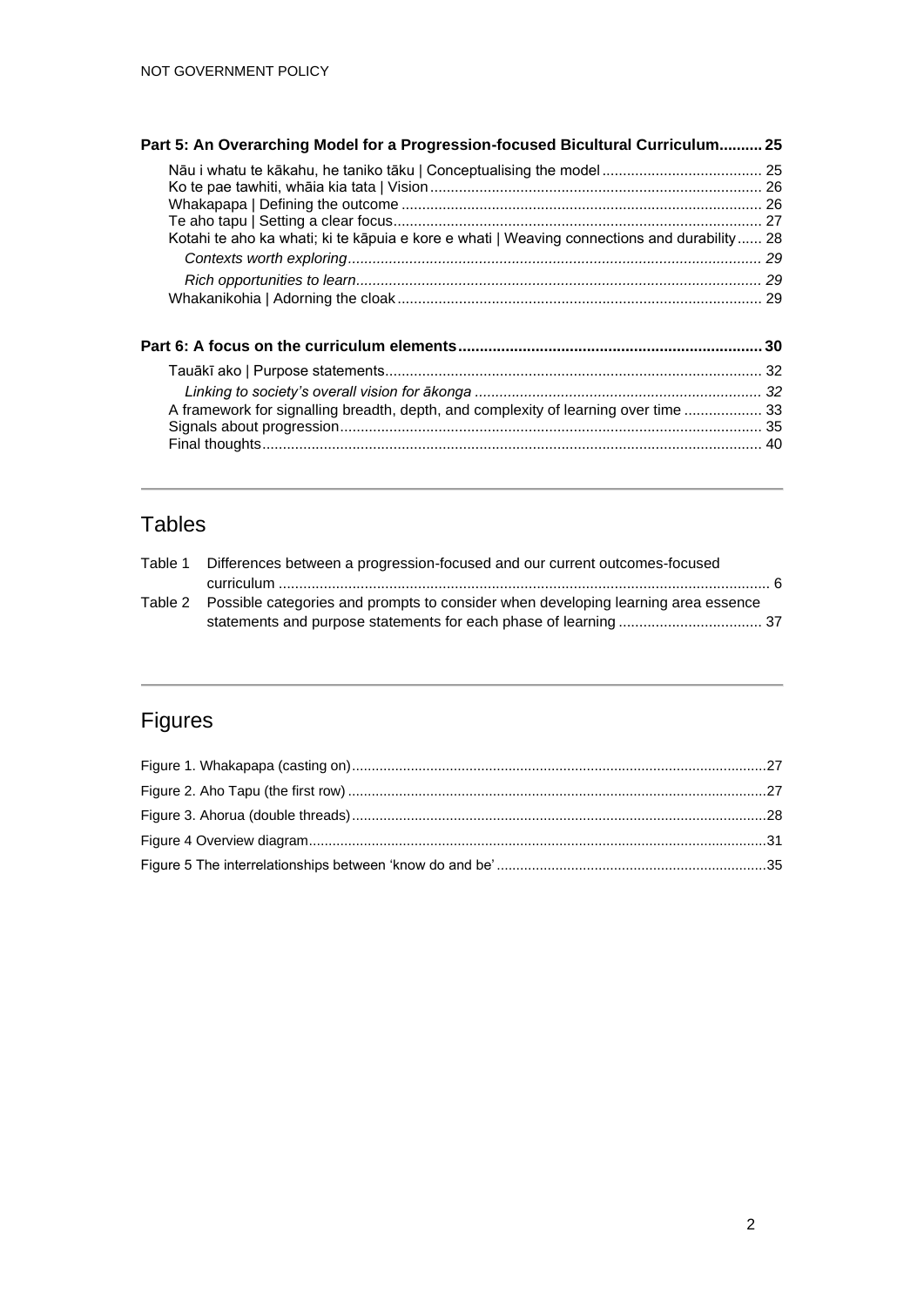## **Overview**

There is considerable international debate about how best to reshape national curricula in the face of rapid societal and environmental changes. The OECD is actively exploring this question through its *Future of Education and Skills 2030* initiative. Their aim is to 'help education systems determine the knowledge, skills, attitudes, and values students needed to thrive in and shape their future.'<sup>1</sup> Here in New Zealand, our government recently announced a 'curriculum refresh' in response to gathering pressures to be more deliberate in how we educate our young people for the complex and uncertain futures that await us all. It is in this context that the Ministry of Education asked the authors to outline a progression approach to curriculum design, within a bicultural curriculum.

Part 1 outlines the purpose of a national curriculum and where we have come from. It then describes what a curriculum progression framework is, and how curriculum progression frameworks can be used within a refreshed New Zealand Curriculum (NZC).

Part 2 explores the implications of developing a bicultural national curriculum and discusses both the curriculum entitlement for Māori learners and the bicultural entitlement for all learners.

Part 3 interrogates the principles of the current curriculum (NZC) to identify the broad shifts that need to occur to achieve the twin goals of developing a progression focused bicultural curriculum.

Part 4 introduces the idea of a system that learns<sup>2</sup> and discusses what we have learned since the NZC was introduced in 2007.

Part 5 presents an extended metaphor that draws the threads of Parts 1-4 together to convey our understanding of how elements across current curriculum refresh initiatives might work together, to form the basis of a progression-focused, bicultural curriculum. Implications for the design process are elaborated as the metaphor is worked through.

Part 6 considers ways to structure a progression-focused bicultural curriculum. We propose that the refreshed NZC replaces curriculum levels with learning phases (taumata ako) and that new purpose statements (tauākī ako) are developed to carry the high-level curriculum story coherently across the phases of learning.

<sup>1</sup> <https://www.oecd.org/education/2030-project/>

<sup>&</sup>lt;sup>2</sup> See Ministerial Advisory Group Report on Curriculum, Progress, and Achievement.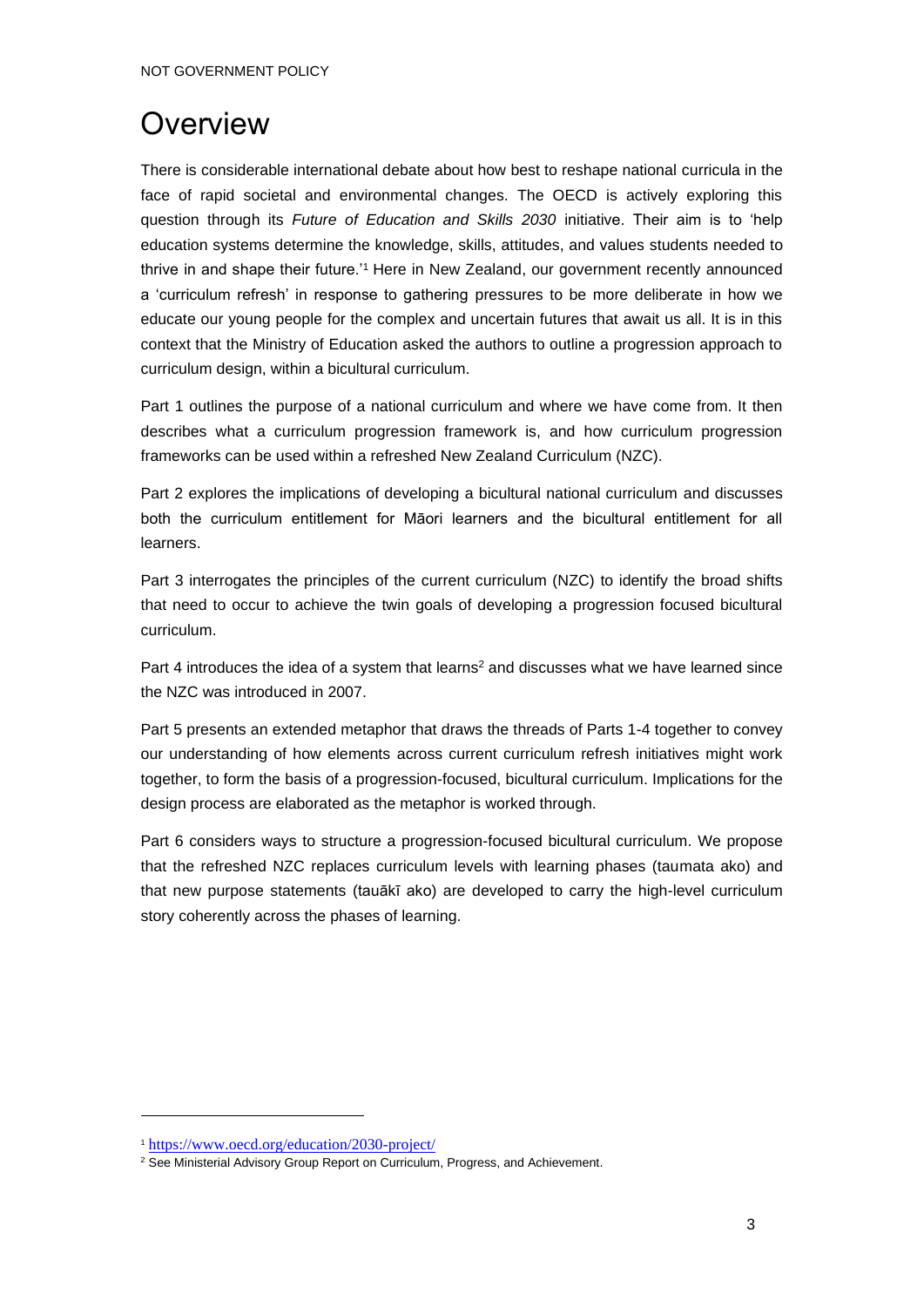# Part 1: A Progressions Approach to Curriculum

Part 1 outlines the purpose of a national curriculum and where we have come from. It then describes what a curriculum progression framework is, and how curriculum progression frameworks might be used within a refreshed New Zealand Curriculum.

## **What is the purpose of a national curriculum?**

A national curriculum sets the aspirations for learning for a nation. It captures society's vision for its young people. The purpose of Aotearoa New Zealand's national curriculum is to inspire and guide the kind of learning that will enable our young people to be confident, connected, and actively involved members of society; the kind of learning that will support our young people and their communities to thrive. It intends to do this by being clear about the knowledge, understanding, competencies, and dispositions that we believe really matter for life in, and beyond, Aotearoa and that every ākonga is entitled to.

A key design consideration in refreshing our national curriculum is the need to enable schools and teachers to understand and give effect to national aspirations, while at the same time providing enough flexibility for schools to be responsive to what their ākonga, whānau, iwi and community see as important.

### **Where have we come from?**

We have had a focus on equity and students' entitlement to experience a broad and balanced curriculum since 1936 when Fraser asserted that schools were expected to 'offer courses that are as rich and varied as the needs and abilities of the children who enter them'.<sup>3</sup>

Society's views about what knowledge is valued and what makes a successful school leaver have changed over the years. Our national curriculum has also been structured in various ways to support schools and teachers with the enduring problem of how to address inequities and achieve the best possible outcomes for *all* ākonga.

From 1961-1986 expectations for teaching and learning in NZ schools were provided through content-focused syllabuses, guidelines, and supporting textbooks, which were prescriptive about the content teachers should teach and the time they should take to teach it. A successful school leaver was seen as someone who had mastered enough subject content to pass exams and gain entry to tertiary education. The learner's role was to absorb knowledge and demonstrate how much they had retained through tests and assessments. The idea was that this stored knowledge would be useful later in life.

The 1980s saw the development of a draft of our first national curriculum. This draft curriculum supported schools and their communities to see their programme of teaching and learning as a whole. It included "learning outcomes for balanced programmes for Junior Primary through to Senior Secondary" and five bands/levels to describe progress: junior

<sup>3</sup> https://nzhistory.govt.nz/culture/children-and-adolescents-1940-60/education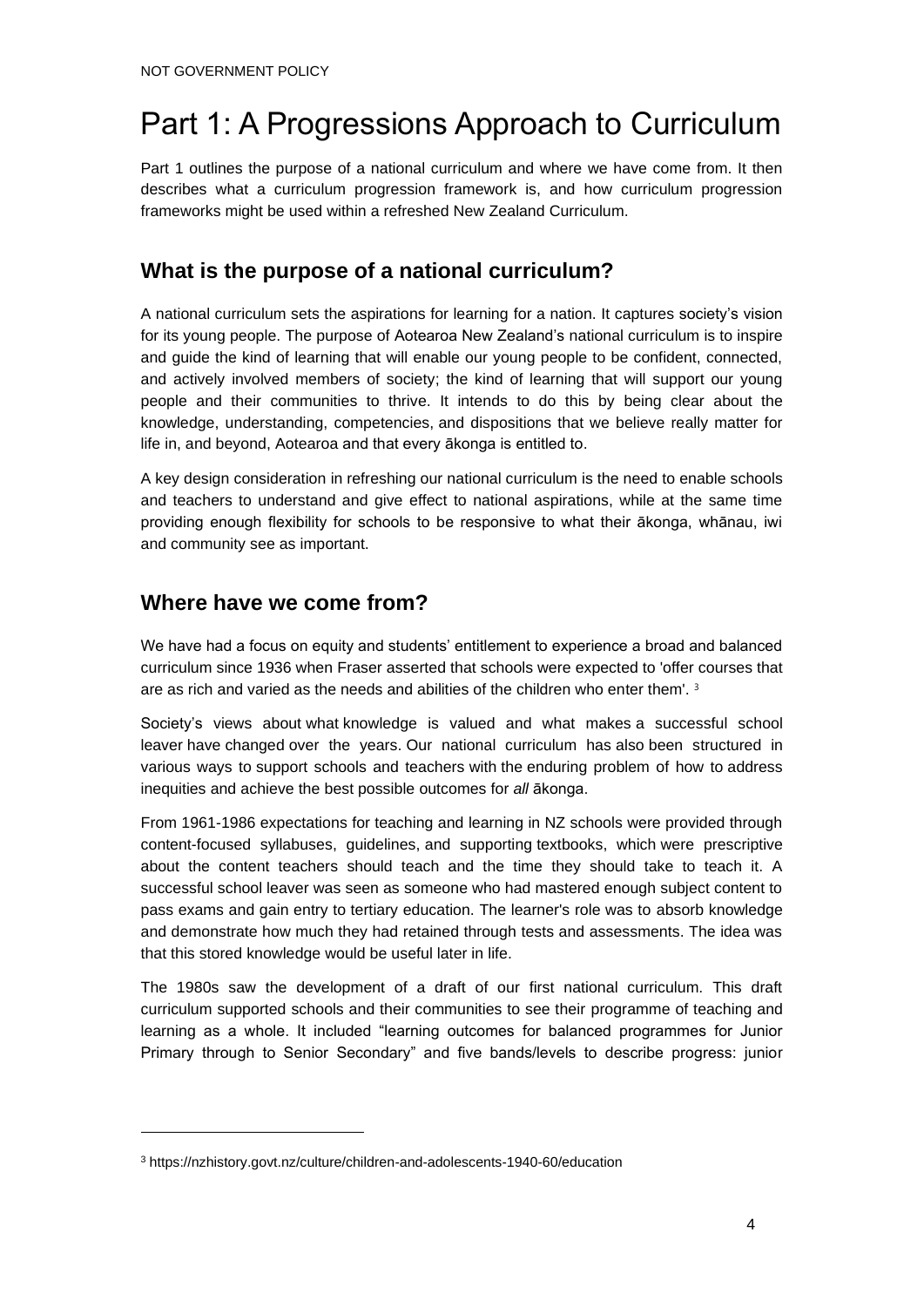primary, middle primary, senior primary, junior secondary, and senior secondary.<sup>4</sup> However, the work did not proceed beyond a draft document (published 1988 as *National Curriculum Statement: A Discussion Document for Primary and Secondary Schools (Draft)*), as it was side-lined by the reform of the administration of education in 1989 and by a change of government in 1990.

Curriculum development resumed in 1991 and New Zealand shifted to an outcomes-focused curriculum design under the banner of the government's '*Achievement Initiative'*. A successful school leaver was seen as someone who had the capability to use and apply their knowledge and someone who was 'ready, willing and able' to carry on learning for life. The learner was expected to take an active role in making meaning; learning from and with others; and use their knowledge to solve problems—often as they arose. The Achievement Initiative was also a response to the ongoing problem of achieving more equitable education outcomes, this time expressed as the need to 'raise achievement and reduce disparity'. It was thought that a focus on outcomes would lead to more equitable patterns of achievement because it would give schools the flexibility to try different approaches to teaching, while keeping a focus on the outcomes that mattered.

Key design principles that influenced our outcomes-focused curriculum included:

- clarity of focus: focus curriculum design on what society wants students to demonstrate successfully at the end of their time at school
- design down: design curriculum back from society's aspirations for young people
- high expectations: design so that **all** students are able to do significant things well at the end of their schooling
- expanded opportunities: provide students with many opportunities to learn and enable them to demonstrate their learning in different ways.

As a country, we also took a unique approach to curriculum design by developing dual curricula to reflect the distinct Māori-medium and English-medium pathways. While the two curriculum documents were both outcomes focused and, in many ways, directly reflected each other, there were also some important distinctions. Most importantly, they signalled a commitment to recognising the obligation of our country to honouring the dual heritage of our nation.

This dual-curricula approach was retained when the national curriculum was revised in 2007. In 2007, the NZC as we know it today was born, with its overarching vision, and description of the essential nature of each learning area. Learning areas remained divided into eight levels with each level made up of achievement objectives that outlined what was to be achieved. The levels were only loosely associated with years at school as it was expected that, within any classroom, students would be working at a range of levels and progressing at their own pace.

It is now early 2021 and the direction in which a refreshed national curriculum might evolve is becoming more apparent. The recent Kōrero Mātauranga | Education Conversation captured 43,000 New Zealanders' hopes and aspirations for our young people and this information will be used to help re-shape our society's vision for ākonga. In addition, the prototype recently

<sup>4</sup> Smaill, E. & Darr, C. (2020/unpublished). An examination of the curriculum-levelling construct. New Zealand Council for Educational Research.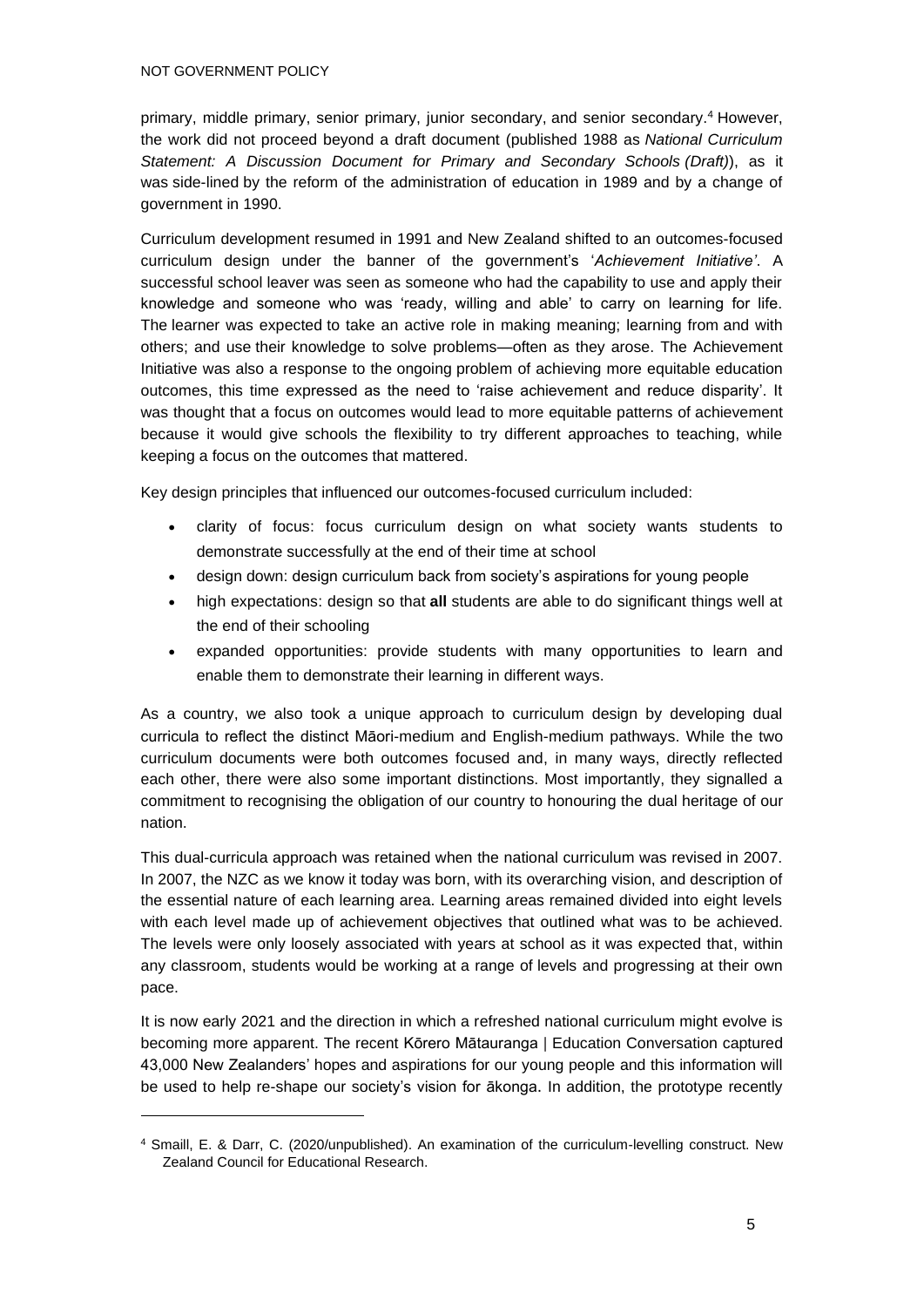developed for the draft Aotearoa New Zealand's histories curriculum signals a move from an outcomes-focused curriculum to a progression-focused curriculum. The following sections of the paper consider the implications of such a shift across the whole curriculum.

## **What's different about a progression-focused curriculum?**

A progression-focused curriculum provides a big picture view that helps ākonga and all those who support their learning to look forward. It does this by signalling a commitment to a horizon that captures society's vision for ākonga and by describing significant signposts or 'waypoints' that are typical of increasing sophistication, in the ways in which ākonga knowledge, understanding, and capabilities grow and deepen over time.

A progression-focused curriculum differs from our current outcomes-focused curriculum in several key ways. These are outlined in the table below.

| A Progression-focused Curriculum                                                                                                                                                                             | <b>Current Outcomes-focused Curriculum</b>                                                                                                                                                                                                 |  |  |
|--------------------------------------------------------------------------------------------------------------------------------------------------------------------------------------------------------------|--------------------------------------------------------------------------------------------------------------------------------------------------------------------------------------------------------------------------------------------|--|--|
| Provides a coherent overview of how knowledge and<br>competencies grow and deepen over time to enable<br>meaning making and sophistication of<br>understanding.                                              | Signals outcomes in learning areas that grow in<br>complexity, but does not necessarily signal how<br>important competencies grow and deepen over time.                                                                                    |  |  |
| Written descriptors, indicators and exemplification<br>supports teachers to 'unpack' how learning might<br>unfold for students over time.                                                                    | Achievement objectives describe key learning<br>outcomes in terms of what students should know and<br>do, in each learning area, at each of 8 curriculum<br>levels.                                                                        |  |  |
| Written descriptors provide clarity about progress<br>expectations for each phase of learning and 'worry<br>points' are signalled so that ākonga and those who<br>support their learning can focus forward.  | Curriculum Levels are loosely connected to year<br>levels, acknowledging that ākonga learn at different<br>rates and that the curriculum needs to be<br>personalised to meet the needs of each learner.                                    |  |  |
| Understanding, competencies, and values are<br>described and the way they weave with each other is<br>explained and illustrated in the curriculum itself.                                                    | Competencies and values are described separately.<br>The curriculum indicates to teachers that they should<br>be woven throughout the curriculum, but how they<br>should weave is not made explicit.                                       |  |  |
| Provides a continuity of learning expectations at<br>different 'grain sizes' all explicitly aligned and<br>designed back from an overall vision of what<br>learners will need for their lives beyond school. | Provides continuity in each learning area by<br>designing backwards from desired learning area exit<br>outcomes.                                                                                                                           |  |  |
| Describes significant learning steps which may vary<br>in distance from one another.                                                                                                                         | Outlines objectives at eight (8) evenly spaced levels.                                                                                                                                                                                     |  |  |
| Is clear about what teachers should look for<br>(including worry points – indicators of barriers to<br>progress) at specific points along a learning<br>pathway.                                             | While some achievement objectives are seen as<br>more complex and therefore more significant it is not<br>easy for teachers to identify the objectives that are<br>more significant, so does not easily convey priorities<br>for learning. |  |  |

<span id="page-7-0"></span>Table 1 Differences between a progression-focused and our current outcomes-focused curriculum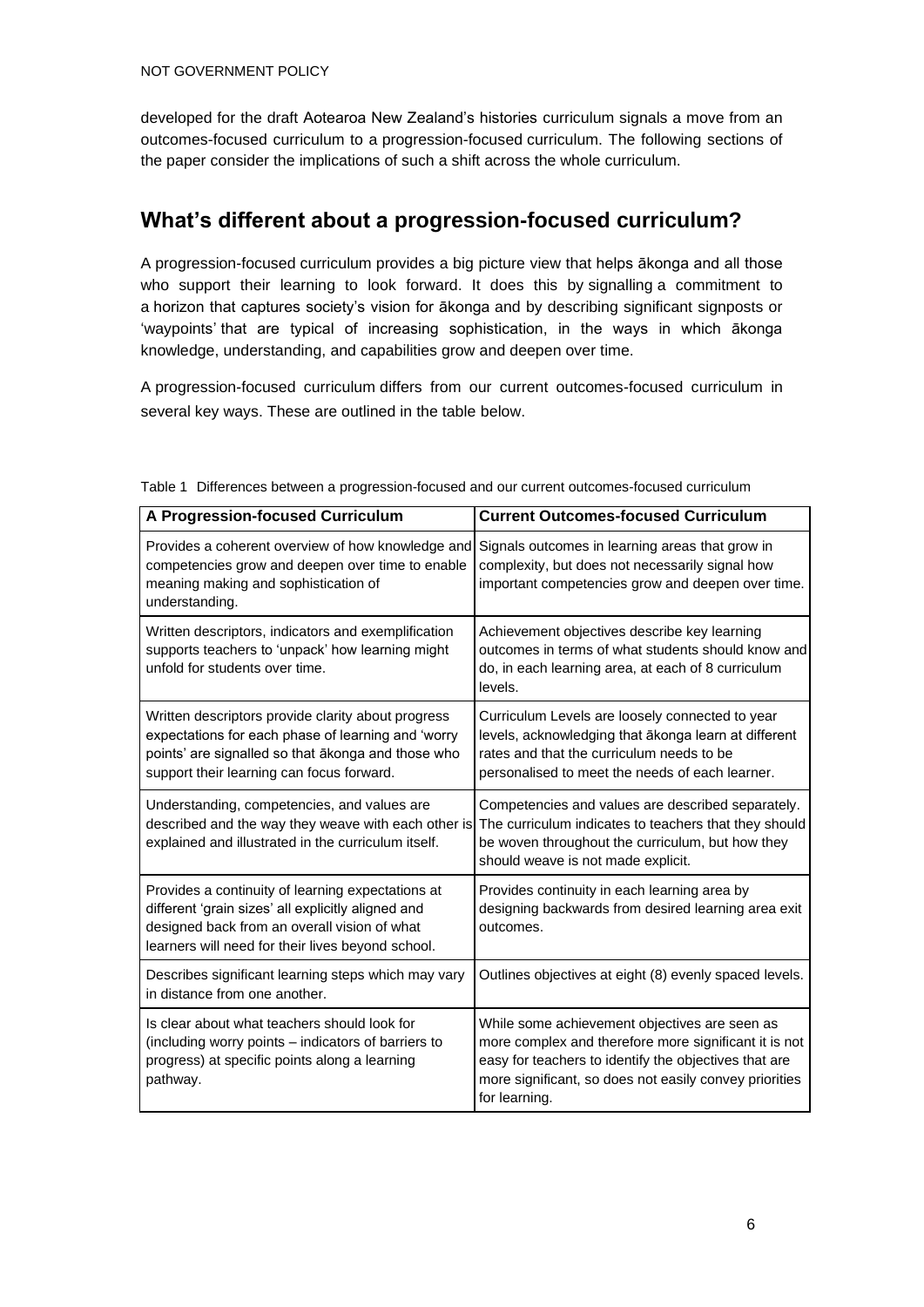| Steers teachers and learners toward progressively                                                                         | Outcomes are seen as the most important curriculum                                                                                                                       |  |  |
|---------------------------------------------------------------------------------------------------------------------------|--------------------------------------------------------------------------------------------------------------------------------------------------------------------------|--|--|
| challenging concepts and contexts that must or                                                                            | element; the contexts learners explore to achieve                                                                                                                        |  |  |
| could be explored and signals increasing complexity                                                                       | these are seen more as a means to an end rather                                                                                                                          |  |  |
| in the design of rich opportunities to learn.                                                                             | than integral to the intended learning.                                                                                                                                  |  |  |
| Provides clear signals about the sorts of dispositions<br>students need and deliberately weaves them into<br>progressions | Names important dispositions but leaves them at a<br>generic level. Seems to assume that strengthened<br>dispositions will follow growth in conceptual<br>understanding. |  |  |

## **Why develop a progression-focused curriculum?**

What are the grounds for asserting that a progression-focused curriculum might be more effective in:

- inspiring and guiding the kind of learning that will enable our young people to be confident, connected, actively involved members of society?
- helping us to achieve more equitable outcomes for ākonga?

A number of arguments for this type of shift are apparent in the research literature:

**A progression approach supports the provision of equitable opportunities to learn** by providing clarity about the learning that cannot be left to chance and about appropriate progress expectations, while at the same time providing the flexibility for iwi and community to bring and share what they value.

**A progression approach focuses forward** unlocking each child's next learning steps. This provides more concrete support for the assessment-for-learning pedagogies and practices that shape further learning opportunities.

**A progression approach enables the curriculum to be built on a strong bicultural foundation**. One of the underlying ideas behind a progression approach is ensuring that our young people's identity, language, culture, and capabilities do not remain untapped and underdeveloped in teaching and learning contexts. (Who are our young people as human beings and what is the deep potential that lies within them that our education system should be honouring and fostering?)

**A progression approach supports quality teaching** by supporting teachers, ākonga, and their whānau to focus their interactions and have learning conversations about where ākonga are now, where they are going, and new possibilities. They support teachers as they make decisions about why to teach, what to teach, and when to teach it.

**A progression approach supports teachers to** prioritise the numerous possible foci of their efforts to **reflect on their practice** and inquire into and improve their impact because it provides clarity about what teachers should look for at specific points or signposts along a learning pathway.

**A progression approach can empower ākonga** by supporting each learner's personal experience of progress and their sense of themselves as a person and a learner. Making meaningful progress in something important is one of the most motivating things a learner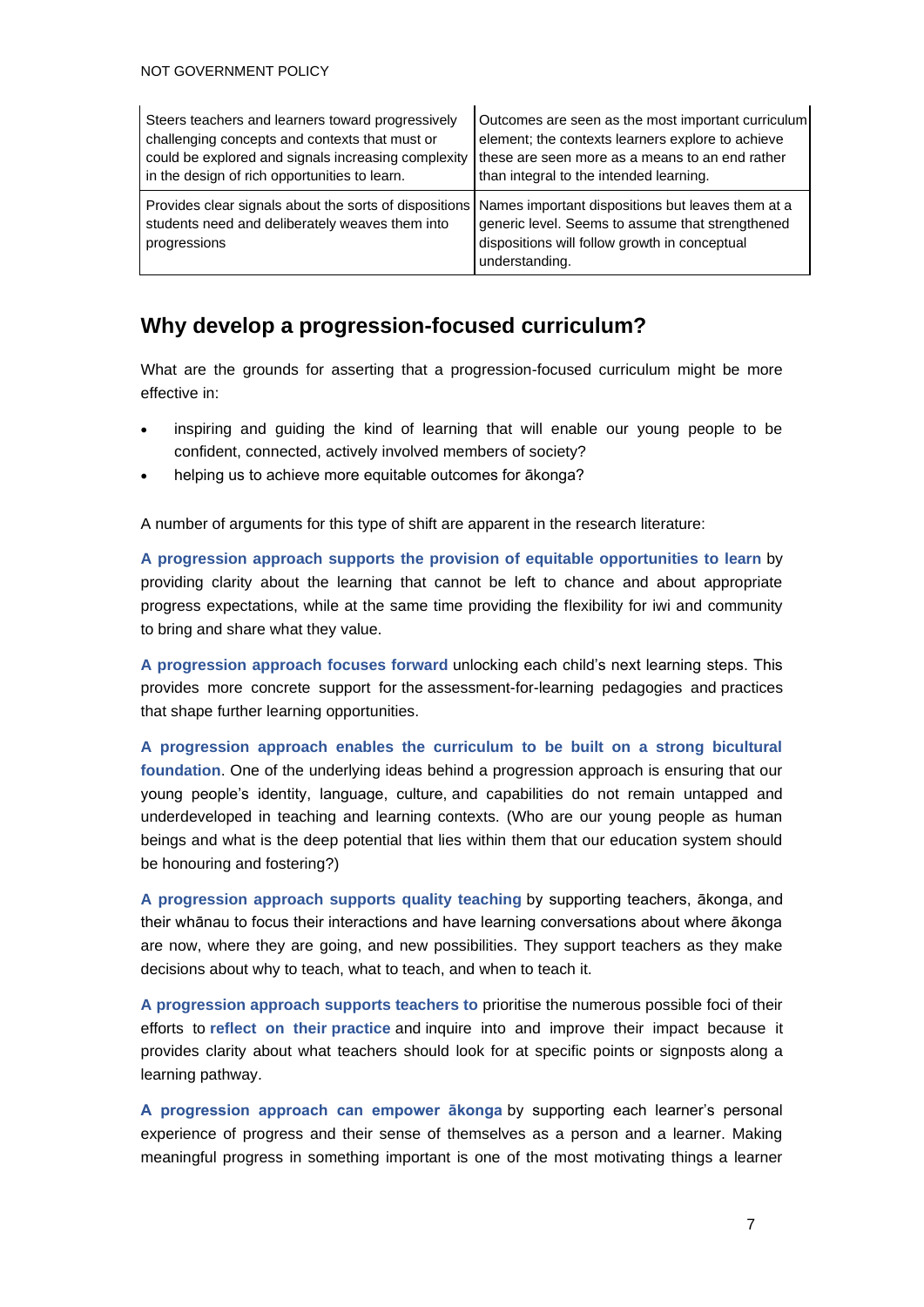can experience. Experiencing progress also supports ākonga wellbeing and sustains their belief in their own agency and on-going ability to learn.

**A progression approach reduces cognitive load** for teachers by ensuring signposts for 'getting better' are holistic and weave together big ideas, aspects of the key competencies, and values and learning dispositions. This helps ensure a focus on in-depth learning of significant things, rather than superficial learning about things of little consequence.

**A progression approach provides a useful language for communicating ākonga progress** within and between schools and can enable efficient and targeted use of limited resources to develop tools to support teaching, learning, and assessment.

All the arguments point to the importance of providing stronger decision-making support for teachers and school leaders.

#### **Features that curriculum progressions should show**

There is an extensive body of international research on learning progressions, including several meta-analyses of multiple projects.<sup>5</sup> Below, we outline seven important features of learning progressions highlighted in the research literature that we believe are relevant to a curriculum progression framework designed in 2021.

#### Curriculum progressions can involve varying 'grain size'

One notable feature of the international research is that progressions can vary considerably in 'grain size'. Some are very detailed, addressing the development of one or a small number of related concepts. These sorts of progressions are too fine-grained for national curriculumbuilding purposes. Teachers would be overwhelmed and the intention to provide more support would be jeopardised. They can, however, be useful supports for teaching and learning in the classroom, especially if they illuminate specific learning challenges that might hold students back from making progress. One caution is that more specifically focused progressions might promote a 'fix-it' type of approach to learning.<sup>6</sup> Here the interest is in quickly diagnosing and correcting a student's misconceptions. There is a risk that, in the process of 'fixing it', the longer-term aim of developing robust understanding and capabilities is forgotten.

Some New Zealand researchers have had considerable experience with building progressions with a bigger grain size. These are more useful for national curriculum purposes. Examples include the Learning Progressions Framework<sup>7</sup> and the 'transition capabilities' developed for the Local Curriculum Coherent Pathways Tool.<sup>8</sup> Experience in building these tools suggests that it would be counterproductive to develop too many progressions overall. Descriptions of progress need to bring multiple curriculum elements

<sup>5</sup> For example: Duschl, R., Maeng, S. & Sezen, A. (2011). Learning progressions and teaching sequences: a review and analysis. Studies in Science Education, 47 (2), 123-182. <sup>6</sup> Duschl, Maeng,. & Sezen (2011) discuss this idea.

<sup>7</sup><https://curriculumprogresstools.education.govt.nz/lpf-tool/>

<sup>8</sup> <https://curriculumtool.education.govt.nz/en/Home/PathwaysGuidance/99200>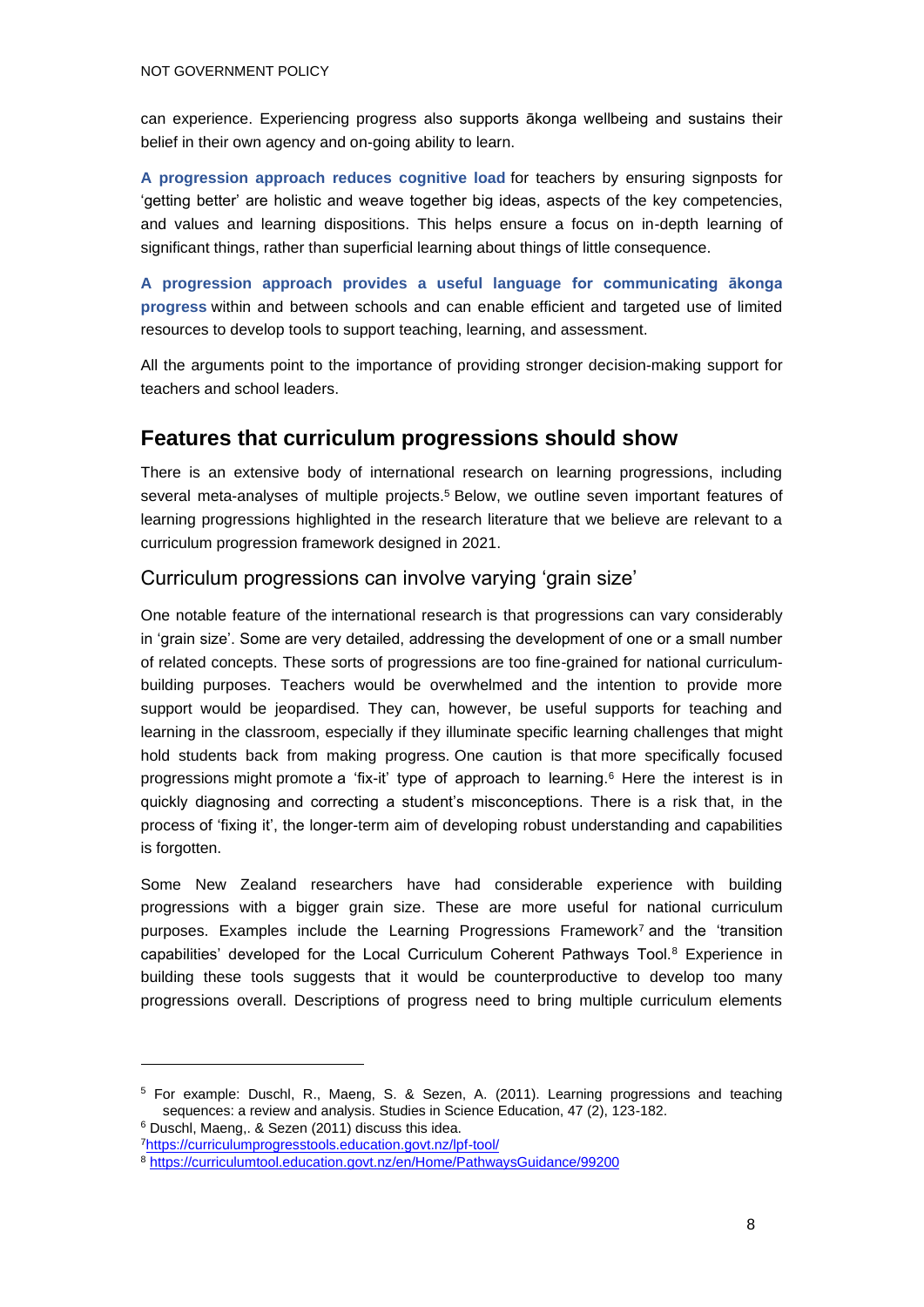together to describe meaningful waypoints, signposts, or milestones.<sup>9</sup> For example the transition capabilities developed for the Coherent Pathways tool brought together aspects of key competencies with relevance across multiple learning areas.

Big picture curriculum progressions attend systematically to how the knowledge and skills within a domain develop from novice to expert performance. The development of important concepts and practices is threaded from less sophisticated to more sophisticated stages. Clear connections are made between what comes before and what emerges after each of the different learning waypoints.

#### Curriculum progressions recognise that learning does not always proceed in the same way

Curriculum progressions recognise that learning does not always proceed in the same way for all learners. Sometimes researchers talk about the "messy middle" in progressions where the trajectories learners take from early to more sophisticated understandings can be idiosyncratic. Sometimes, learners can appear to perform at different levels within a progression when completing similar tasks.

> While it would be cleaner if a student could be placed at a specific level, student thinking is not as clean as levels may suggest. It is more likely that students exhibit a more prominent level than the other nearby levels, but students are typically going to perform at multiple levels at any given point in time (Huynh & Gotwals, p.6).<sup>10</sup>

It will be important that descriptors in any one progression signal important milestones that all ākonga should reach. However, the learning that happens between milestones is not linear and each student will make progress in their own way. The challenge is to support teachers to be responsive to diverse learning responses, without being too prescriptive.

### Research evidence is used to inform curriculum progressions and to improve them

Research evidence is a key part of developing curriculum progressions. Researchers use a variety of methods to generate this evidence, including cross-sectional and longitudinal studies looking at how concepts and practices develop over time and in different instructional settings. There are few, if any, broad learning areas where the research is rich enough to inform all the aspects of a multi-year progression. This means the research is supplemented with knowledge from teachers and others with deep experience of the learning area.

#### Curriculum progressions are usually developed around anchor points

The development of a curriculum progression usually starts by defining a top and bottom 'anchor'. When defining an anchor, research that looks at what students are capable of when provided with appropriate learning opportunities is also taken into account. The top anchor

<sup>9</sup> Learning Progressions in Curriculum Design Douglas S & Thomas G (2018) <sup>10</sup>https://www.researchgate.net/profile/NiemHuynh/publication/271567712\_A\_Road\_Map\_for\_Learning [Progressions\\_Research\\_in\\_Geography/links/557a582e08aeb6d8c020600a/A-Road-Map-for](https://www.researchgate.net/profile/NiemHuynh/publication/271567712_A_Road_Map_for_Learning_Progressions_Research_in_Geography/links/557a582e08aeb6d8c020600a/A-Road-Map-for)

Learning-Progressions-Research-in-Geography.pdf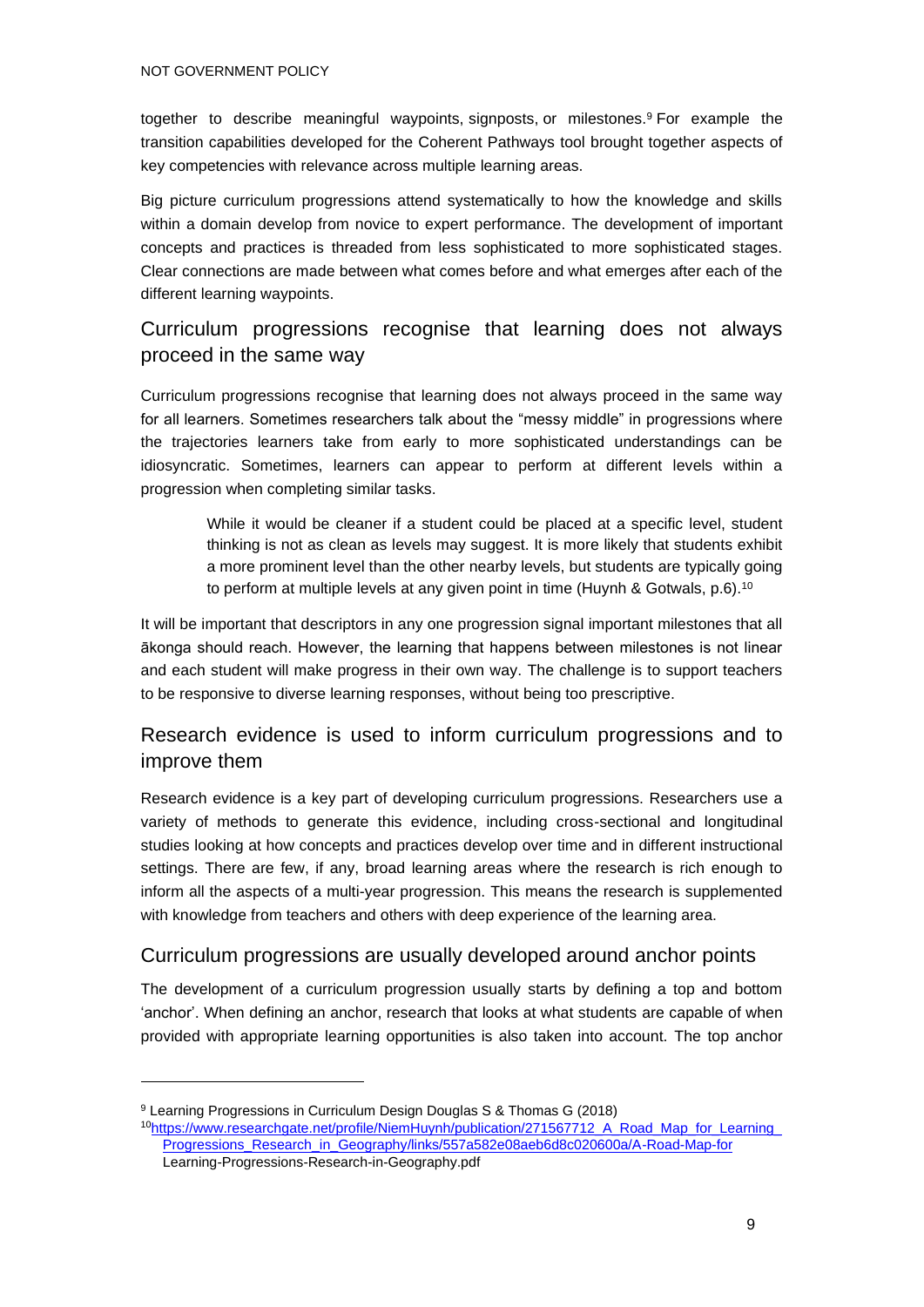defines a horizon for learning. Top anchors usually describe the desired state we want students to reach and are often structured around core concepts in the learning area (the big ideas). Bottom anchors are often designed to recognise the kinds of knowledge and experiences that students have when they begin their schooling journey.

#### Progression depends on purposeful and rich learning opportunities

Appropriate instruction and opportunities to learn are key to making progress. A framework that includes the features outlined above can provide a map for teachers that helps focus learning programmes. Sometimes learning progressions are supported by teaching progressions that provide examples of rich, meaningful activities that promote progress.

#### Curriculum progressions in one domain can interact with progressions in another domain

Learning in one learning area can interact with and reinforce learning in other areas. For instance, progression in science is affected by progression in mathematics. This means that learning progressions are at their most powerful when they are coordinated and mutually reinforcing across the curriculum.

#### Curriculum progressions emphasise progression and development

Curriculum progressions emphasise where a student is on their learning journey and the progress they are making, rather than whether they have achieved (passed or failed) a standard. Margaret Heritage<sup>11</sup>, who is a well-known educational researcher, comments that they also help teachers think about learning in terms of growth and "increasing sophistication" instead of just covering content. A clear view of progressions that outline criteria for success is seen as an important ingredient in formative assessment.

# Part 2: A Bicultural Approach to Curriculum

This section outlines reasons for developing a bicultural curriculum. It discusses both the curriculum entitlement for Māori learners and the bicultural entitlement for all learners.

In the last 20 years or so, Aotearoa New Zealand has made some bold strides in curriculum development and design with two documents—Te Marautanga o Aotearoa and The New Zealand Curriculum—sitting side by side as our national curriculum. While this design has given recognition and support for the dual language and cultural pathways offered through our compulsory schooling system, a curriculum must keep evolving if it is to continue to meet the aspirations of learners and their whānau and support the education success of all learners in a global world.

<sup>11</sup> Heritage, M. (2008). Learning progressions: Supporting instruction and formative assessment. Paper prepared for the Formative Assessment for Teachers and Students, State Collaborative on Assessment and Student Standards of the Council of Chief State School Officers.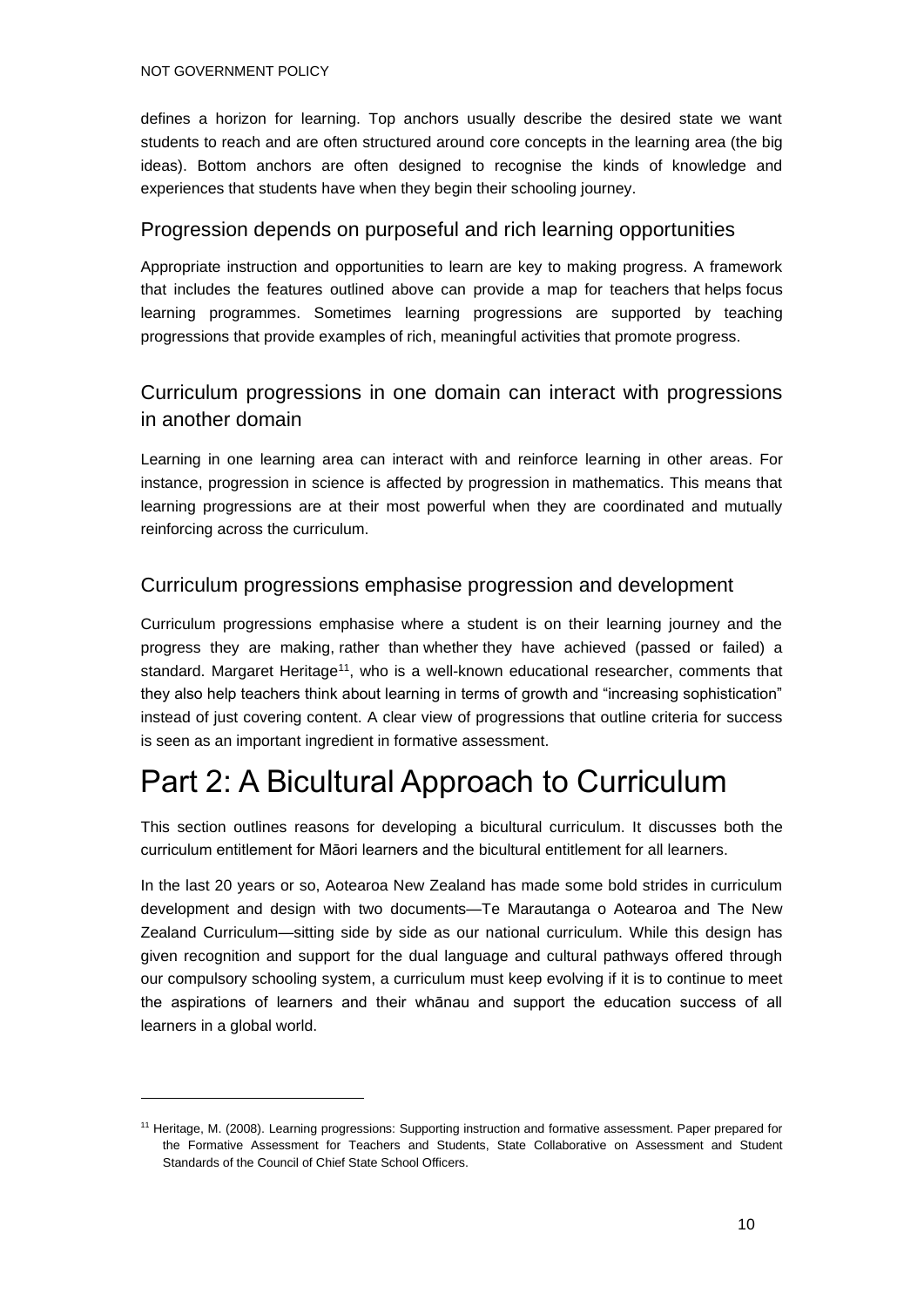## **Why develop a bicultural curriculum?**

A bicultural NZC serves two purposes:

- promoting equity in the benefits that Māori learners gain from the curriculum
- upholding the right of all learners to become bicultural members of society.

In the founding document for our nation, the three key principles of Te Tiriti<sup>12</sup>, quide us on how we should do things as a country, including how we should educate our children. As a country, we have an obligation to uphold the Treaty principles of participation, protection, and partnership.

At the heart of these principles are core tenets such as acting in good faith, honourably and reasonably, and ensuring that Māori learners have equal access to, and gain mutual benefit from the curriculum. This means that Māori learners have the right to be active participants in the schooling system, that mātauranga Māori (including Māori culture and language) is actively protected, and that whānau, hapū, and iwi are equal partners in education. These obligations and commitments have implications for the national curriculum. As we learn more about what these principles and tenets mean for education and schooling, we have a duty to do better.

#### Curriculum entitlement for Māori learners

While the current iteration of the NZC makes a commitment to identity, language, and culture as the foundation of education success, as a group, Māori students have continued to experience poorer outcomes and engagement than their non-Māori counterparts. The current curriculum has not always supported success for Māori children/learners (cf. the principle of participation), nor has it required the active building of equal partnerships which support equal rights and input of Māori (cf. the principle of partnership). Further, giving recognition and status to mātauranga Māori has continued to be optional in the national curriculum (cf. principle of protection). These things have meant that Māori learners have not had equal access to the curriculum, learning, and success.

At a national level, therefore, in order for the principles of Te Tiriti o Waitangi to be upheld, our curriculum and its delivery needs to better reflect our bicultural society and the values, perspectives, opportunities, and demands of the Aotearoa New Zealand context in which it is situated. In terms of a national progressions-framework, the contexts for learning are important—they must allow for meaningful learning experiences that Māori learners can engage with. We need to direct attention to mātauranga Māori, i.e., to the distinct body of knowledge and awareness held by Māori (reo: language, ahurea: culture, tuakiritanga: identity). Importantly, the progressions must also recognise and provide for the kinds of success valued by whānau, hapū, and iwi.

<sup>&</sup>lt;sup>12</sup> Principles of the Treat[y https://waitangitribunal.govt.nz/treaty-of-waitangi/principles-of-the-treaty/](https://waitangitribunal.govt.nz/treaty-of-waitangi/principles-of-the-treaty/)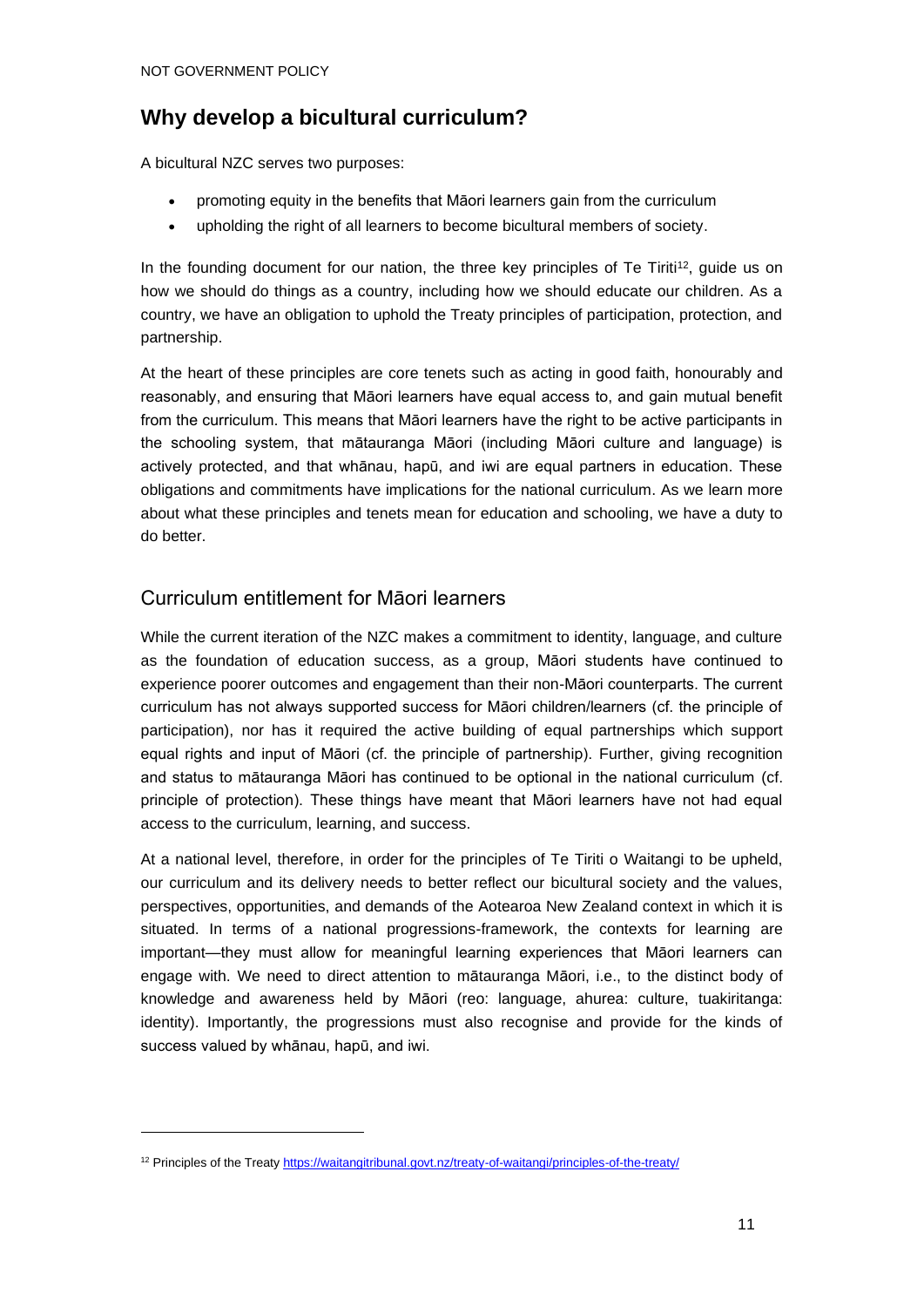#### Bicultural entitlement for all learners

Children in Aotearoa New Zealand have a right to learn about and be comfortable with the dual heritage of our nation. This has been a long-held understanding and commitment in early childhood education in Aotearoa New Zealand. To that end the ECE sector has developed a curriculum specifically to honour both cultures.<sup>13</sup> *Te Whāriki<sup>14</sup>* provides a positive foundation for curriculum development in Aotearoa New Zealand off which the national school curriculum can springboard in order that children have the opportunity to continue growing and learning in a bicultural context.

Being bicultural supports learners to bring unique and diverse perspectives to a situation and engage with others from a position of understanding of identity, language, and culture — the fundamental building blocks for human engagement. In our global world where technology plays an increasingly pivotal role, human capital has become particularly valuable. No longer is it sufficient to simply "know and do". It is also about what and who we are, and the ways in which we enact what we know and can do. Knowledge and skills need to be moderated by human dispositions i.e., the attitudes, values, and social and emotional traits that enable us to work successfully and appropriately with others in ever more complex contexts.

Not only is it the right of learners in our country to feel comfortable in the two heritage cultures of our nation but being bicultural positions them positively to engage in a global world which requires them to enact a broader set of skills, knowledge, attitudes, and values.

## **Principle driven decision making**

Decisions about how to frame progression in a refreshed bicultural New Zealand Curriculum need to be principle-driven. As a starting point for this thinking, feedback from the recent Kōrero Mātauranga<sup>15</sup> and from the Curriculum Progress and Achievement Ministerial Advisory Group<sup>16</sup> indicate that as we work to refresh the NZC we should consider designing a refreshed curriculum that:

- is clear in its vision, forward-looking and values wellbeing
- is clear about the stepping stones that lead to progress towards the overall purposes/goals/vision
- has a bicultural foundation and values mātauranga Māori (including reo and tikanga) as foundational
- is clear about ākonga entitlement and what's most important while providing flexibility for local decision making that recognises the priorities, values, and aspirations of different iwi and communities

<sup>15</sup>[ttps://conversation.education.govt.nz/](https://conversation.education.govt.nz/)

<sup>13</sup> Chaffey, R., Conole, M., Harrington, M. (2017) https://www.hekupu.ac.nz/article/biculturaldevelopment-early-childhood-education-critical-reflections-and-humpty-dumpty

<sup>14</sup> Ministry of Education. (2017). *Te Whāriki. He whāriki mokopuna mō ngā mokopuna o Aotearoa. Early childhood curriculum.* Ministry of Education.

<sup>16</sup>[https://conversation-space.s3-ap-southeast](https://conversation-space.s3-ap-southeast-2.amazonaws.com/ELS+0324+CPA+Final+MAG+report_06+includes+Ed+Strategy+vision.pdf) 

[<sup>2.</sup>amazonaws.com/ELS+0324+CPA+Final+MAG+report\\_06+includes+Ed+Strategy+vision.pdf](https://conversation-space.s3-ap-southeast-2.amazonaws.com/ELS+0324+CPA+Final+MAG+report_06+includes+Ed+Strategy+vision.pdf)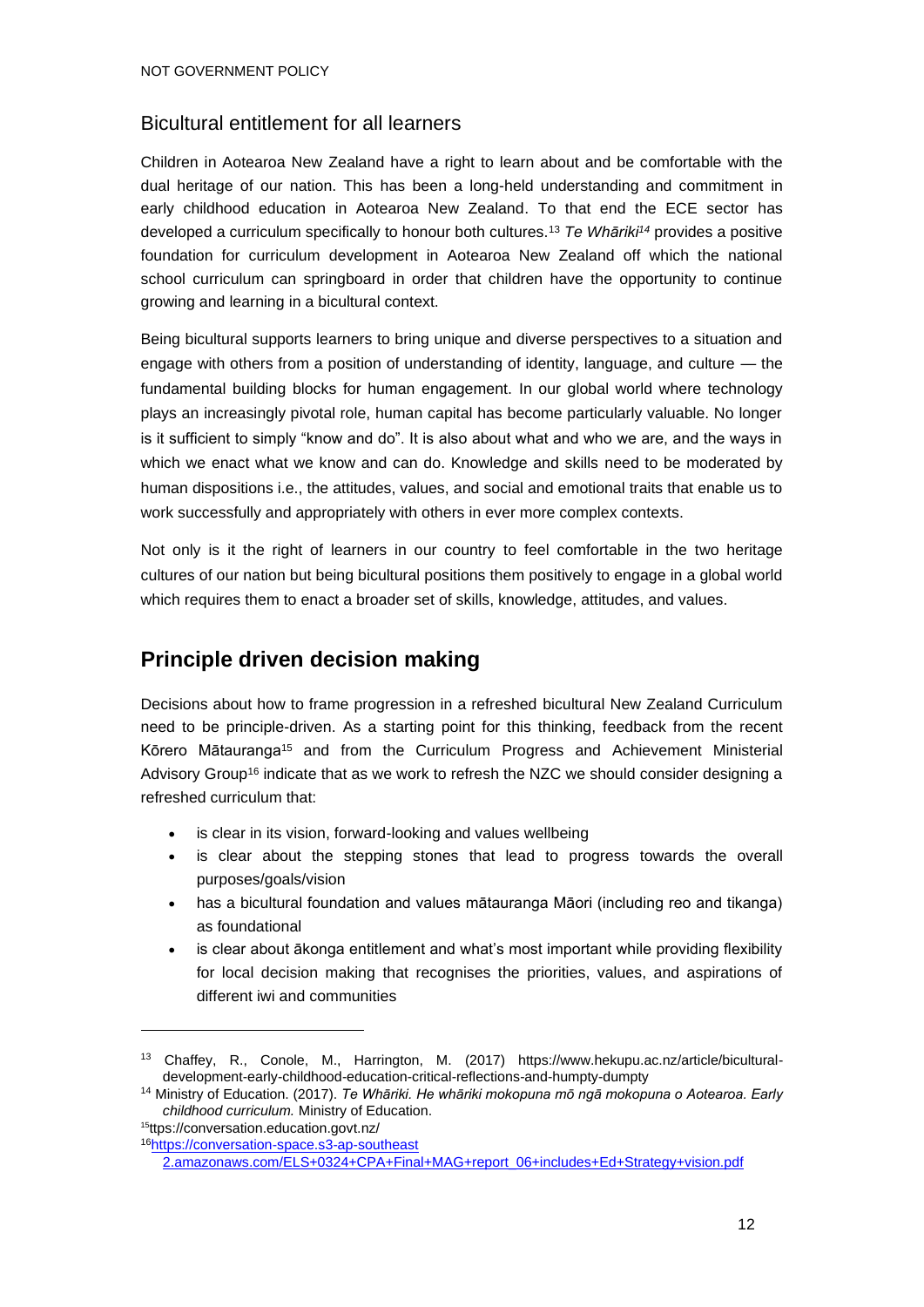- is balanced in promoting cognitive, physical, aesthetic, cultural, creative, social and emotional development and 'soft skills' as equally important
- is holistic and inclusive in ways that recognise, affirm, and support the learning of ākonga of different identities, languages, cultures, abilities, and talents
- is relevant and appropriately challenging, and provides ākonga and their whānau with opportunities for making informed choices
- provides learners with coherence and continuity across transitions.

These considerations are not at odds with the eight current NZC principles which were designed to "underpin all school decision-making" and to "put students at the centre of teaching and learning" (NZC, p.9). Part 3 of the paper revisits current NZC principles and considers them through the lens of a progression focused bicultural curriculum.

# Part 3: Revisiting the NZC principles

The principles of the current curriculum (NZC) are likely to be updated as part of the curriculum refresh process. A refreshed, progression-focused NZC provides the opportunity to revisit our understanding of the current principles. In what follows, we consider how each of the eight principles might be reframed to provide guidance for a progression-focused bicultural curriculum.

## Principle 1: Treaty of Waitangi

It is important to be clear about what a commitment to a bicultural curriculum means for the development of new models of progression. Hence, the Treaty of Waitangi principle is positioned first in this discussion to ensure that it is kept front-of-mind as the other NZC principles are revisited. At the moment, the only specific guidance offered by this NZC principle is that "all students have the opportunity to acquire knowledge of te reo Māori me ōna tikanga" (NZC, p.9). This now seems like a rather weak signal, especially given evidence that schools interpret the obligation to teach te reo differently and efforts to honour this principle can too often be superficial.<sup>17</sup>

There are two ongoing challenges when referencing the Treaty of Waitangi. First, the Māori and English texts convey different understandings of its meaning. Second, the Treaty's commitments now need to be applied in contexts that could not have been envisaged when it was signed. In response to these challenges, groups working with the Treaty look to its principles rather than the literal text. It is important to note that many more principles are implied than the well-known '3Ps' (partnership, protection, participation). The Waitangi Tribunal has teased out the premises underlying concepts such as kāwanatanga and tino

<sup>&</sup>lt;sup>17</sup> NZCER's National Surveys have asked about this from time to time. In 2019, the survey reported that most English-medium primary and intermediate schools used te reo in daily life in a limited way— for example as greetings or simple instructions. Very few provided regular sustained learning opportunties. See:

[https://www.nzcer.org.nz/system/files/NZCER%20National%20Survey%20Primary%202019%20Su](https://www.nzcer.org.nz/system/files/NZCER%20National%20Survey%20Primary%202019%20Summary.pdf) [mmary.pdf](https://www.nzcer.org.nz/system/files/NZCER%20National%20Survey%20Primary%202019%20Summary.pdf)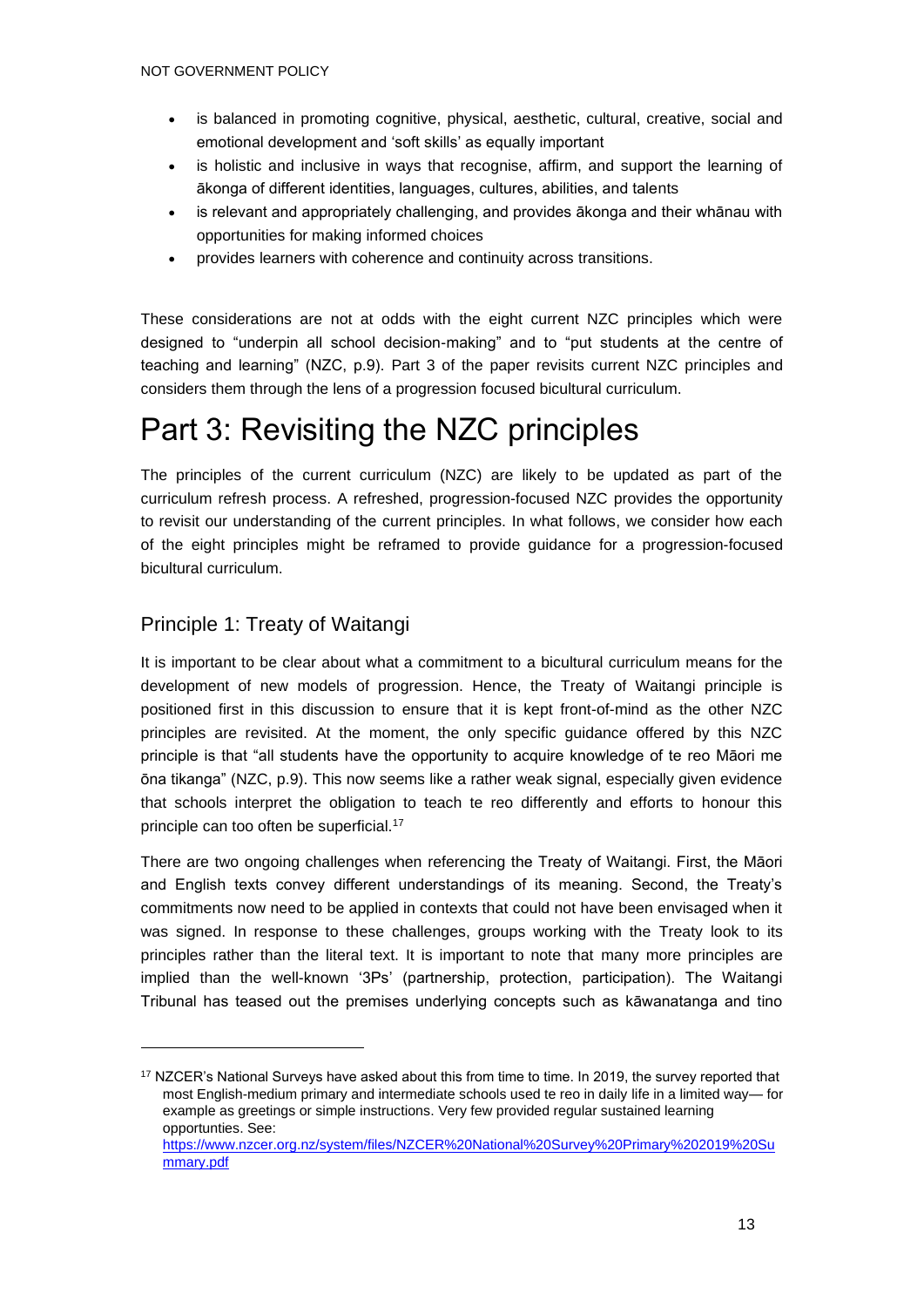rangatiratanga in the Māori version of the Treaty to arrive at an expanded set of tenets for their work, such as the duty to act reasonably, honourably, and in good faith; reciprocity; and mutual benefit.<sup>18</sup>

With an expanded list of principles in mind, at a minimum, a bicultural approach to the progressions framework would:

- give breath to all the existing NZC principles
- value mātauranga Māori (including reo and tikanga) as foundational
- support local decision making and recognise differing priorities, values, and aspirations
- support power-sharing of information/data
- include supporting materials that model these preconditions across the curriculum.

The commentary on the other seven principles has been written with these preconditions in mind.

#### Principle 2: Community engagement

The community engagement principle implies the need for meaningful engagement with families, whānau, and the wider community. Engagement is intended to ensure that the curriculum "has meaning for students, connects with their wider lives, and engages the support of their families, whānau, and communities" (NZC, p.9). One obvious implication for the design of new progressions is that they should be written with sufficient clarity that they make sense to everyone who supports students in their learning. Narrow, technical specifications will not meet this brief.

Given the intention to ensure mātauranga Māori is an integral part of the curriculum, developers should engage with mātauranga Māori experts (or with whānau, hapū, and iwi) to explore or understand the mātauranga Māori that they value and see as important, would like to see all ākonga learn, and how it might be meaningfully included in the curriculum. The curriculum developers should also consider how mātauranga Māori might be taught so that all ākonga have the opportunity to develop biculturally. The implications that flow from this principle are that progressions should:

- be relevant and meaningful for ākonga from both cultures
- be clearly and simply expressed so that their meaning can be readily understood
- draw on the expertise of those who hold deep knowledge of mātauranga Māori
- be sufficiently flexible to allow for local curriculum-building.

#### Principle 3: Coherence

In NZC this principle implies two types of coherence. One is that links should be made across the breadth of curriculum subjects. The other is that the curriculum should allow for coherent

<sup>&</sup>lt;sup>18</sup> A Guide to the Principles of the Treaty of Waitangi as expressed by the Court and the Waitangi Tribunal[. https://waitangitribunal.govt.nz/treaty-of-waitangi/principles-of-the-treaty/](https://waitangitribunal.govt.nz/treaty-of-waitangi/principles-of-the-treaty/)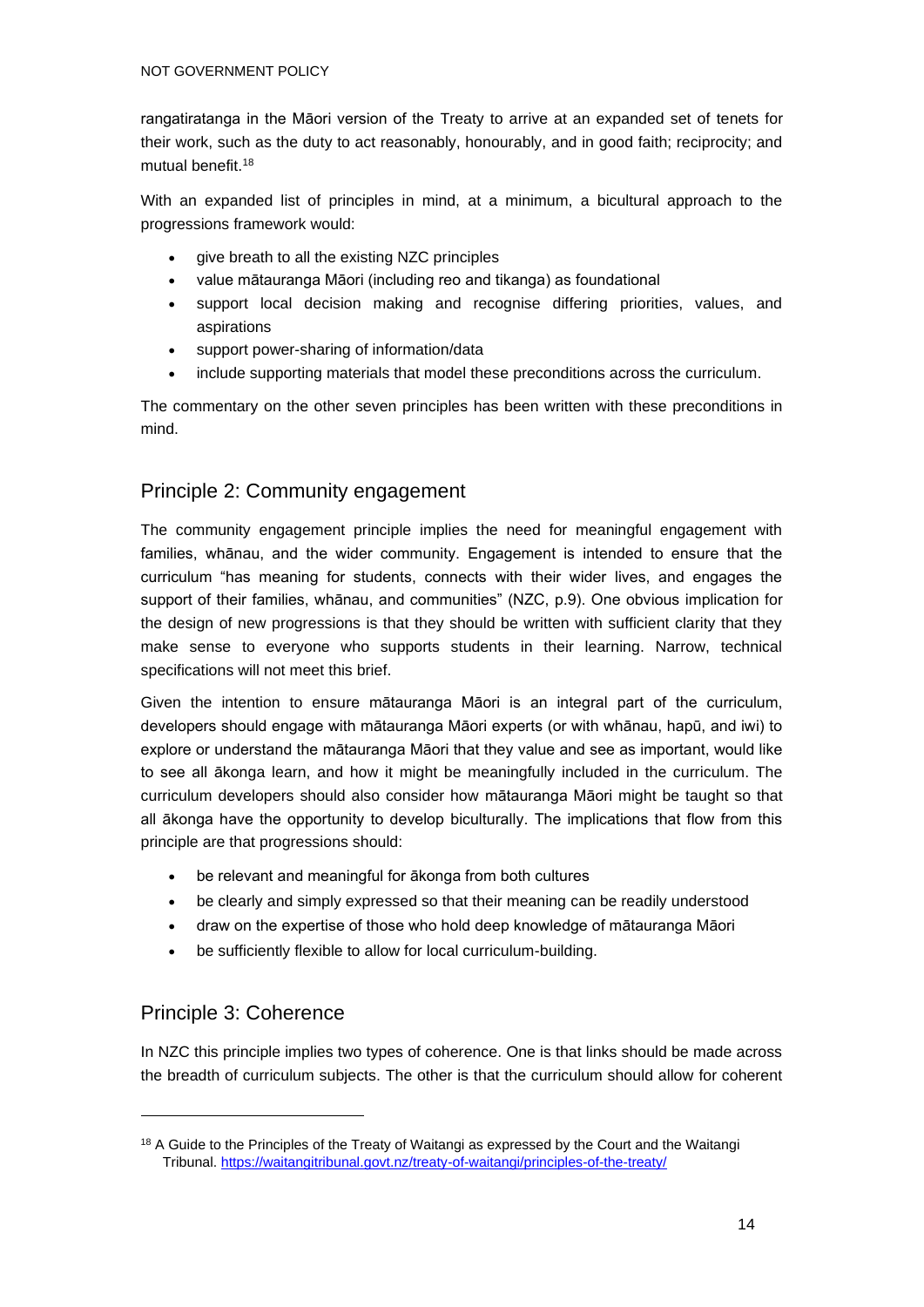transitions between stages of schooling. Coherence also has other implications for the development of progressions. Progressions can and should focus on the way that knowledge is structured within one discipline. In the research literature this is called canonical coherence.

Progressions also need to take account of the overall coherence of each student's learning experiences. They provide signals about what to look for, in the form of clear and easily understood pictures of key markers of learning. Teachers and ākonga are empowered to unlock the next learning phase, and to focus attention on what the ākonga can do and their attitudes and dispositions towards using their learning.

With coherence in mind, learning progressions should:

- outline how important constructs develop over time
- provide clear signals about how knowledge, concepts, and skills within a domain develop from novice to expert performance. (One learning progression might attend to several constructs)
- broadly indicate the trajectory that ākonga take as they move from novice to expert
- make clear connections between what comes before and what emerges after the different points in the progression.

#### Principle 4: Learning to learn

Learning to learn was a comparatively new focus when NZC was developed, and the definition of this principle is rather circular. With hindsight, we think there are strong links between the original intention and Assessment for Learning (AfL). AfL is distinguished from other models of formative assessment by the active involvement of ākonga in conversations about the meaning of their achievements, and the implications of any assessment feedback for their next learning steps.<sup>19</sup> It follows, that conversations about their learning experiences need to support ākonga to see how to go forward with their next learning steps.

It will be important to develop progressions that produce constructive support for working with students' current understandings and abilities, while also conveying a 'big picture' view of where learning might be headed across their time at school. This strongly implies a 'work with it' model of progression where teachers use the guidance provided by progressions to take students' learning forward from their current understandings and abilities.

Aromatawai is an approach to making judgements about progress used in Māori-medium schools. The practices that fit with an aromatawai approach look very much like those that support assessment for learning.<sup>20</sup> Aromatawai is guided by four principles: Mana mokopuna, education that is mokopuna-centred; Rangatiratanga, education that is unique to the

<sup>&</sup>lt;sup>19</sup> The DANZ report used to term "assessment capability" to draw attention to the importance of actively building knowledge, skills and dispositions to work with assessment feedback: <https://assessment.tki.org.nz/Research-and-readings/Research-behind-DANZ>

<sup>20</sup> Hunia, M. (2019). Whāia kia tata: He aromatawai i roto i ngā kura. New Zealand Council for Educational Research. This is an unpublished report on how aromatawai is understood and applied in kura.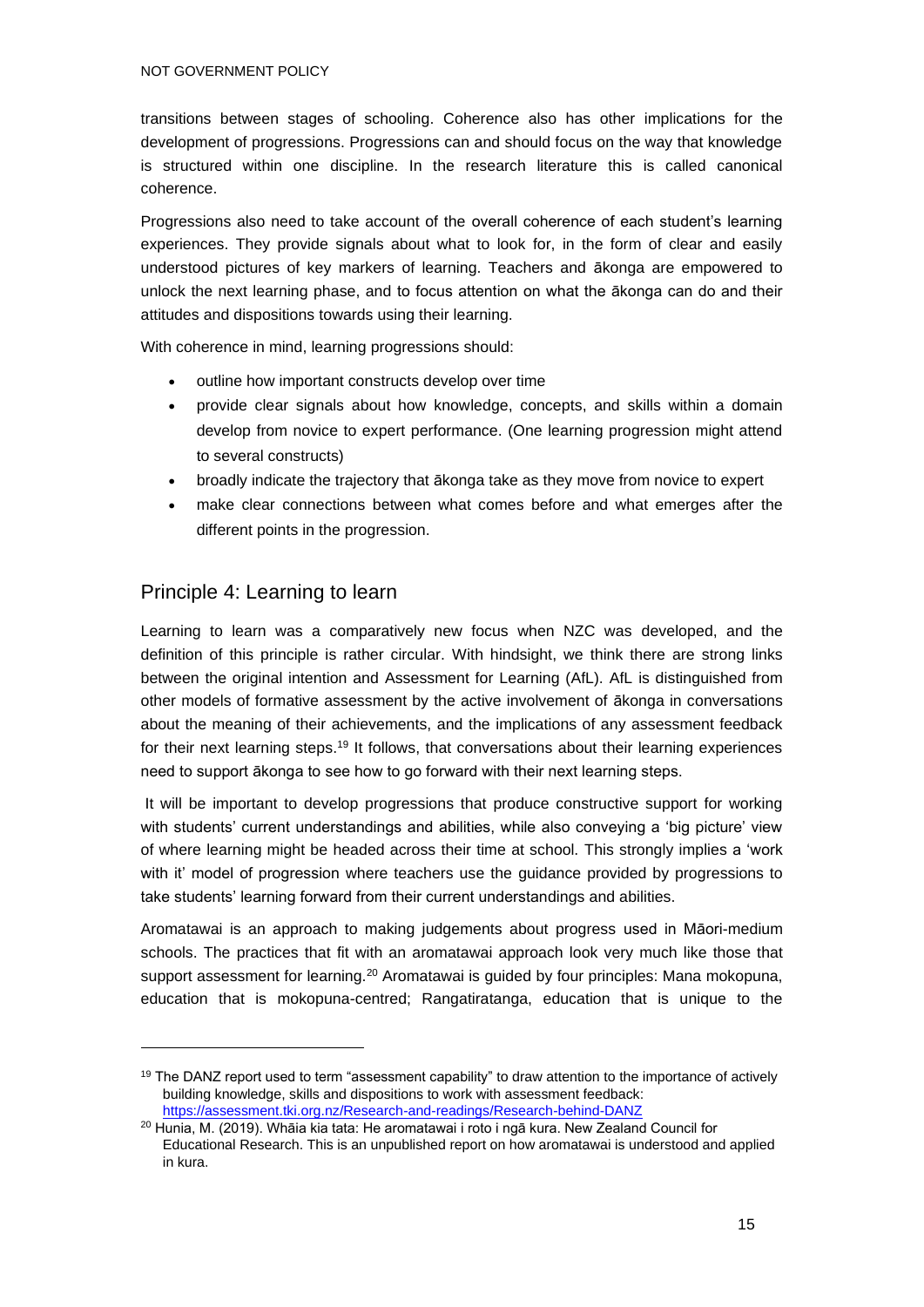individual; Toitū te mana, education that affirms whānau, hapū, iwi; and Whanaungatanga, education that values whanaungatanga. The four principles overlap and are often reinforced by locally developed principles pertinent to different settings.

Both aromatawai and AfL imply a need to consider how supportive conversations about learning are impacted by the manner in which judgements are made. The progressions literature conveys clear messages that ākonga should not be measured against narrow indicators focused on an arbitrary final point in time.<sup>21</sup>

Further implications that follow from the learning-to-learn principle are that progressions should:

- adopt a developmental perspective
- take a bigger grain size and avoid narrow 'level' labels
- clearly convey the expectation that learning progress will not be linear and that each learner will follow their own learning trajectory between key waypoints
- support ākonga to actively participate in monitoring and regulating their own learning.

#### Principle 5: Future focus

As it stands, the future focus principle draws attention to future-focused topics that should be included in students' learning. With hindsight, an opportunity was missed to develop the idea that the purposes envisaged for learning should support students to be and become the people they are capable of being and aspire to be.

The key competencies imply a focus on being. They are defined as "capabilities for living and lifelong learning" (NZC, p.12). However, to achieve this ideal, key competencies need to be woven together with the more familiar 'content' elements of the curriculum. This weaving should result in coherent learning experiences with both current and future goals in mind.<sup>22</sup> A weaving approach to the development of a coherent curriculum was first explored via the prototype 'science capabilities.<sup>23</sup> The idea subsequently underpinned the development of capabilities for use in the Coherent Pathways tool.<sup>24</sup> Given that capabilities bundle multiple elements together to succinctly describe broad, complex curriculum goals, they could provide a way of thinking about how to shape significant signposts in the development of progressions. They should allow for broad developmental differences as students grow and

<sup>&</sup>lt;sup>21</sup> Paul Black, who is well known for his AfL work, says that we should assess the development of student understanding of particular concepts and skills over time, as opposed to making a single measurement at some final or supposedly significant time point. He calls this a "developmental perspective": Black, P., Wilson, M., & Yao, S.-Y. (2011). Road Maps for Learning: A Guide to the Navigation of Learning Progressions. Measurement: Interdisciplinary Research & Perspective, 9(2– 3), 71–123.<https://doi.org/10.1080/15366367.2011.591654>

<sup>&</sup>lt;sup>22</sup> See McDowall & Hipkins, 2019, for an analysis of different ways teachers have understood the role played by key competencies in NZC: [https://www.nzcer.org.nz/research/publications/key](https://www.nzcer.org.nz/research/publications/key-competencies-insights)[competencies-insights](https://www.nzcer.org.nz/research/publications/key-competencies-insights)

<sup>23</sup> [https://scienceonline.tki.org.nz/Science-capabilities-for-citizenship/Introducing-five-science](https://scienceonline.tki.org.nz/Science-capabilities-for-citizenship/Introducing-five-science-capabilities)[capabilities](https://scienceonline.tki.org.nz/Science-capabilities-for-citizenship/Introducing-five-science-capabilities)

<sup>24</sup> <https://curriculumtool.education.govt.nz/en/Home/PathwaysGuidance/99200>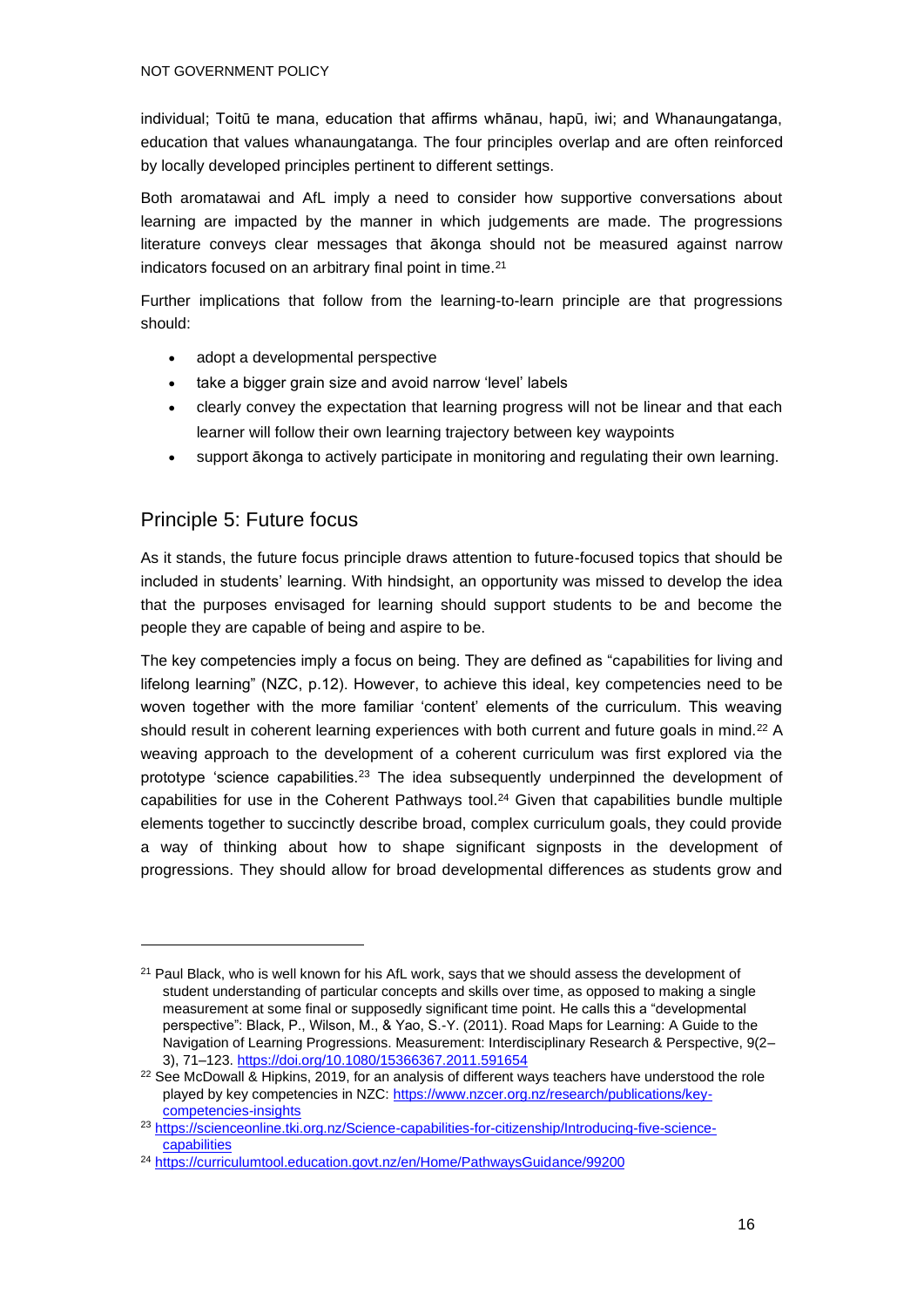mature intellectually, socially, and practically. The purposes that are envisaged for learning could be more clearly aligned with these developmental differences.<sup>25</sup>

There are noticeable differences between the 'front ends' of NZC and TMoA. In the NZC, the front end presents key competencies, but has no graduate profile, while the TMoA includes a graduate profile but weaves competencies through the learning areas. Each kura is expected to engage its community in designing a graduate profile that describes who they want their young people to be and what they want them to be capable of. Aspects of this profile could be seen as 'upper anchors' of implied progressions.

Further implications of the future focus principle are that progressions should:

- convey clear signals about the immediate purpose and importance of learning, and where it might take ākonga in their futures
- model the weaving together of the diverse elements of the curriculum (including knowledge, skills, and dispositions).

#### Principle 6: Cultural diversity

The cultural diversity principle currently sets an expectation that the curriculum reflects the cultural diversity of New Zealanders and values the histories and traditions of all its people. It does not explicitly say that there is an obligation to develop and teach a bicultural curriculum. Like the guidance given around the NZC Treaty of Waitangi principle, this seems like a weak signal in 2021.

Teachers cannot work with students' ideas if they do not have a basic knowledge and understanding of their lives in context. Nor can teachers expect to engage ākonga effectively if their practice is not culturally responsive. This further reinforces the need to develop progressions that inspire an appropriate pedagogy, and which are broad enough to take account of diverse life experiences, with a specific focus on mātauranga Māori. Mātauranga Māori should be reflected in new learning progressions, with the caution that this should not be done in a token way. Meaningful engagement with whānau, hapū, and iwi will be needed to ensure this is done in an empowering and authentic way.

If done well, this approach will signal the really key aspects and ideas that all ākonga should have the opportunity to learn, and how a learning area serves our overall vision for ākonga, without getting bogged down in detail.

Further implications for the work to develop progressions are that:

 $25$  As part of a wider discussion about the future of science education, Bull et al (2010) argued that the main purpose of science learning should framed developmentally. In the primary years (1-6) the emphasis should be on stimulating students' interest and curiosity, and in developing literacy skills. In the middle school (years 7-10) the emphasis should be on socio-scientific issues, with an additional focus on increasing students' awareness of the possibilities of future careers in science. In years 11—13 students could continue to study an issues focused programme but they could also take courses in either pure or applied science that are more focused on preparation for careers in science.<https://www.nzcer.org.nz/system/files/inspired-by-science.pd>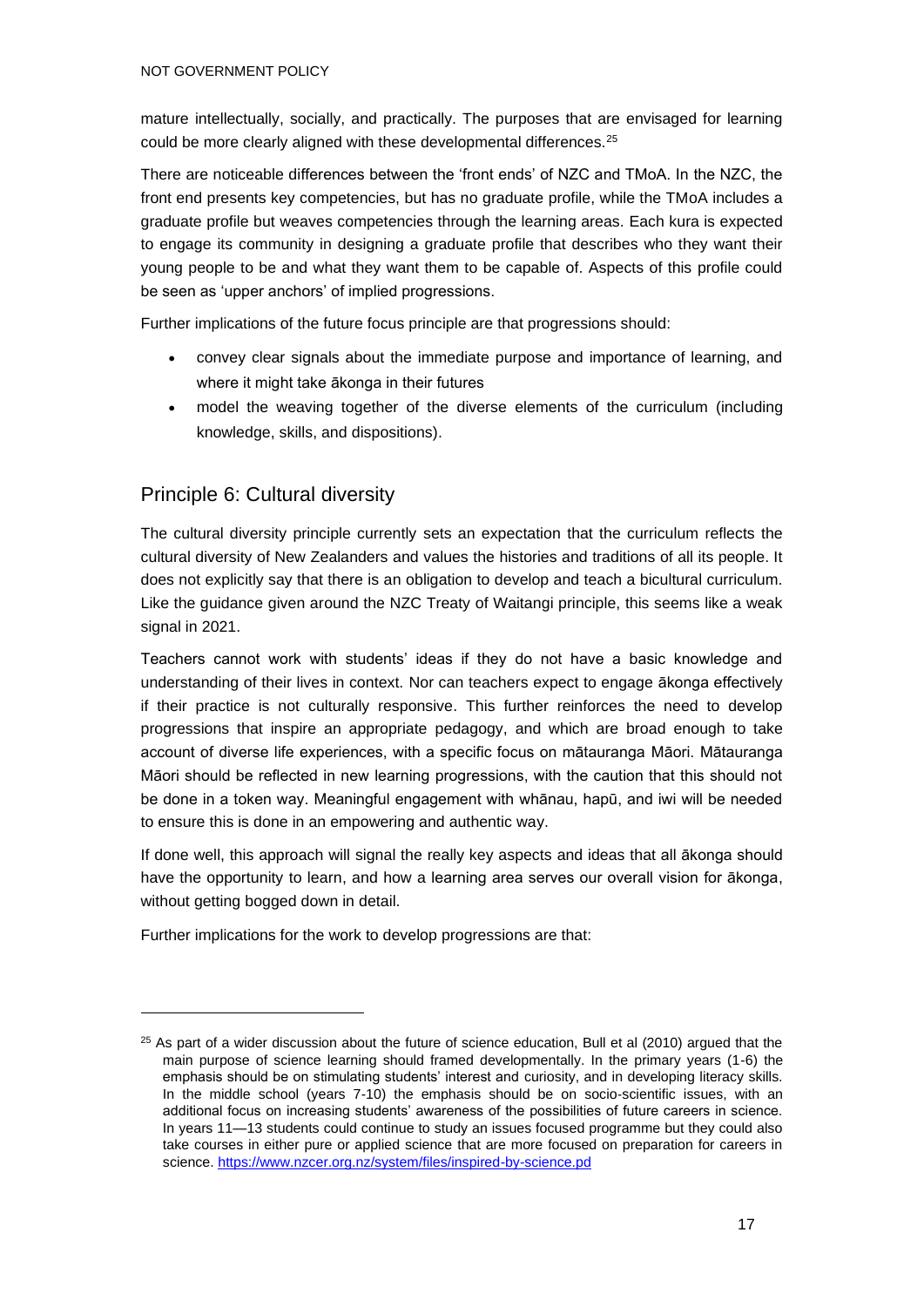- the process should begin with the identification and clarification of a small set of big ideas in each learning area
- supporting materials should model different contexts in which each big idea might be meaningfully developed
- the overall process should draw on the practical wisdom of highly experienced teachers who are closely in touch with the diverse needs of students.

#### Principle 7: High expectations

The high expectations principle makes clear that it is important for both national and local curriculum to support and empower all students to learn and achieve personal excellence, regardless of their individual circumstances. This principle is in line with research on teachers' expectations—the beliefs, attitudes, and practices of high expectation teachers are pervasive in their effect on students' learning and progress.<sup>26</sup> It is an important principle to refocus on given indications that teachers too often underestimate Māori learners' potential. $^{27}$ 

Further implications for the work to develop progressions are that:

- progressions should prompt teachers to notice excellence in relation to nationally agreed aspirations as well as in learning that is unique to a particular learner, and the aspirations of their whānau, and their community.
- a progressions framework should reflect aspirations for excellence in the system as a whole while supporting teachers to expect excellence for individuals and groups of learners
- high expectations should be held for all components of the framework, for example for what students know, do, understand, and be like. High expectations just for what students do would not be sufficient.

#### Principle 8: Inclusion

The inclusion principle in NZC makes explicit that curricula in Aotearoa should be non-sexist, non-racist, and non-discriminatory. A curriculum should ensure that students' identities, languages, abilities, and talents are recognised and affirmed and that their learning needs are addressed. Such inclusion should be evident in the policies and documents that convey the curriculum, and in the experiences that draw on it.

The inclusion principle gives rise to several implications for work in developing progressions:

<sup>&</sup>lt;sup>26</sup> Rubie-Davies, C. M. (2008). Teacher beliefs and expectations: relationships with student learning. In C. M. Rubie-Davies, C. Rawlinson (Eds.) Challenging thinking about teaching and learning (pp. 25- 39). New York, NY: Nova Science Publishers Inc.

<sup>&</sup>lt;sup>27</sup> Rubie-Davies, C. M., & Peterson, E. R. (2016). Relations between teachers' achievement, over- and underestimation, and students' beliefs for Māori and Pākehā students. Contemporary Educational Psychology, 47, 72-83. 10.1016/j.cedpsych.2016.01.001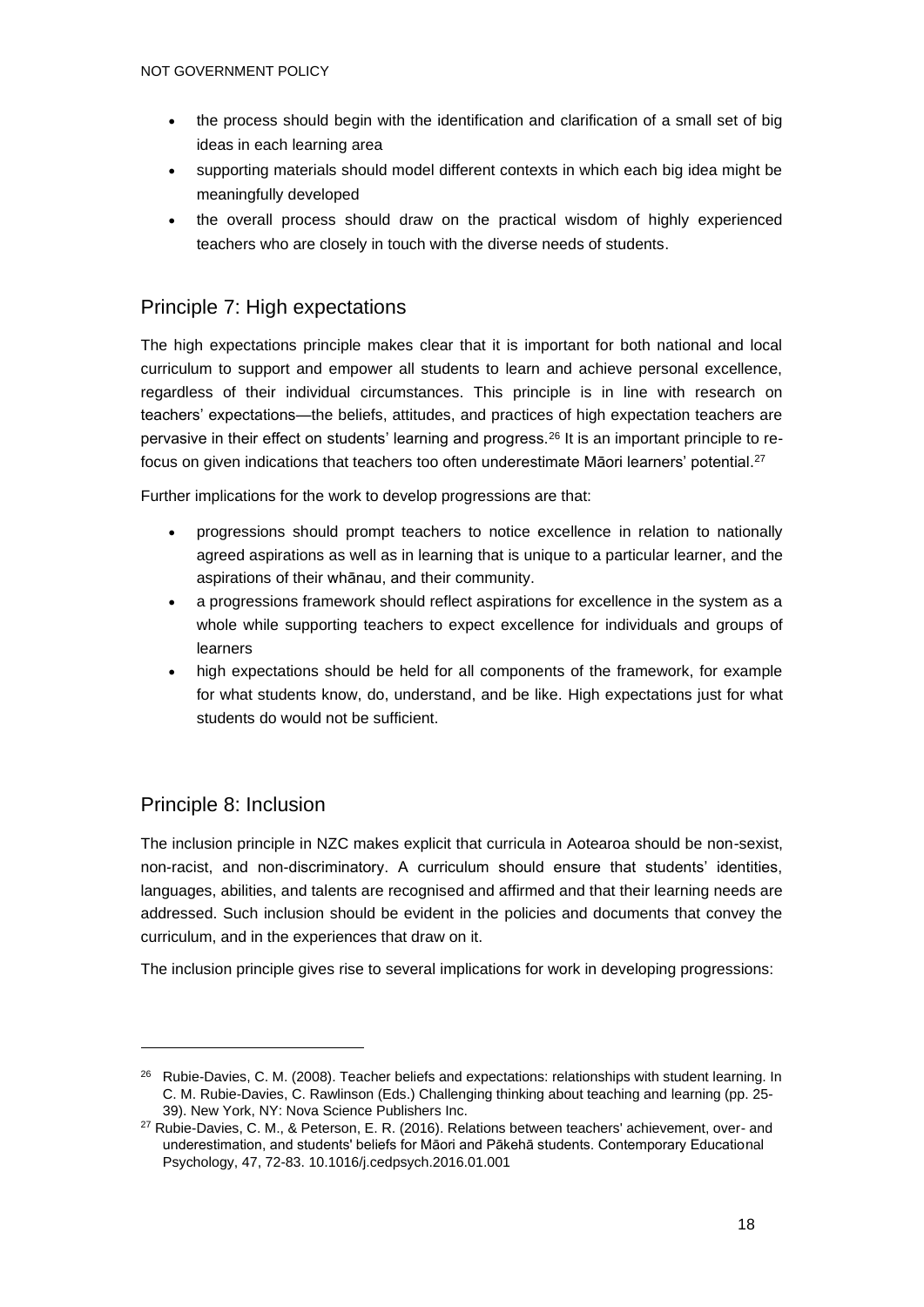- the content of a progression framework should be checked not only to ensure that what is included is non-sexist, non-racist, and non-discriminatory, but also to ensure that what is left out does not breach this principle
- processes used to develop a progression framework should ensure that stakeholders with diverse identities, languages, abilities, and talents are involved and their ideas reflected in the framework itself
- attention needs to be given to the accessibility of the progression framework its presentation, language, and mode.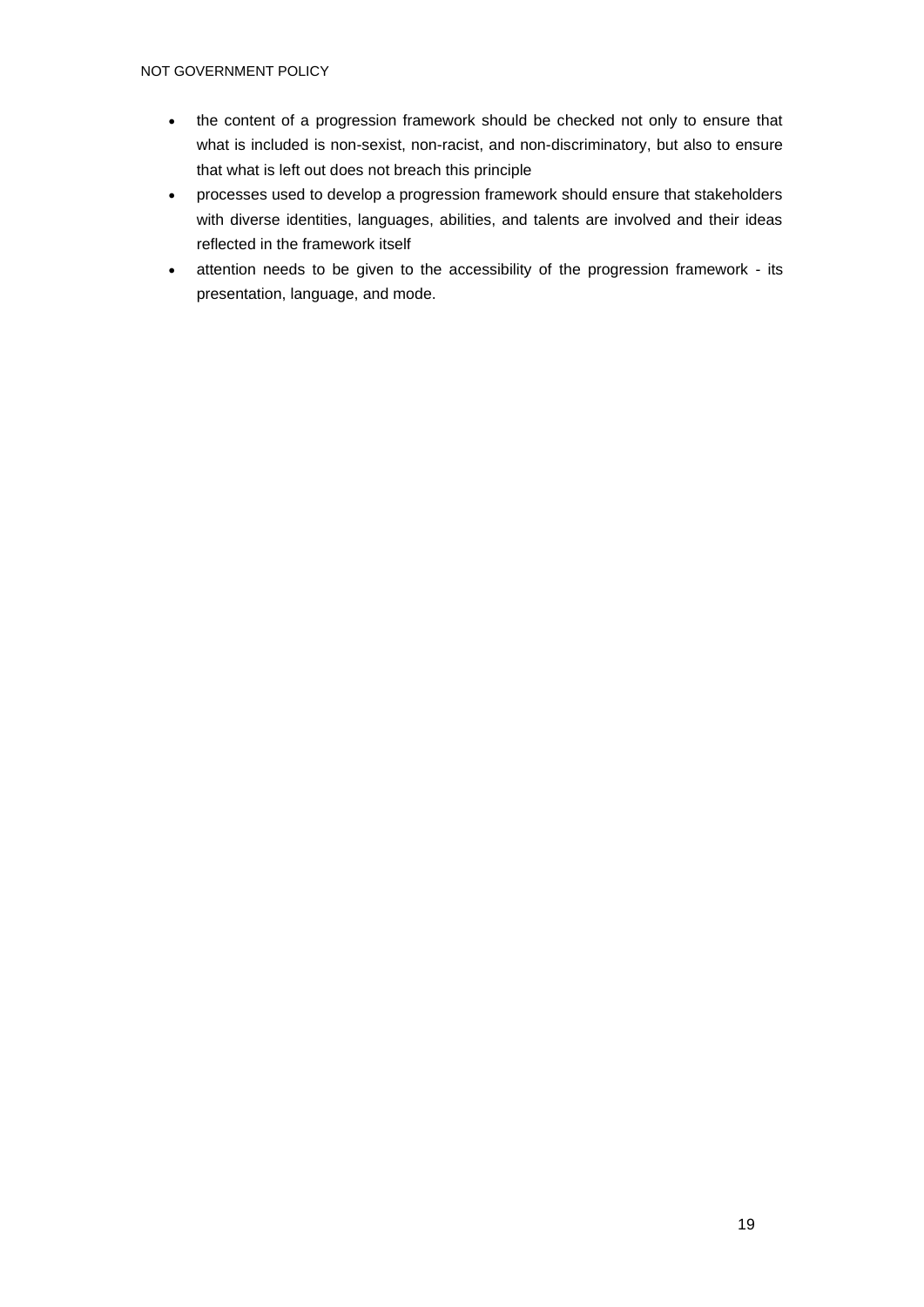# Part 4: An evolving curriculum: what else have we learned?

In 2019, the Ministerial Advisory Group on Curriculum, Progress and Achievement (MAG-CPA) proposed the notion of 'a system that learns'. The report reminded us that improving equity is a 'wicked problem' in the sense that it is complex, enduring, and requires multiple solutions.<sup>28</sup>

One of those solutions focuses on the curriculum itself. In the same way as schools and teachers seek progress for learners, we also need to focus on how the national curriculum itself can progress. Part 3 started this process of reflection by revisiting the NZC principles with the dual aims of the curriculum refresh in mind. In Part 4, we now explore what else we might learn from our experiences with NZC, in order to develop a robust progressions-based bicultural curriculum. Our aim is to retain the best of the NZC while also learning from what has not worked so well in practice.

## **Curriculum as a useful tool for schools and teachers**

A curriculum is an important tool in, and for, the education system. Since 2007, we have learnt that to be more fit for purpose, a refresh of the NZC needs to address issues of:

- clarity
- completeness
- aspirations, priorities, and realistic content
- ākonga entitlement
- mātauranga Māori
- knowledge-building practices
- consistency
- empirical basis.

#### **Clarity**

We've learnt that teachers need a clear curriculum that provides better signals to support learning; including how to work with the knowledge students from different cultures bring to their learning at school, and particularly, how to support progress for Māori students.

Curriculum priorities are currently unclear because they are described in multiple places, creating a sense of curriculum clutter and overload. Coupled with curriculum levels that are 'fuzzy', and which mean different things to different teachers, this results in variable expectations for learners.

Current Achievement Objectives are also considered to be too many and too vague; and the Essence Statements associated with the learning areas too light. They do not make clear enough the disciplinary knowledge<sup>29</sup> and competencies that are important for all akonga and

<sup>28</sup> <https://conversation.education.govt.nz/conversations/curriculum-progress-and-achievement/>

<sup>29</sup> McPhail, G., & Rata, E. (2016). Comparing curriculum types: 'powerful knowledge' and '21st century learning'. New Zealand Journal of Educational Studies, 51(1), 53-68.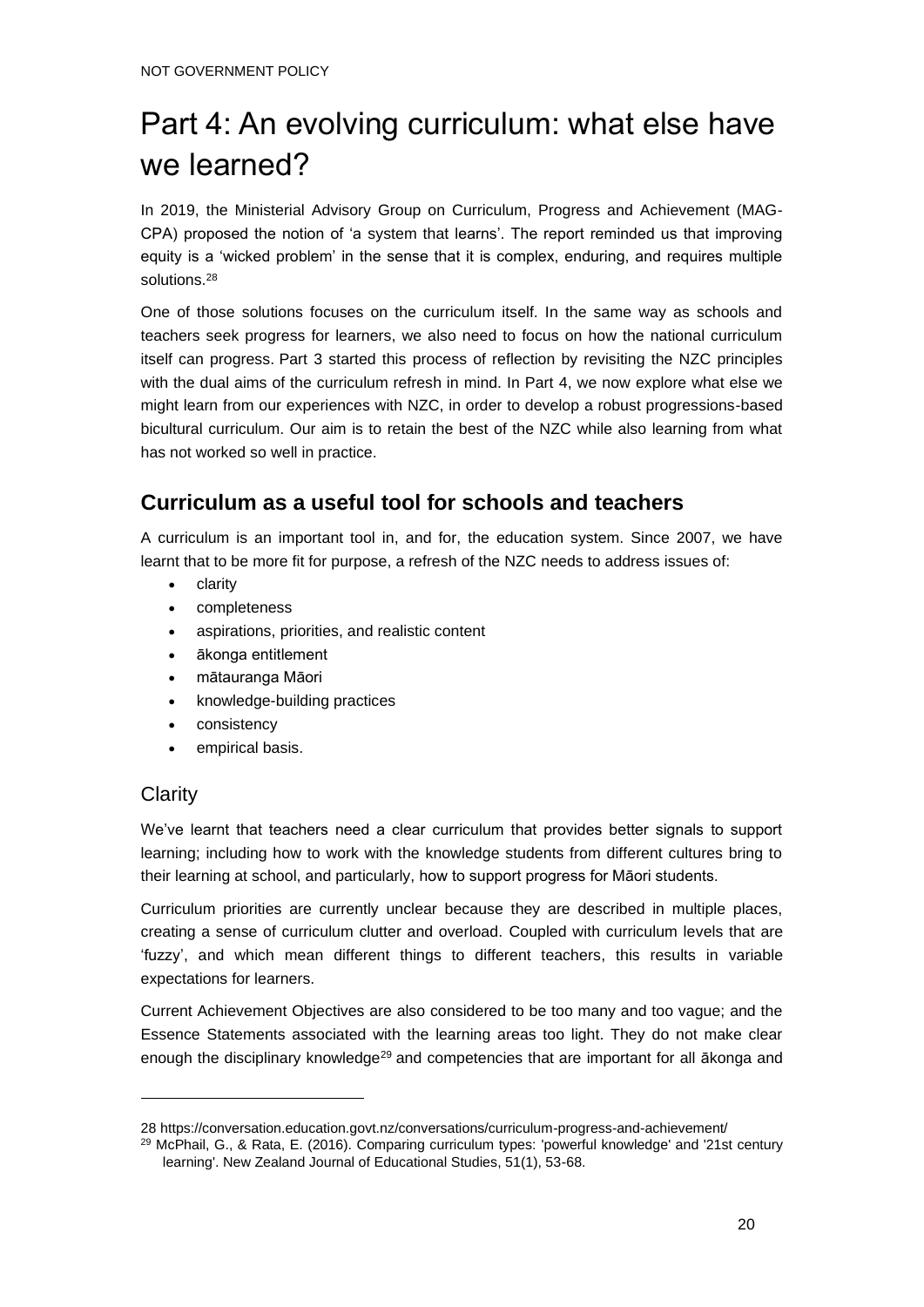that, therefore, need to be deliberately included in curriculum design, and noticed in ākonga learning.

A move toward greater curriculum clarity does not imply a swing to a fully prescriptive curriculum that reduces teachers' agency or disempowers schools as designers of local curriculum. In many contexts, schools and teachers currently thrive and serve their learners without a curriculum that clearly conveys expectations for progress. Those schools typically value the freedom to establish clarity for themselves and achieve impressive things with, and for, their learners and communities. But a national curriculum has a role in ensuring *all* learners benefit from the curriculum. Providing clarity will support those working in contexts where there is uncertainty about the relevant direction, pace, and steps to take, whilst allowing those that are already thriving to continue to use and improve their own approach to curriculum.

#### **Completeness**

We have learnt that, ideally, a curriculum should support educators' understanding of progression for all aspects for which it sets out aspirations. The NZC currently describes progress for only some of its aspirations; only some of the elements that comprise the curriculum. For example, while most learning areas set out a mode of inquiry that works for that learning area, what progress looks like in those inquiry modes is not made clear. As a second example, there is more emphasis on making progress in some learning areas, arguably at the expense of others. Arts educators, for example, say they struggle to find a place for their vital learning area in many school programmes.<sup>30</sup>

Furthermore, while the NZC says that curriculum elements should be integrated (learning areas, key competencies, and values for example), what progression looks like for integrated elements is not made explicit. This is not surprising as working out what progression of integrated elements looks like is very challenging.<sup>31</sup> Even just working out what integration itself looks like, and why it is important, is very challenging.<sup>32</sup> The current NZC leaves this challenge almost entirely to educators in schools. Our system could learn from those in both English-medium and Māori-medium settings with insights into this challenge and share that learning for the benefit of ākonga across the system.

<https://www.nzcer.org.nz/research/publications/key-competencies-insights>

Priestley, M. & Sinnema, C. (2014). Downgraded curriculum? An analysis of knowledge in new curricula in Scotland and New Zealand. *Curriculum Journal*, 1-26. doi:10.1080/09585176.2013.872047. <http://www.tandfonline.com/eprint/cEuEQnVbKGTBCvEfcp73/full>

<sup>&</sup>lt;sup>30</sup> There is an extended commentary on this dilemma, set in the context of the COVID 19 crisis, here: [https://thespinoff.co.nz/art/27-06-2020/turning-stem-to-steam-how-to-turn-around-the-crisis-for-the-arts](https://thespinoff.co.nz/art/27-06-2020/turning-stem-to-steam-how-to-turn-around-the-crisis-for-the-arts-in-schools/)[in-schools/](https://thespinoff.co.nz/art/27-06-2020/turning-stem-to-steam-how-to-turn-around-the-crisis-for-the-arts-in-schools/)

<sup>&</sup>lt;sup>31</sup> McDowall, S. & Hipkins, R. (2019). How the key competencies evolved over time: Insights from the research. New Zealand Council for Educational Research[.](https://www.nzcer.org.nz/research/publications/key-competencies-insights) <https://www.nzcer.org.nz/research/publications/key-competencies-insights>

<sup>32</sup> McDowall, S. & Hipkins, R. (2019). How the key competencies evolved over time: Insights from the research. New Zealand Council for Educational Research[.](https://www.nzcer.org.nz/research/publications/key-competencies-insights)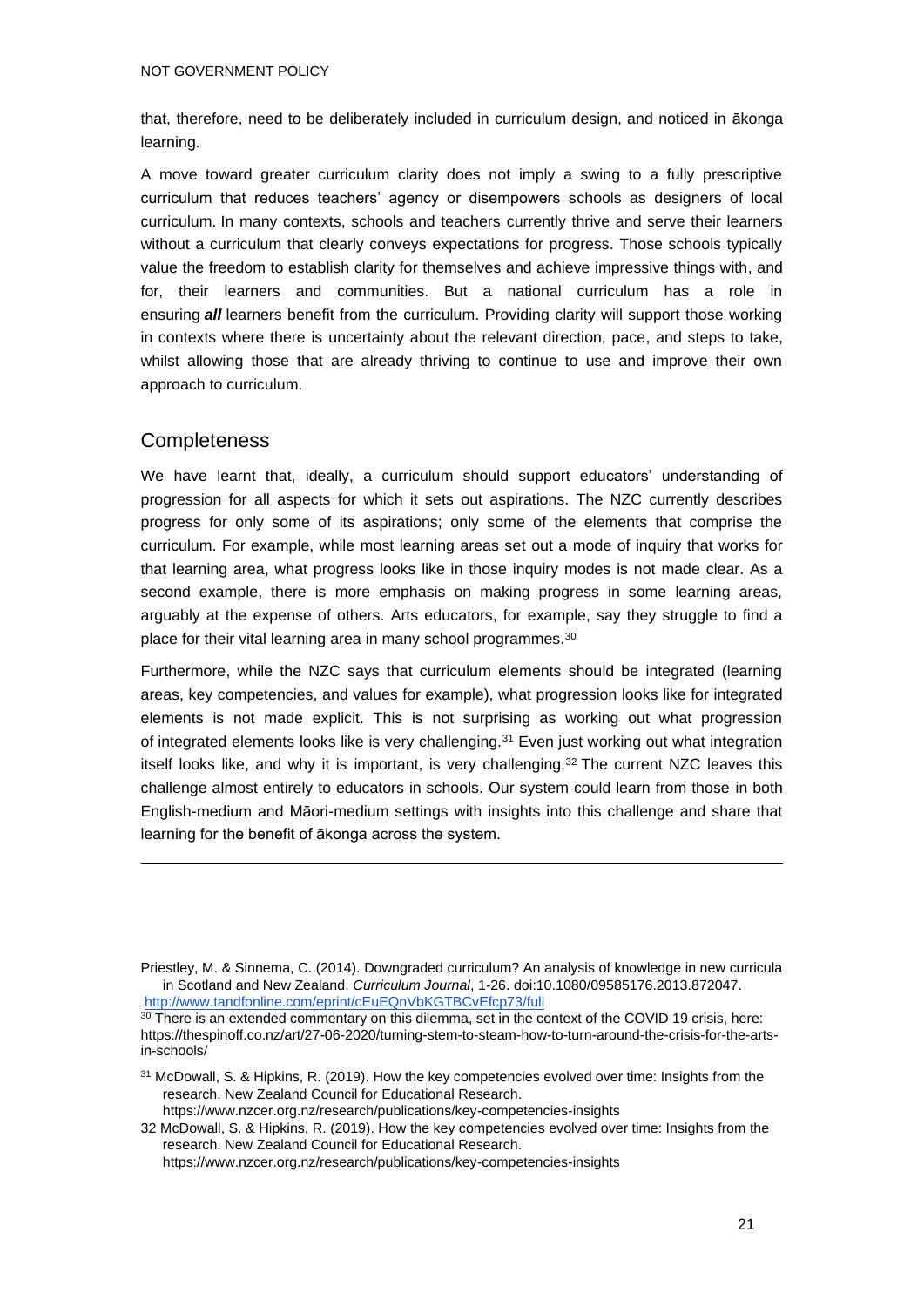### Aspirations, priorities, and realistic content

Our 2007 curriculum describes broad aspirations and wide-ranging possibilities for learners. The problem with this is that the NZC does not currently convey the priorities or critically important markers of progress that would help teachers make decisions about teaching and learning and where ākonga need further support.

It is also clear that the Treaty of Waitangi principle does not currently underpin all school decision-making because our aspirations for producing bicultural learners are not yet being realised. In addition, the principle of inclusion is not yet being realised because many ākonga Māori experience racism<sup>33</sup> in school, including feeling undervalued and underrated. Finally, it is difficult to know if students are achieving the breadth of aspirations signalled in NZC, or if those aspirations are realistic because there are no agreed ways of measuring all the outcomes NZ society deems important.

### Ākonga Entitlement

The flexibility in the NZC and its emphasis on local curriculum design continue to be highly regarded by principals and teachers. NZC's flexibility allows schools and teachers autonomy to design local curricula that meet the needs and aspirations of their ākonga and communities. But we have learnt that the NZC does not currently provide sufficiently clear signals, from a national curriculum point of view, about the entitlements for all learners; the learning that cannot be left to chance for all ākonga across the country.

As one example, the National Monitoring Study of Student Achievement in Social Studies reveals that Māori students' attitudes to social studies decline between year 4 and year 8, and that Māori learners as an overall group also achieve less success than students from other groups in both year levels.<sup>34</sup> This pattern broadly applies across all NMSSA learning area monitoring. The issue of curriculum entitlement for Māori students is part of the equity problem highlighted by the 2019 MAG-CPA.

Guidance for building a local curriculum and associated progressions relies on achievement objectives that vary widely in scope. This has resulted in a great deal of variation in the opportunities our learners are given, the learning they experience, and what they come to learn from those learning experiences. Because the curriculum is highly flexible, teachers' strengths and areas of confidence and, conversely, weakness and uncertainty, play too big a part in determining what our learners do and do not experience. As a result, many ākonga are not accessing the learning or success they are entitled to.

<sup>33</sup>[https://www.education.govt.nz/assets/Documents/our-work/f-MOE19458-Te-Hurihanganui-Blueprint-](https://www.education.govt.nz/assets/Documents/our-work/f-MOE19458-Te-Hurihanganui-Blueprint-Full-PRINT.pdf)[Full-PRINT.pdf](https://www.education.govt.nz/assets/Documents/our-work/f-MOE19458-Te-Hurihanganui-Blueprint-Full-PRINT.pdf)

<sup>34</sup> <https://nmssa.otago.ac.nz/reports/index.htm#7>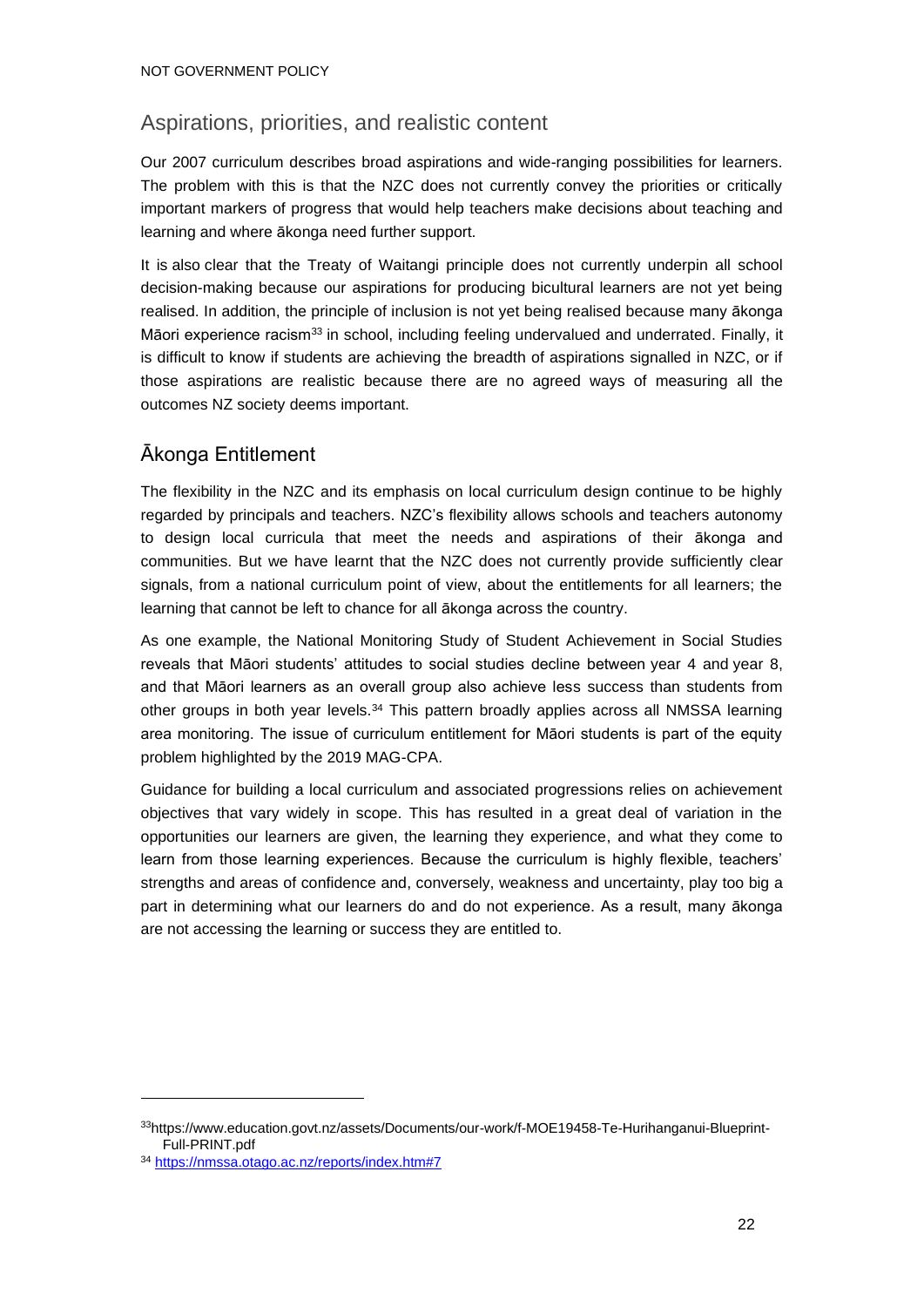#### Valuing mātauranga Māori

We have also come to learn that our current Achievement Objectives do not acknowledge or value mātauranga Māori,<sup>35</sup> and insights from a range of sources show that our whole system is not valuing mātauranga Māori to the extent it ought. Our obligations to growing ākonga who are from, and of, Aotearoa New Zealand, coupled with our commitment to the principles of Te Tiriti o Waitangi, necessitate that we do better in this regard. While teachers can draw on contexts that resonate with mātauranga Māori as they work with the current curriculum, the Achievement Objectives themselves do not steer teachers to do that. The extent to which our learners experience mātauranga Māori is dependent on their teachers' inclination to embed it, rather than assured through what the curriculum itself sets out.

There is typically little emphasis on mātauranga Māori in local interpretation of curriculum. This is not surprising because we currently have Eurocentric Achievement Objectives and many teachers have only limited knowledge, understanding, and appreciation of mātauranga Māori. The recent development of the Aotearoa New Zealand Histories curriculum makes a significant contribution to addressing this issue. The next challenge is to also recognise the importance of positioning mātauranga Māori with status in all learning areas.

#### An emphasis on knowledge-building practices

When the NZC was developed there was little public awareness of the need for an explicit focus on "how we know what we know". Social media were still in the future, but now the pernicious influence of false information is everywhere. Students need a more secure foundation for making judgements about what makes some types of knowledge more trustworthy than other types. Internationally, this emphasis is reflected in discussion of knowledge-building practices.<sup>36</sup>

We have learned that the parts of the curriculum that focus on the 'nature' of knowledge need clear exemplification and support. In the NZC, this focus can already be seen in the emphasis on historical thinking practices; the Nature of Science strand; and on mathematical reasoning. However, research suggests that teachers need a lot of support to weave these elements together with traditional content, so that the focus on how we know what we know is better realised in practice.<sup>37</sup> The science capabilities were developed with this challenge in mind.

Moreover, we cannot safely juxtapose mātauranga Māori and Western knowledge systems unless, and until, most teachers have a broad understanding that these are actually different knowledge systems, with their own knowledge-building practices and ways of establishing

[https://www.nzcer.org.nz/system/files/Curriculum%20Support%20in%20Science\\_0.pdf](https://www.nzcer.org.nz/system/files/Curriculum%20Support%20in%20Science_0.pdf)

<sup>&</sup>lt;sup>35</sup> Mātauranga Māori is "a distinctive knowledge created by Māori arising from their living circumstances, their worldview and their experiences." Royal (2019).

<sup>36</sup> For example, in the USA the Common Core standards for assessing science include a set of "science practices". [https://www.nextgenscience.org/.](https://www.nextgenscience.org/) In the OECD 2030 curriculum work, this element is called "epistemic knowledge". [https://www.oecd.org/education/2030-project/teaching-and](https://www.oecd.org/education/2030-project/teaching-and-learning/learning/knowledge/Knowledge_for_2030_concept_note.pdf)[learning/learning/knowledge/Knowledge\\_for\\_2030\\_concept\\_note.pdf](https://www.oecd.org/education/2030-project/teaching-and-learning/learning/knowledge/Knowledge_for_2030_concept_note.pdf)

 $37$  For example, the purpose served by the Nature of Science strand of NZC is not clear: Hipkins, R. & Hodgen, E. (2012). *Curriculum support in science: Patterns in teachers' use of resources*. New Zealand Council for Educational Research.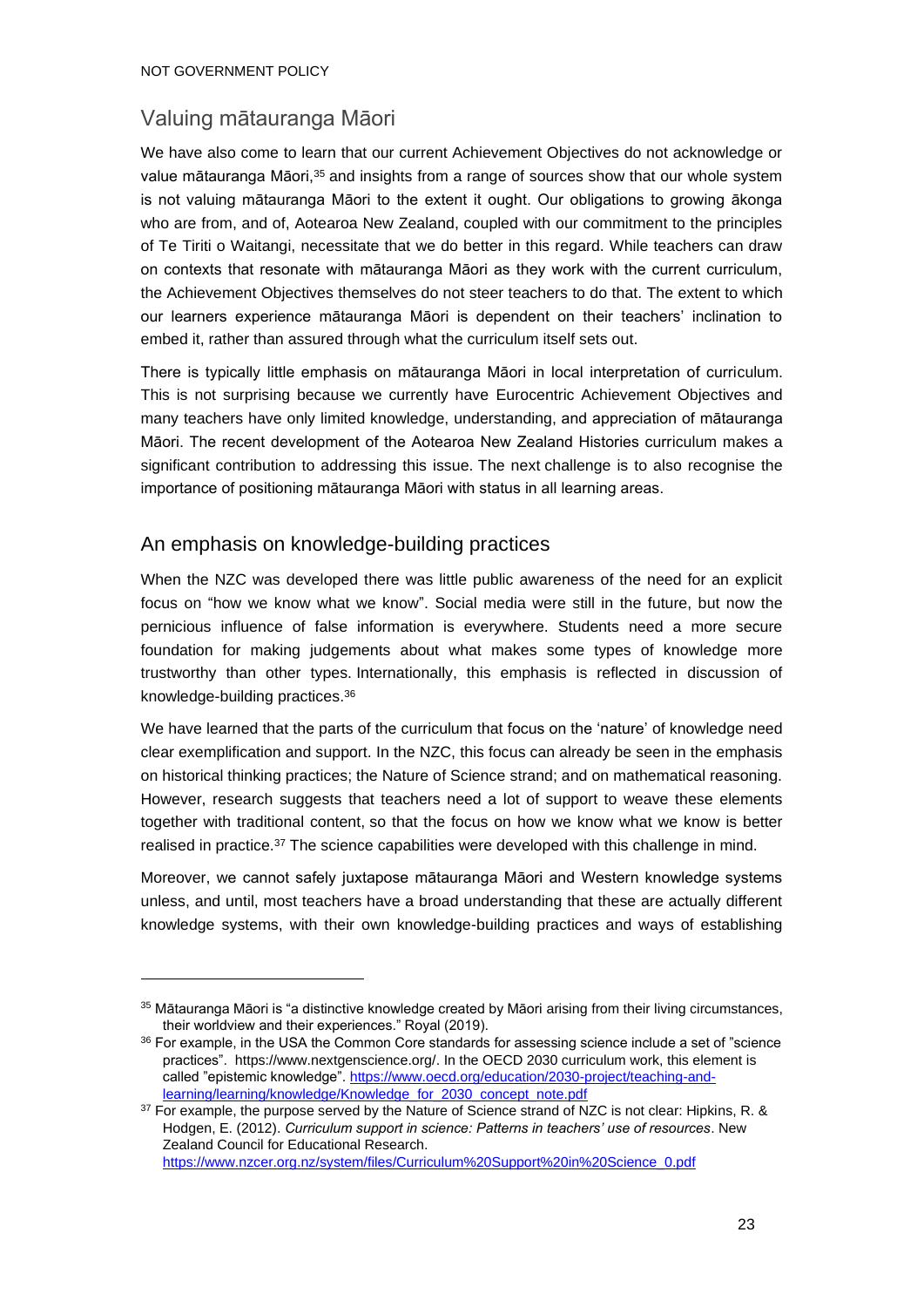authority. At the moment Western knowledge tends to be taken for granted, creating an unconscious bias for many teachers.

#### Consistency across learning areas

Our system is well placed to improve coherence and consistency across our curriculum in ways that do not detract from the unique and important contributions each learning area makes. We have seen our curriculum itself progress—from a set of curriculum statements in the 1990s (each learning area with a separate document), to a single document in 2007 (all learning areas included). Bringing the learning areas together in 2007 has enabled us to see that there is not enough coherence across the curriculum as a whole. For example, the learning areas 'do' different things, use different language (or use the same language but with different meanings), or use different ways of organising themselves. Most importantly they represent progress quite differently.

These differences are not always explained by the nature of the learning area, but rather by a lack of coherence. We now have an opportunity to address this for the benefit of ākonga and the types of learning they will engage in.

#### The empirical base

An increasing body of information provides insights about how students make progress—the pathways or sequence of learning they are likely to move through, and the pace of progress through those pathways. Some of this information is derived from formal research<sup>38</sup> and some from less formal sources. These insights vary from being highly generalised (about progressions in mathematics or visual arts, for example) through to more specific (for example, progressions in learning about place value, or historical empathy, or a scientific concept).

While the progressions suggested from such empirical work are a) certain not to apply to each and every learner, and b) not necessarily available for all curriculum outcomes deemed important, their empirical basis means they are useful in generally understanding and predicting likely pathways through which students may typically move toward important curriculum aspirations. As such, they are a useful guide for designing a progression-focused curriculum. One important caution, however, is that the current empirical base is likely to reflect achievement patterns of 'mainstream' students. It should be used with caution if the refreshed curriculum intends to extend its accessibility and relevance to ākonga who come from diverse language and cultural backgrounds, or who demonstrate progress in alternative ways.

<sup>&</sup>lt;sup>38</sup> For example the research that underpins the Learning Progression Frameworks in Literacy and **Numeracy**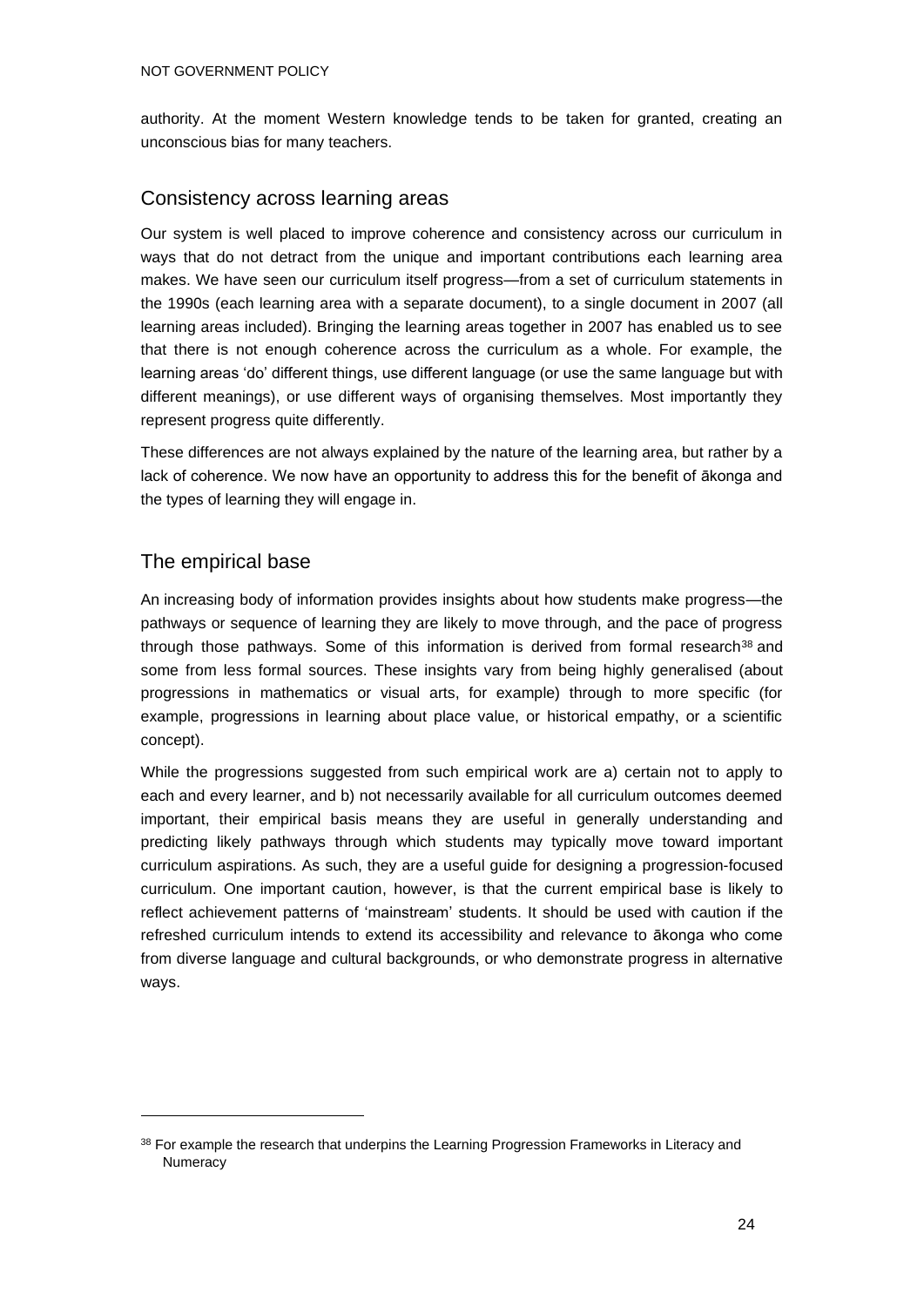# Part 5: An Overarching Model for a Progression-focused Bicultural Curriculum

In Part 5, we present an extended metaphor that conveys our understanding of how the elements currently being explored in a range of curriculum refresh initiatives might work together to form the basis of a progression-focused, bicultural curriculum.<sup>39</sup> We bring the threads of Parts 1-4 together using the metaphor of a woven cloak (*kākahu*) and we discuss implications for the curriculum design process as the metaphor is worked through.

## **Nāu i whatu te kākahu, he taniko tāku | Conceptualising the model**

The metaphor of a woven cloak (*kākahu*) is useful in several ways. First, it builds on from the conceptualisation of the early learning curriculum as a *whāriki* (mat), providing the foundation for learning. Children enter the schooling system with at least five years of experience and learning. This is their foundation or "whāriki" for schooling. There are some obvious connections between a kākahu and a whāriki. For example, they are both woven items which serve practical functions, and are created through the smart and effective intertwining of fibres. There are also some important distinctions between whāriki and kākahu, particularly in terms of the techniques, materials, and design used in their creation and the functions they serve. Te Whāriki, as our early learning curriculum sets in place a precedent for bicultural education that values and honours our dual heritage. As a whāriki it provides a foundation upon which our children can stand. The NZC, in its refreshed form, intends to build on that commitment to a bicultural approach to educating Aotearoa New Zealand's children, and to support each ākonga to weave a cloak of achievement that they will wear beyond their schooling years.

Second, this metaphor also enables a progression-focused curriculum to be described in a coherent way that emphasises the critical interdependence of the various elements. It recognises the key players and the necessity for the framework to be functional and useful for all who will engage with it.

At a design and development level, the metaphor of a kākahu is also useful. A kākahu may take years to complete and involve several people in its design and making. An enormous amount of time and effort goes into the preparation of the fibres before the actual weaving begins.<sup>40</sup> While a weaver draws on traditional practices to design and create the garment, with each production they learn more and bring that learning forward. At times, weavers may use new materials or ideas to create contemporary garments. Most importantly, a weaver continues learning and trying to improve their skill, bringing forward learning from the past to create garments for the future. All these features hold relevance to improving and refreshing

<sup>&</sup>lt;sup>39</sup> For an overview of the model see Figure 4, p 30

<sup>&</sup>lt;sup>40</sup> Hetet, V. (2018). They're not all korowai: a master weaver on how to identify Māori garments. The Spinoff , 26 April 2018[. https://thespinoff.co.nz/atea/26-04-2018/theyre-not-all-korowai-a-master](https://thespinoff.co.nz/atea/26-04-2018/theyre-not-all-korowai-a-master-weaver-on-how-to-identify-maori-garments/)[weaver-on-how-to-identify-maori-garments/](https://thespinoff.co.nz/atea/26-04-2018/theyre-not-all-korowai-a-master-weaver-on-how-to-identify-maori-garments/)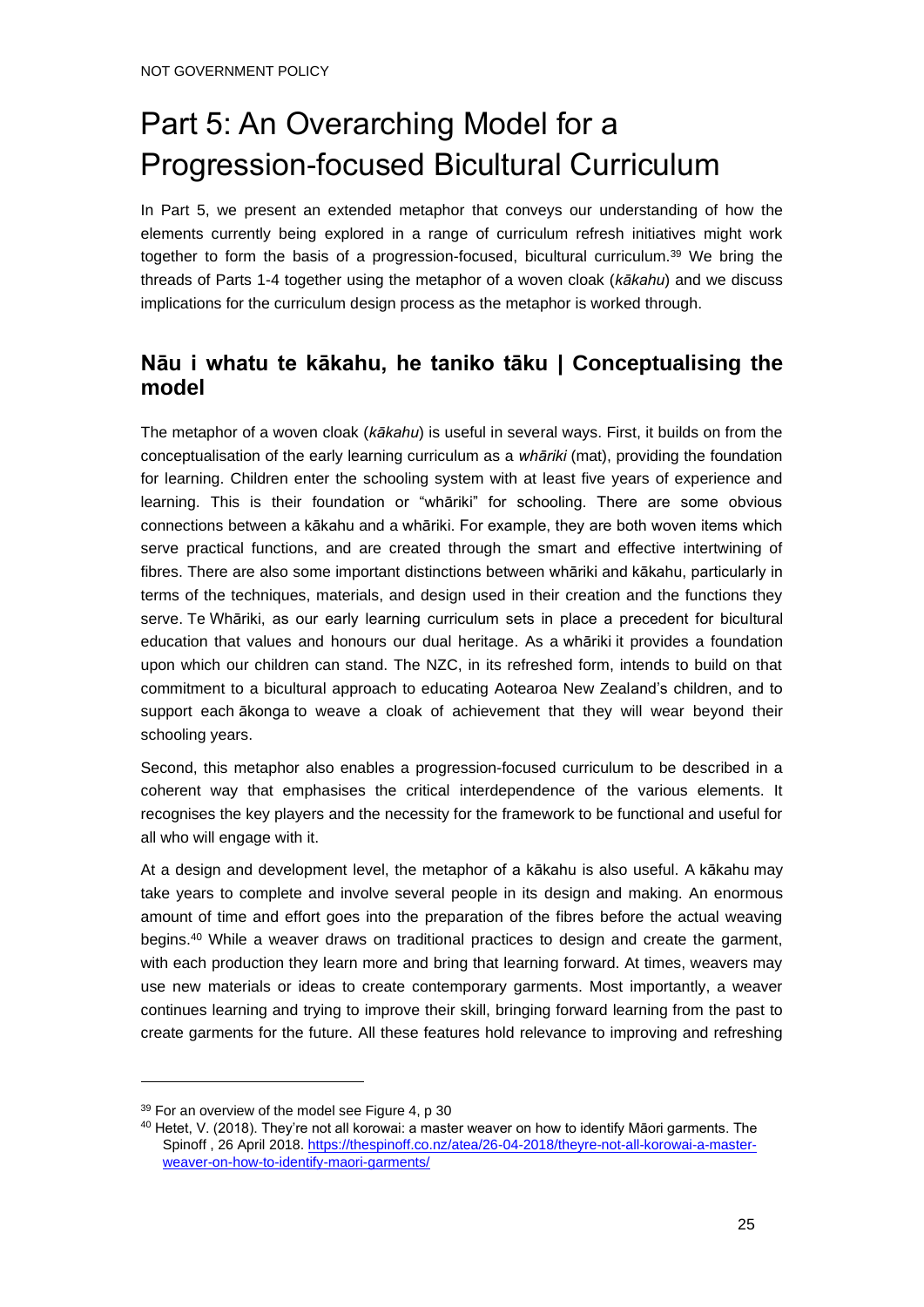curriculum. As we learn more, we have the capacity to do better. We can create more appropriate and coherent learning experiences and pathways for ākonga. Like the various stages and elements of the weaving process, learning progressions are at their most powerful when they are well prepared, focus on what is most important, coordinated and mutually reinforcing across the curriculum.

#### **Ko te pae tawhiti, whāia kia tata | Vision**

In a progression-focused curriculum, ākonga will weave their cloak, with the support of their whānau, and under the guidance of the master weaver, the teacher. In this case, the ākonga is both a weaver and the wearer of the cloak. As the expert or master weaver, the teacher uses their knowledge of curriculum and pedagogy to plan teaching and learning programmes that promote learner progress and achievement. There may be other weavers who contribute along the way: whānau; other ākonga; other kaiako; and members of the community.

As the expert weaver, however, the teacher is responsible for holding the vision for what is being co-designed and co-created. The vision for the cloak is held in the mind of the weaver to guide decisions that will need to be made throughout the process. For a teacher, the **vision** provides clarity of focus for what society wants our young people to know, understand, do, and be like when they leave school. It also helps us to collectively look forward and focus all parts of our education system on doing the best possible job of preparing ākonga to reach their potential and become the people their whānau, iwi and community aspire for them to be. A clear vision supported by a progression-focused curriculum can help ensure this learning and growth ultimately happens.

#### **Whakapapa | Defining the outcome**

Like the various pathways through education, there are many types of cloak. Some are feathered (kahu huruhuru), others may be adorned with tassels (korowai), or finely woven tāniko patterned borders (kaitaka).<sup>41</sup> All are functional, hold a unique beauty, and carry the mana of their makers and wearers. Importantly, a cloak needs to be appropriate for the purpose that it is needed. It is this purpose that determines the first step of the weaving process – the casting on (whakapapa) – which defines the shape and form for the cloak. The whakapapa is the foundation for the creation, providing for a network of connections and relationships that are woven between each of the components.

<sup>41</sup> Hetet, V. (2018). They're not all korowai: a master weaver on how to identify Māori garments. The Spinoff , 26 April 2018. https://thespinoff.co.nz/atea/26-04-2018/theyre-not-all-korowai-a-masterweaver-on-how-to-identify-maori-garments/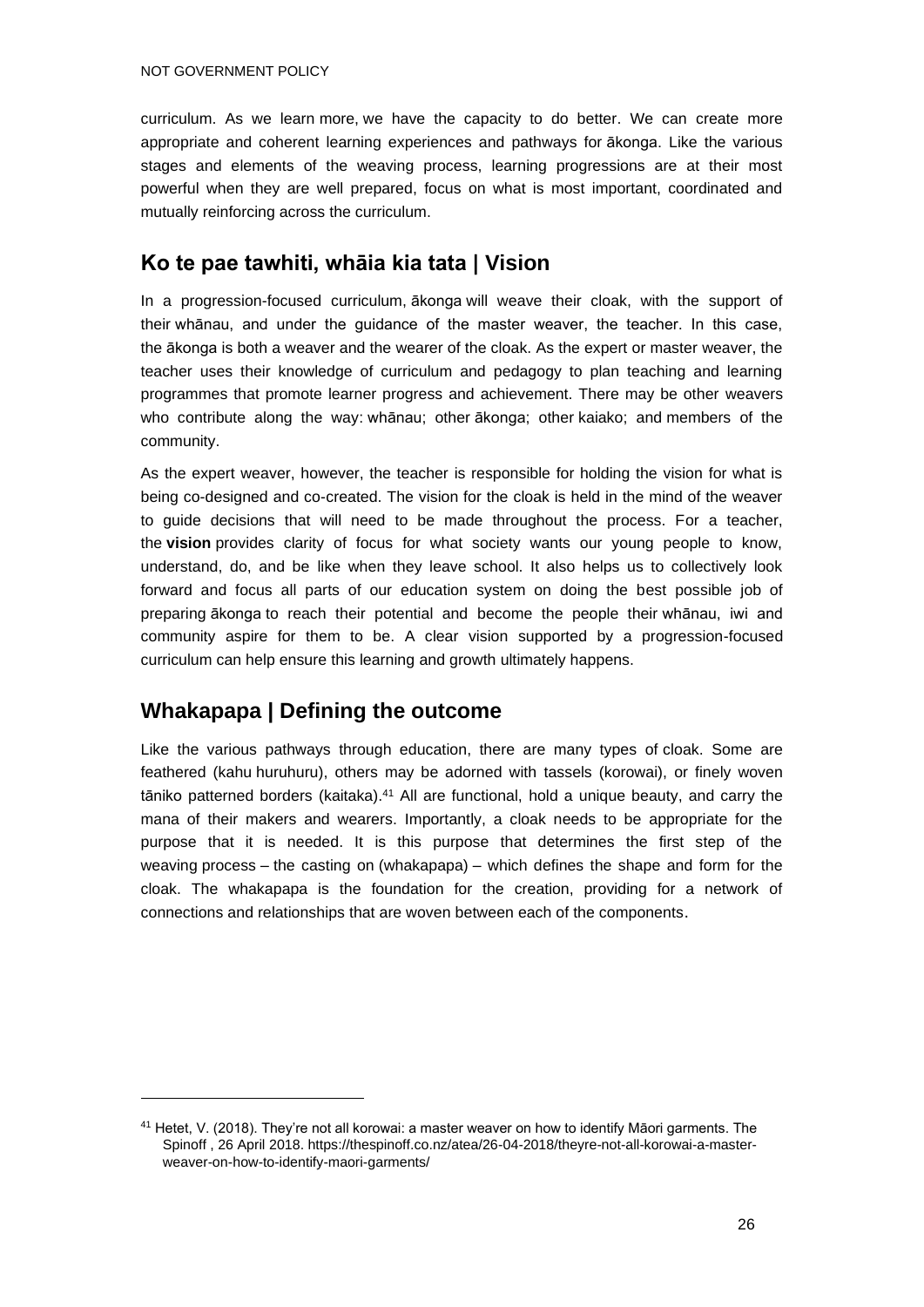

6. Whakapapa (casting on)

<span id="page-28-0"></span>In a progression-focused curriculum, purpose-for-learning statements for each phase of schooling serve the same purpose. They provide a picture of our aspirations for a learner's holistic growth over time and describe what we want learners to be like as they grow and progress through the phases of their learning. Purpose-for-learning statements focus on the whole child and they bring together big ideas from the learning areas and key competencies in ways that are clearly linked to society's overall vision. Part 6 of this paper elaborates on purpose-for-learning statements (tauākī ako) in more detail. .

### **Te aho tapu | Setting a clear focus**

The next step in the weaving process is the weaving of the Aho Tapu – the first row of the pattern. The Aho Tapu takes considerable attention and focus by the weaver because it determines the design for the cloak. If there is an error in this first row, the whole pattern will be affected. For this reason, it demands the weaver's full attention to ensure that it is accurate and woven well.



Figure 1. Aho Tapu (the first row)

<span id="page-28-1"></span>In a progression framework **Learning Area Essence Statements** and **Waypoints** serve a similar function, setting the direction for learning. Learning Area Essence Statements describe how the learning area contributes to the overall vision. Waypoints describe what we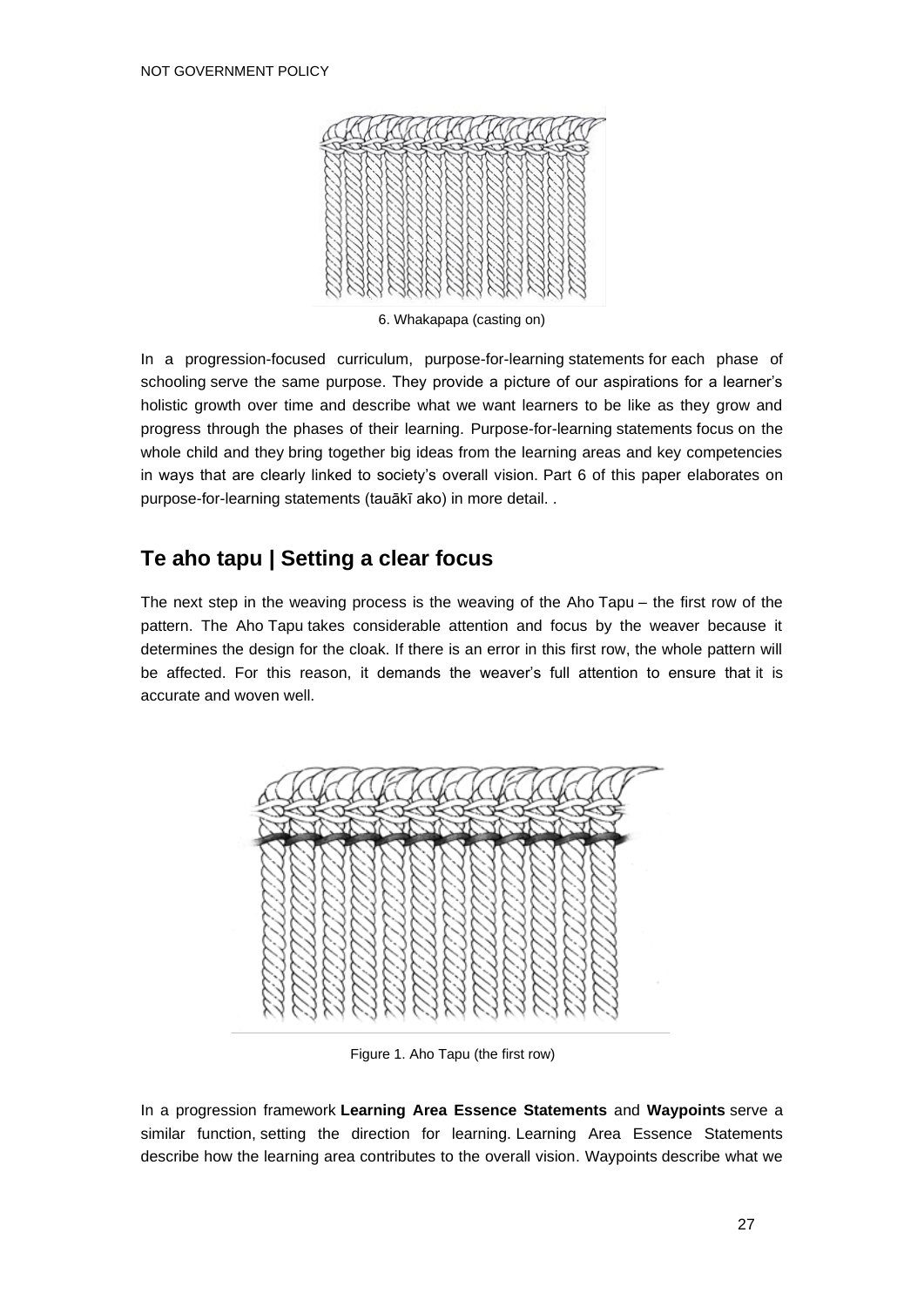want learners to know, understand and do at each phase of their learning, in each learning area. They support the higher-level purpose-for-learning statements and determine the pattern for how each learning area will be woven. Together, the essence statements and waypoints are clear about ākonga entitlement and what's most important, and at the same time they provide appropriate flexibility for local decision-making that recognises the differing priorities, values and aspirations of different iwi and communities. Waypoints signal the importance of learners experiencing a broad and balanced curriculum over time through a curriculum that treats cognitive, physical, aesthetic, cultural, creative, and social and emotional development as equally important.

#### **Kotahi te aho ka whati; ki te kāpuia e kore e whati | Weaving connections and durability**

Each cloak is constructed using vertical (whenu) and horizontal (aho) strands. The actual quantity and length of whenu vary between cloaks depending on the width and length needed to fit the wearer. This is important, as a cloak that is not tailored to the wearer risks being illfitting. In our metaphor, the wearer is the ākonga, and whenu represent learning areas or domains of learning. Some of those whenu will represent learning areas drawn from the national curriculum, others will be learning derived from the local curriculum and determined locally. What is important here is that there is a place for both types of curricula and that they work together to create a comprehensive learning journey – just like all whenu are necessary for a complete and well-fitting garment.

*Aho,* the horizontal threads, are woven through the *whenu* using a technique known as *whatu*. The aho provide strength and durability to the cloak - the closer together the *aho* are, the stronger the kākahu will be. If aho are too far apart the resulting garment becomes less durable and there will be gaps between the whenu. Typically, the technique involves using two pairs of thread (*whatu ahorua*) that are interwoven to bind the vertical strands (*whenu*) together. It is through the weaving of these threads that the kākahu takes shape.



Figure 2. Ahorua (double threads)

<span id="page-29-0"></span>The two sets of the *ahorua* (double threads) represent two important elements in a progression framework that must be woven together. The first pair of threads depict the important contexts that provoke increasingly sophisticated learning i.e., contexts worth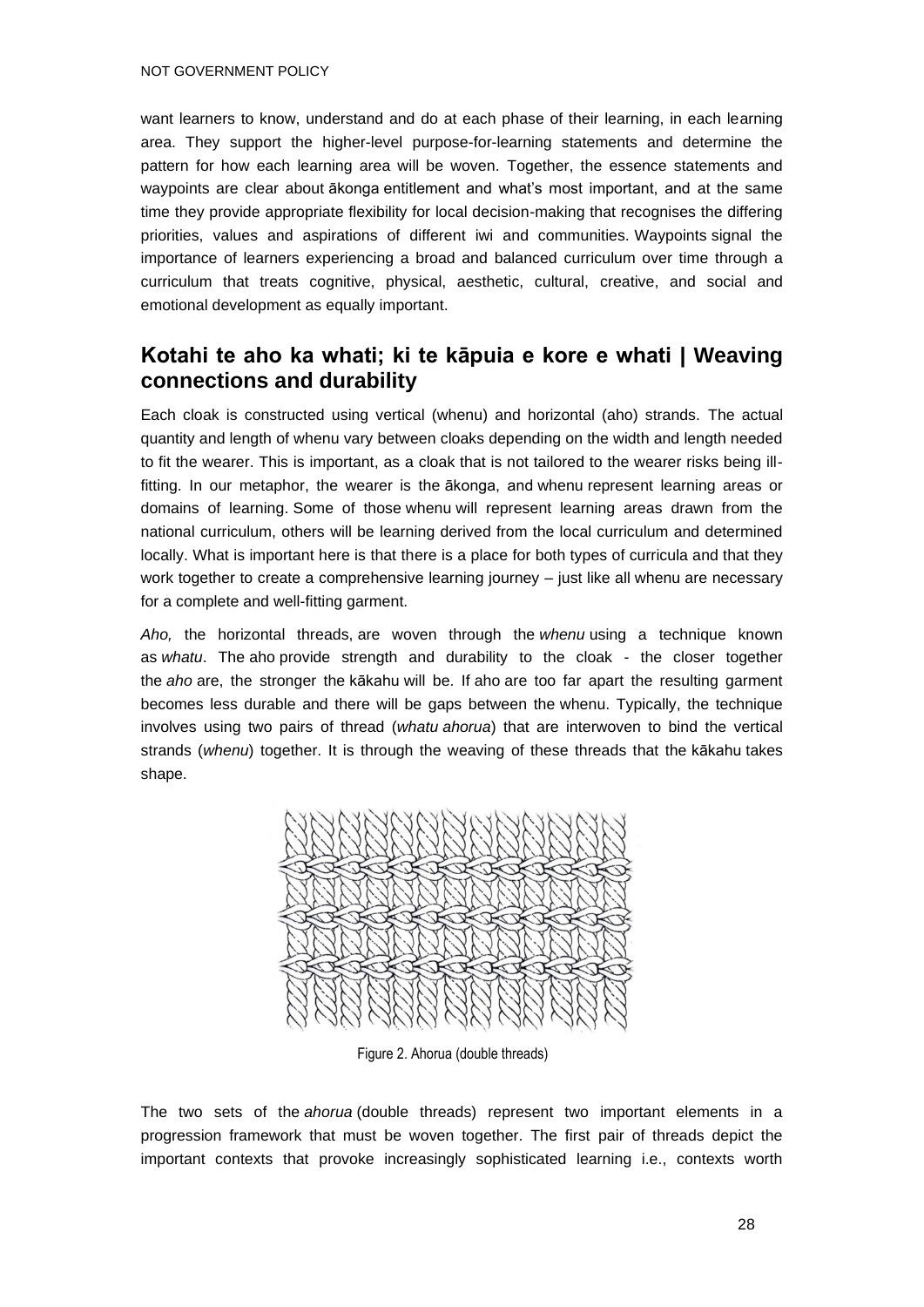exploring. The second signifies the rich learning opportunities that support success. The two go hand-in-hand, providing strength and durability to the learning. They are determined at a local level, based on the local context, local aspirations, and ākonga preferences, forming part of the local curriculum (*marau ā-kura*).

#### Contexts worth exploring

Contexts worth exploring steer teachers and learners toward progressively challenging contexts that must or could be explored because they have enduring significance because they are of lasting value for ākonga beyond their schooling years and will support progress towards the bigger vision we have for them. Signalling contexts worth exploring would highlight contexts of particular cultural, historical and societal significance to Aotearoa, as well as those from beyond our shores. In a progression-focused curriculum, contexts become progressively more abstract, complex, and/or distant from learners' experience over time.

#### Rich opportunities to learn

The richness of opportunities for learning is key to making progress. Rich opportunities are carefully designed to increase the breadth, depth, and complexity of the learning experiences in which ākonga engage as they progress along their learning pathways. Rich opportunities to learn provide a way for ākonga to connect to the world beyond the classroom and help align our vision for ākonga with the actual learning opportunities they experience. They also require schools and teachers to engage with their iwi and their wider community to seek out authentic questions, issues and opportunities that matter to iwi and community.

## **Whakanikohia | Adorning the cloak**

In a progression-focused curriculum, ākonga achievement can be described in terms of their talents and dispositions (their being) as well as what they understand, know, and do. Weaving contexts worth exploring and rich opportunities to learn in unison through the learning areas should enable ākonga to engage deeply with the content of the curriculum and to display their progress toward meeting the progress outcomes.

In our metaphor, these indicators of progress and achievement are depicted by the way the cloak is adorned. Each kākahu has the potential to be styled in a unique way. Adornments can be personalised to the wearer in terms of the quantity, quality, type (e.g., native or other bird feathers, tassels, or coloured thread), and the spacing of the adornments. Yet, importantly, it is the skill of the weavers, in particular the expert weaver and the quality of the weaving which enables the addition of any adornments. The *whatu* technique of weaving the *ahorua (contexts and learning opportunities)* together through the *whenu (learning areas)* provides the opportunity for adorning the cloak *(progress and achievement)*.

Like the weaving of a kākahu, curriculum design and implementation takes expertise, time, careful thought, consistent effort, and tailoring to ensure that all the important elements come together in a way that is fit for purpose. Weaving the multiple strands of a progressionfocused bicultural curriculum will take a clear, shared vision that prioritises the aspirations of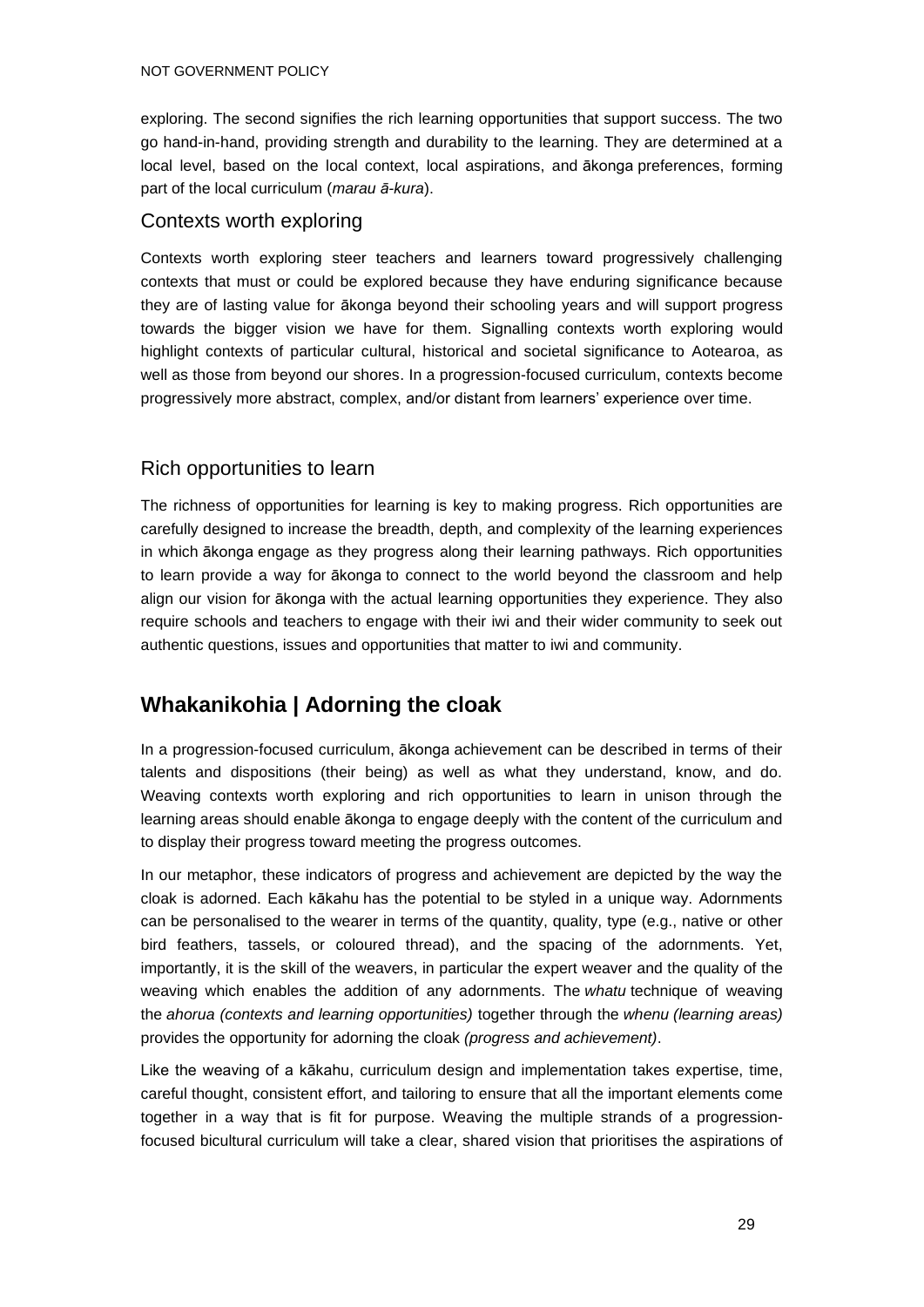whānau and ākonga and engages with whānau and iwi as equal partners in the weaving process from the outset.

## Part 6: A focus on curriculum elements

In Part 5 we presented the metaphor of a woven cloak (kākahu) to convey our understanding of how elements currently being explored in a range of curriculum refresh initiatives might work together to form the basis of a progression-focused, bicultural curriculum. In Part 6 we take this metaphor and translate it into an actual framework for a progression-focussed curriculum.

We propose that the refreshed NZC replaces curriculum levels with phases of learning (taumata ako) that organise the previous eight levels into the following developmental phases: years 1-3; years 4-6; years 7-8; years 9-10; years 11-13. To provide guidance about progression within and between these phases of learning, we propose the following new elements for the refreshed curriculum:

- Purpose statements (Tauākī ako) that describe the focus, strategic aims, and 'worry points' associated with each phase of learning,
- Learning Area Essence Statements (Iho)
- Waypoints (Tohu ako)<sup>42</sup> that describe what we want ākonga to know, understand, and do at each phase of their learning, in each learning area

We see these elements as being supported by:

- Waypoint elaborations that provide important detail about how the aspirations described by purpose statements and waypoints emerge and develop
- Tools that help teachers to elicit and interpret evidence of learning and progress
- Communities of practice where members are involved in group-decision making about ākonga and their learning

The relationships between these curriculum elements are summarised in the overview diagram on the next page.

<sup>&</sup>lt;sup>42</sup> These are currently named 'Progress Outcomes' in the draft History Curriculum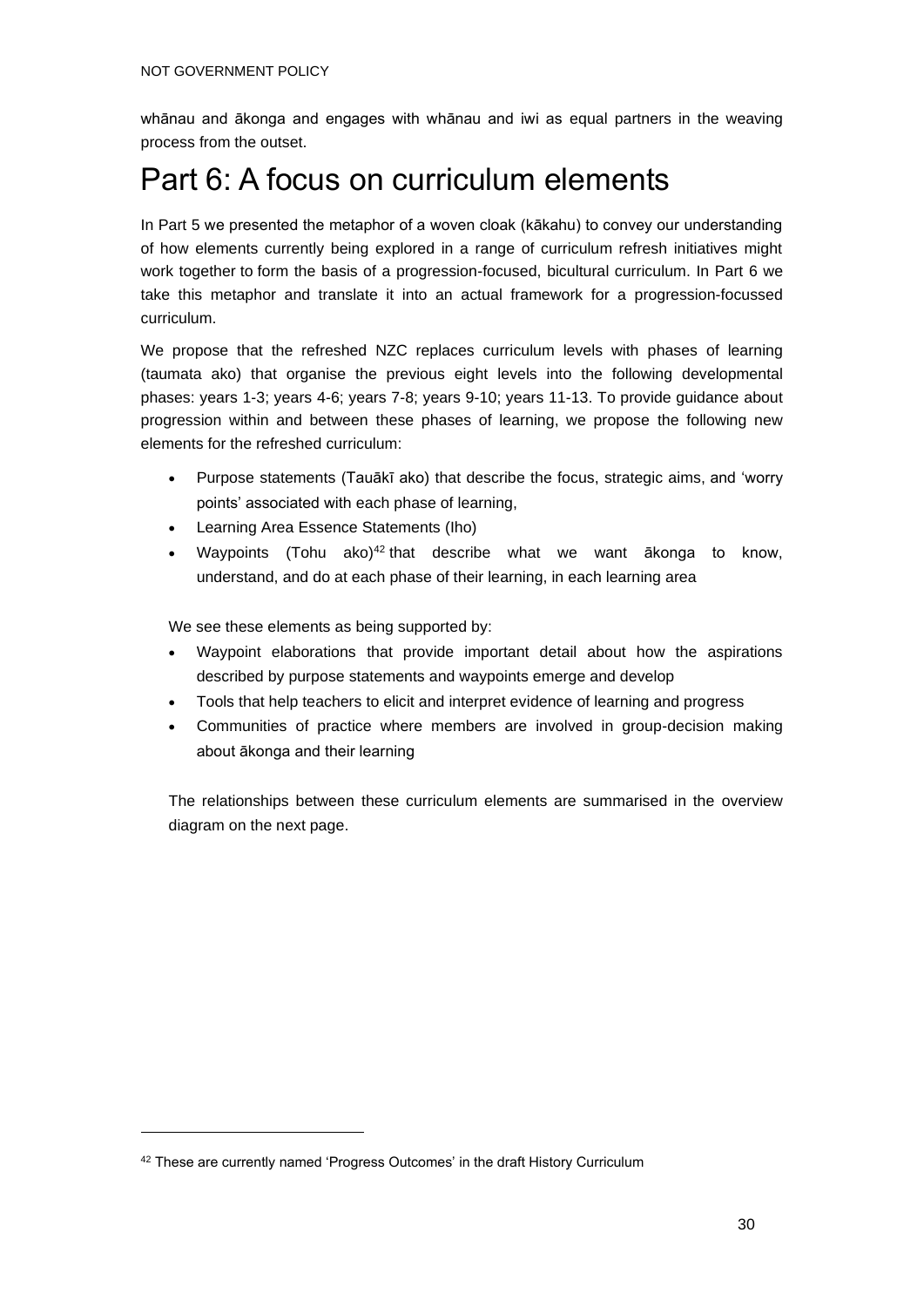

<span id="page-32-0"></span>Figure 3 Overview diagram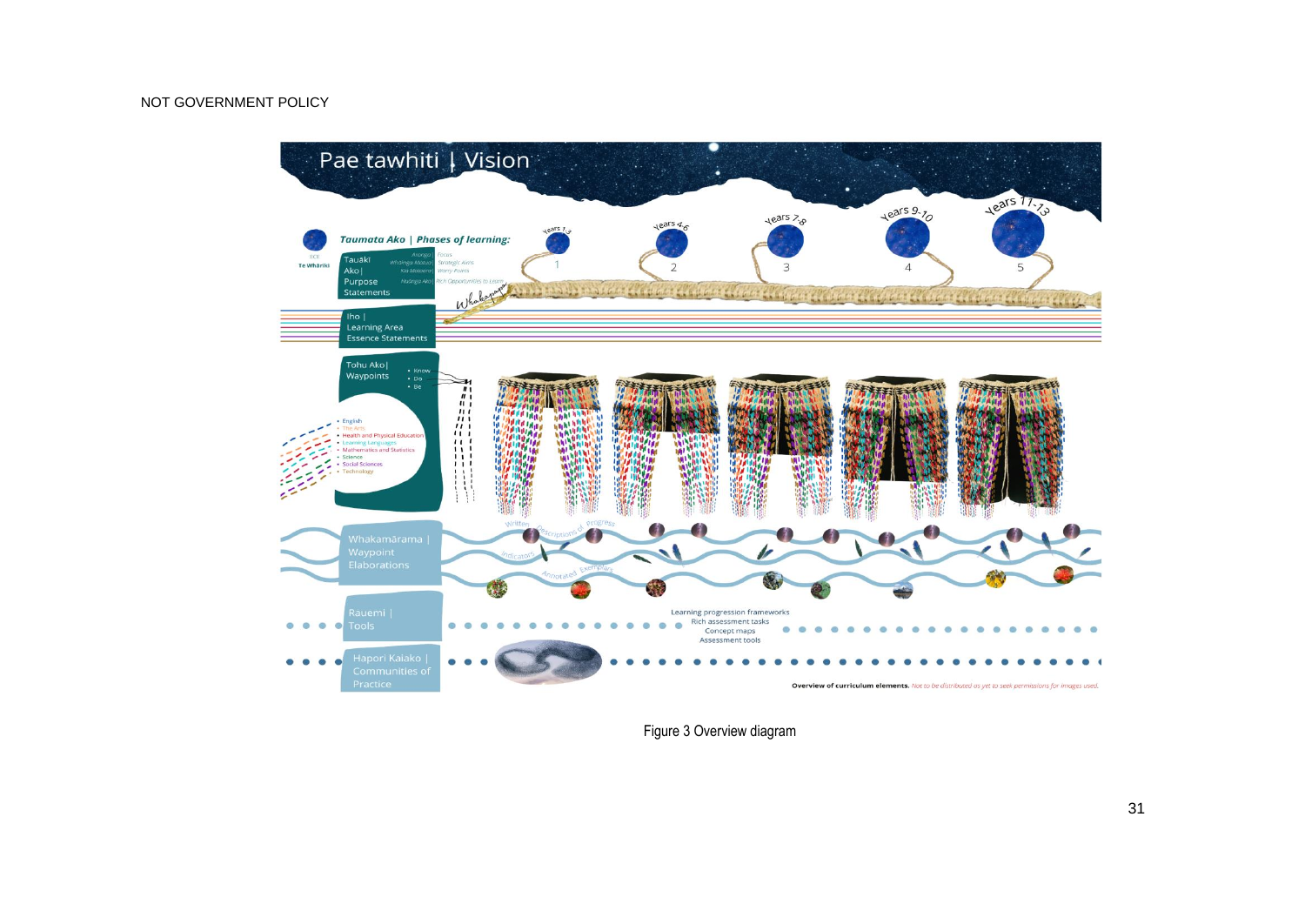#### **Tauākī ako | Purpose statements**

The metaphor of weaving a cloak (see Part 5) frames each young person's learning journey holistically. In this metaphor, the whakapapa shapes the overall learning journey right from the point of casting on. It does this by providing an overarching purpose statement (tauākī ako) for each phase of learning. The statements provide a rich sense of the purposes for learning within a phase of learning or taumata ako. They capture the high-level essence of developmental shifts, learning opportunities, and challenges that might be anticipated within the phase.

Purpose statements were initially developed for the *Coherent Pathways Tool* in the Ministry's Local Curriculum Toolkit.<sup>43</sup> The statements in the *Coherent Pathways Tool* drew on capabilities research, $44$  OECD research, $45$  and teachers' practical experience. The diverse sources of expertise were drawn together to describe ways to focus important learning in years 1-3, 4-6, 7-8, 9-10, and 11-13. These phases of learning were chosen because they provide a way of mapping growth across distinctly different developmental phases and align with key transitions in our school system.

The purpose statements in the *Coherent Pathways Tool were* designed to meet a practical need. They clarified the purpose for designing rich learning opportunities for ākonga at each phase of their learning.<sup>46</sup> They provided a focus that enabled teachers and leaders to work collaboratively to design 'libraries of experiences' and 'rich opportunities to learn' for phases of ākonga journeys through school.

We think this curriculum element would be well received. The purpose statements in the *Coherent Pathways Tool* resonated with the leaders and teachers who used them, helping them to see the big picture across the whole learning pathway. A related benefit was the clear focus on key features of the learning opportunities that teachers needed to design for ākonga in their year group. Given that purpose statements in these tools have been well received, it is now timely to explore potential next steps for further developing this idea as an essential element of the NZC.

#### Linking to society's overall vision for ākonga

Together, the Purpose Statements provide a high-level picture of what is important at each learning phase. They carry the curriculum story at a high level – the whakapapa - orienting

<sup>43</sup> See Coherent Pathways Tool Guidance [https://curriculumtool.education.govt.nz/Content/Guidance/Files/Coherent\\_Pathways\\_Tool\\_Guidanc](https://curriculumtool.education.govt.nz/Content/Guidance/Files/Coherent_Pathways_Tool_Guidance_MinEd.pdf) [e\\_MinEd.pdf](https://curriculumtool.education.govt.nz/Content/Guidance/Files/Coherent_Pathways_Tool_Guidance_MinEd.pdf)

<sup>44</sup> For example: Hipkins, R. [https://www.nzcer.org.nz/research/publications/weaving-coherent](https://www.nzcer.org.nz/research/publications/weaving-coherent-curriculum-how-idea-capabilities-can-help)[curriculum-how-idea-capabilities-can-help](https://www.nzcer.org.nz/research/publications/weaving-coherent-curriculum-how-idea-capabilities-can-help)

<sup>45</sup> See OECD publications including [https://www.oecd.org/education/2030-project/teaching-and](https://www.oecd.org/education/2030-project/teaching-and-learning/learning/)[learning/learning/](https://www.oecd.org/education/2030-project/teaching-and-learning/learning/)

<sup>46</sup> It is important to note that Purpose for Learning Statements are not expectation statements for the end of each phase. Expectations for the end of each phase are currently expressed in the 'know- do –understand' statements for each learning area.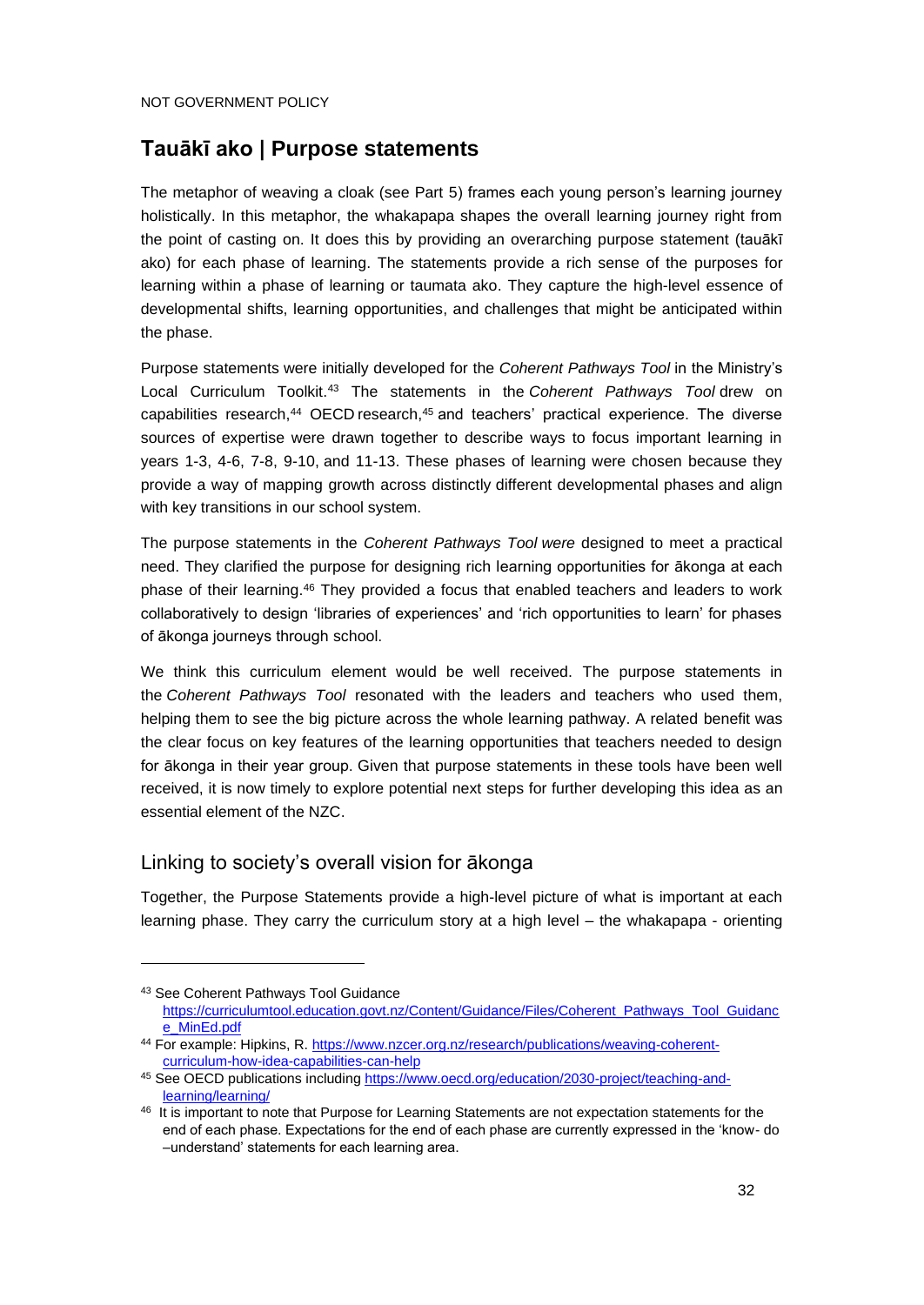ākonga and all who support their learning towards society's overall vision for education: ākonga leaving school as bicultural, confident, connected, actively involved, lifelong learners who are well equipped with the knowledge, competencies, and values they need to realise their potential and contribute to the wellbeing of Aotearoa and the planet. They do this by:

- providing ākonga and all who support their learning teachers, parents, whānau, iwi and the wider community — with a clear, shared view of important learning for each development phase
- informing the collaborative design and implementation of rich learning opportunities that support learning continuity for ākonga within and across settings
- helping akonga see where they have come from, where they are going to, and some of the learning they can look forward to
- identifying 'worry points' that are important to notice, recognise and respond to at each phase.

For this to be achieved in a bicultural curriculum, purpose statements will necessarily be codesigned with Māori to ensure they capture a fuller, coherent view of important learning and development in each phase.

This approach will also promote purpose statements that help teachers and leaders to evaluate the pedagogical quality and richness of the learning opportunities they offer by asking questions, such as:

- How well do the rich learning opportunities we offer support the purpose for learning in each phase?
- To what extent are we making coherent connections between learning areas to support the purpose for learning in this phase?
- How can we work productively with others to ensure a coherent pathway for ākonga as they transition between phases?

When viewed together, purpose statements describe what we want learners to be like as they grow and progress through the phases of their learning. Progressions can be at different levels of granularity, but it is important that these high-level progression statements create a clear and holistic narrative across a student's whole learning journey.

#### A framework for signalling breadth, depth, and complexity of learning over time

Purpose statements signal the breadth, depth, and complexity of the learning experiences that ākonga engage with as they progress along their learning pathways. They highlight the need to support ākonga to progress. The current draft of the Aotearoa New Zealand Histories curriculum frames that progress in relation to what ākonga will **know, understand, and do.**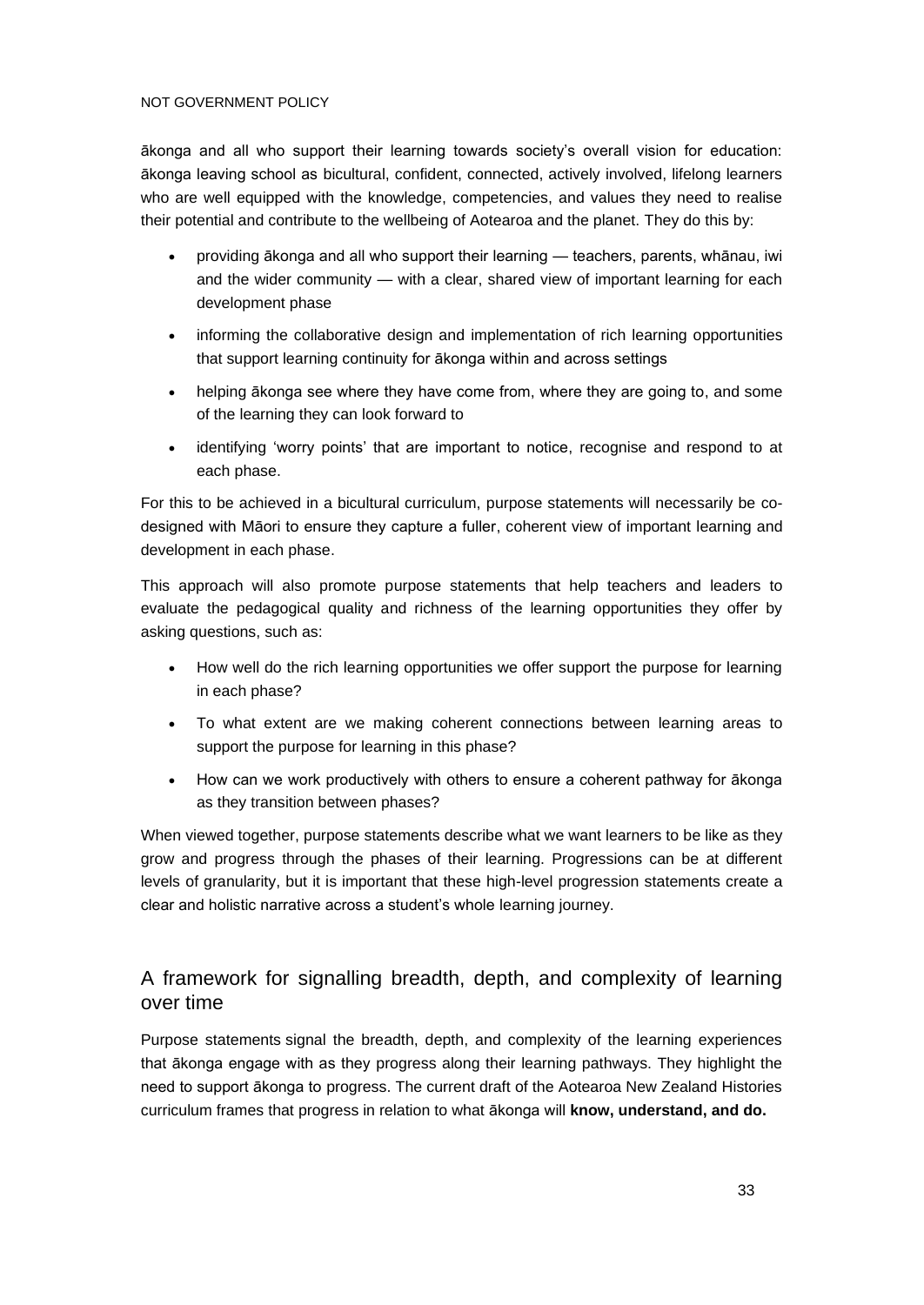Following our argument for a progression-focused bicultural curriuclum we propose a revision to a framework that foregrounds what ākonga **know, do, and be.**

The rationale for proposing the addition of 'be' to the framework is to take seriously the call for our curriculum to be a bicultural one.

Bicultural aspirations require much more than knowing things. Knowledge is vital, but it is not sufficient. Similarly actions (signalled by the 'do' part of the framework) are vital but also not sufficient. Biculturalism is a way of *being*. It demands particular attitudes values and dispostions which must be signalled as important. They should not be in a separate section of the curriculum, but rather made explicit and prominent in purpose statements and learning area essence statements.

There is a clear rationale for using the 'know' part of the draft histories framework, rather than the understand element. In a progress-focused curriculum, understanding IS the way in which knowledge develops. Knowledge and understanding are not distinct categories, but rather are closely inter-related. One way of indicating this would be to use 'know' in the framework and signal that progress is demonstrated when ākonga move from knowing things, to more deeply understanding them. An alternative approach would be to signal that knowing and understanding are integrated: both are the target of curriculum aspirations. The term could be 'knowledge and understanding' or 'know and understand', to signal that they both become deeper and broader.

In the Aotearoa New Zealand Histories framework, *'know'* was associated with **contexts**, and *'understand'* was associated with **big ideas/concepts**. Our reflection suggests that there are things to 'know' and to more deeply 'understand' about *both* contexts and big ideas/concepts.

While a clear, simple and memorable framework would be useful for organising curriclum content, we suggest that 'know, do and be', is considered as a framework that is more consistent with the progression-focused bicultural approach proposed for our refreshed NZC.

Figure 5 that follows outlines the components within each of these elements (know, do, be) , the inter-relationships between them, and what progression in them might look like.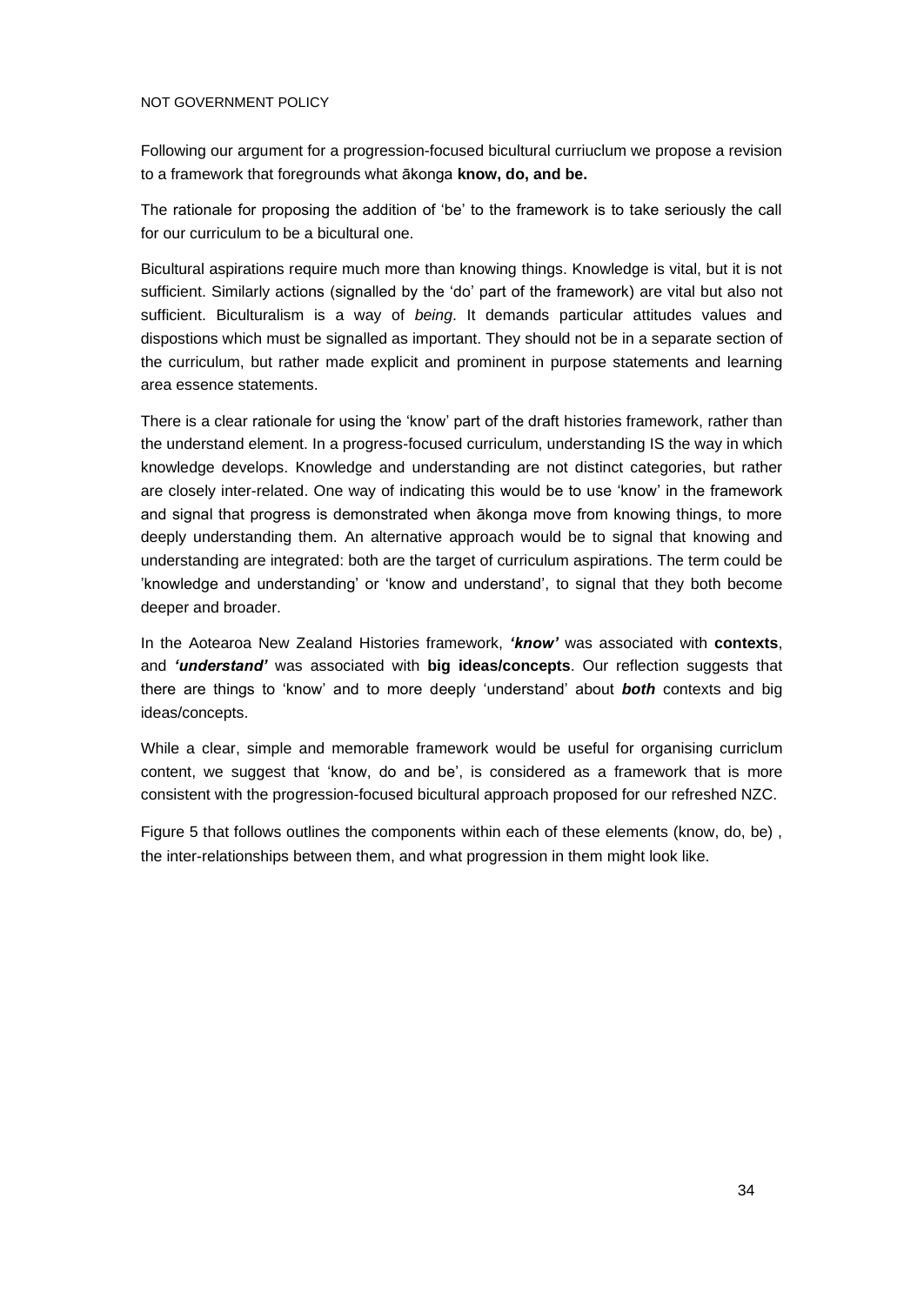

Figure 4 'Know, do, be' as a framework for curriculum progression

#### <span id="page-36-0"></span>**Signals about progression**

The table that follows is our preliminary attempt to scope sets of learning descriptors that could guide the work of curriculum developers.

Ākonga learning opportunities are likely to be more coherent when schools plan strategic pathways across transitions, over the years and across settings. There are also important 'worry points' that are distinct and need to be foregrounded in each learning phase. Essence statements will also need to be revised in the refreshed NZC, to ensure that they provide clear, coherent signals about the ways in which each learning area contributes to the overarching vision and whakapapa. In a progression focused curriculum, each learning area essence statement will need to signal, at a high level, how learning might change and grow over time.

With these challenges in mind, we now draw on the *Coherent Pathways Local Curriculum Design Tool* to outline a possible approach to designing purpose statements for phases of learning in years 1-3, 4-6, 7-8, 9-10, and 11-13.

We see the Focus, Strategic Aims and Worry Points as informing the high-level purpose statements for *each* phase. We see the whole table, including inquiry experiences, learning to learn and contexts as being useful when drafting expanded 1–2-page statements for each phase and for informing learning area writers as they develop essence statements and waypoints in each learning areas.

As we populated the table that follows with draft content, we sometimes struggled to make meaningful distinctions between the year 7-8-, and 9-10-year bands. There is an argument for combining these bands into a bigger 'middle school' band but, on balance, we recommend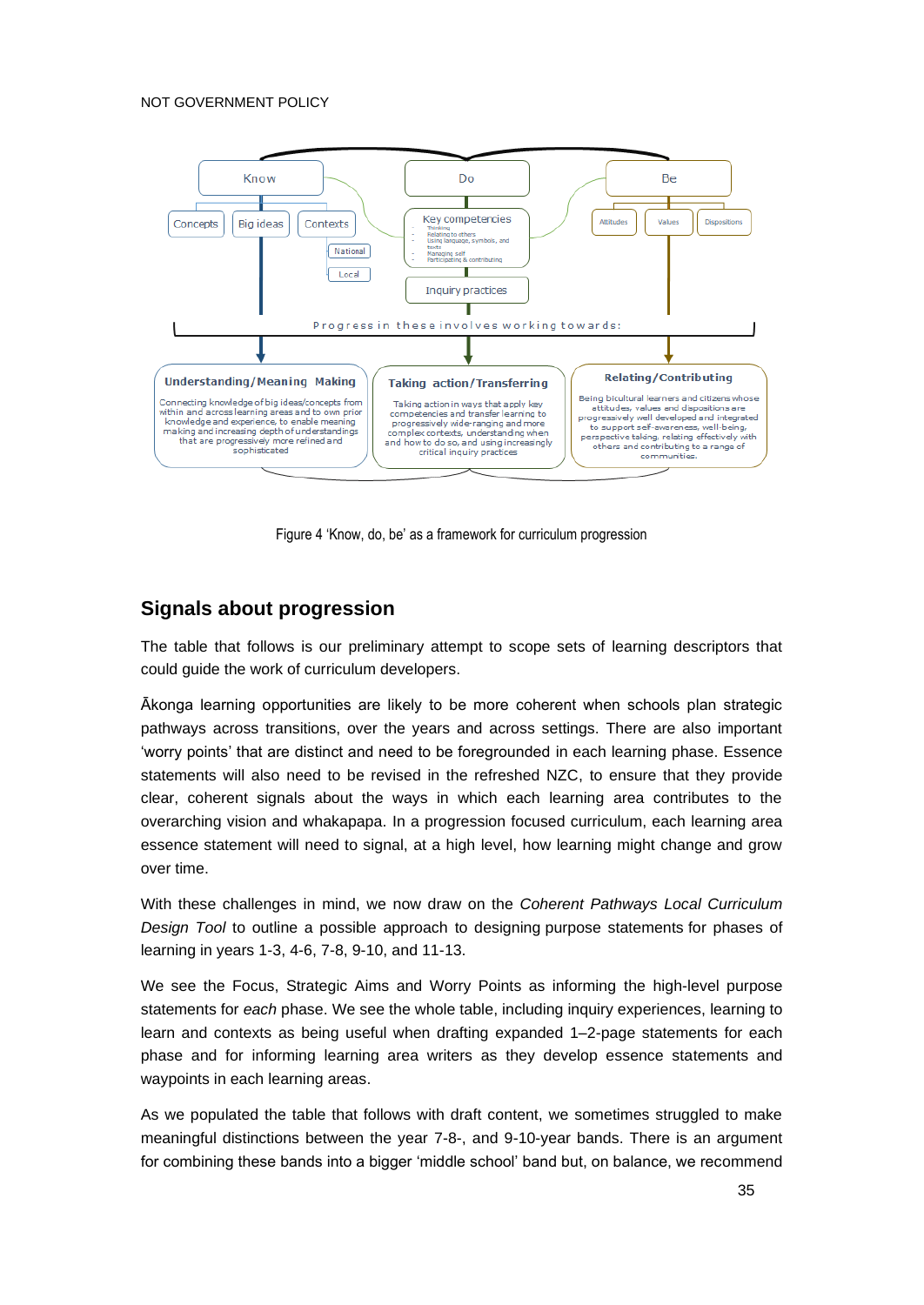that this distinction is retained because it aligns with key transitions in our school system and because there are important 'worry points' that need to be noticed and responded to in the Year 7- 8 phase.

At this point, the table that follows is intentionally patchily populated with a mix of insights from published research and the practical wisdom of teachers, as previously collected in places such as the *Coherent Pathways Local Curriculum Design Tool.*

It is important that any use of this design approach does not descend into overpopulation of the table with too much finer grain-size detail. It is also important to note that ākonga do not need to 'master' a phase before they can access the next one and that the design of contexts for learning and rich opportunities to learn need to be developmentally and emotionally appropriate for all ākonga, especially for those working long term in the years 1-3 foundation phase.

We have three purposes in mind for a table such as the one that follows:

- 1. Supporting writers to develop high level purpose statements and overarching descriptions that show differentiation and progress across each phase of learning.
- 2. Supporting the learning area writing teams as they develop their curriculum area essence statements and the supporting waypoint statements.
- 3. Informing any materials produced to support school leaders as they make decisions about their local curriculum.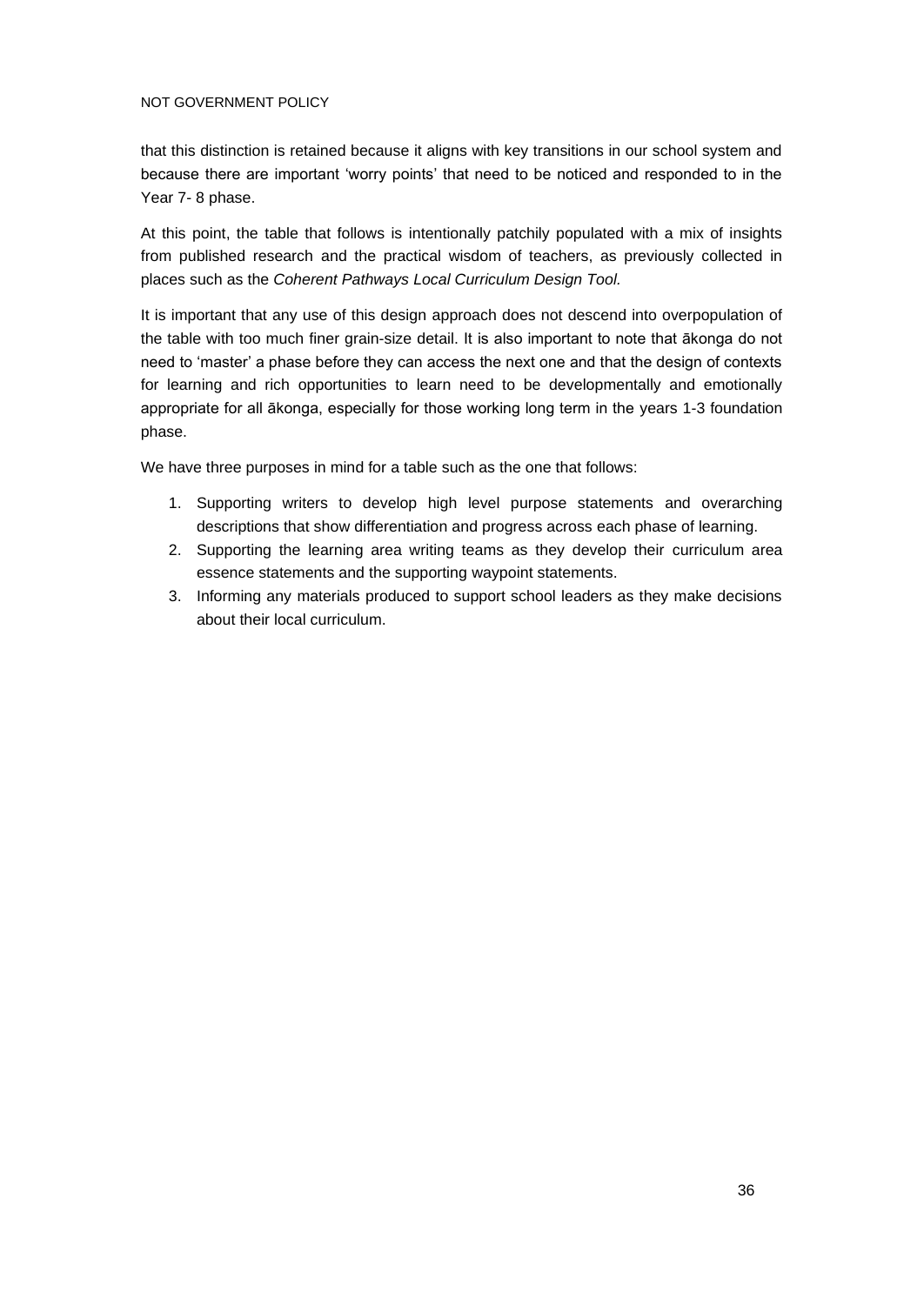Table 2 Possible categories and prompts to consider when developing learning area essence statements and purpose statements for phases of learning

<span id="page-38-0"></span>

|                                 | Taumata ako                                                                                 | Years 1-3                                                                                                                                                                                                                                                                                                                                                                                                                                                                                                                                                                      | Years 4-6                                                                                                                                                                                                                                                                                                                                                                                                                                                                                                                                                                                                                          | Years 7-8                                                                                                                                                                                                                                                                                                                                                                                                                                                                                                                                                                                                                         | <b>Years 9 - 10</b>                                                                                                                                                                                                                                                                                                                                                                                                                                                                                                                                                                                                                         | <b>Years 11-13</b>                                                                                                                                                                                                                                                                                                                                                                                                                                                                                                       |
|---------------------------------|---------------------------------------------------------------------------------------------|--------------------------------------------------------------------------------------------------------------------------------------------------------------------------------------------------------------------------------------------------------------------------------------------------------------------------------------------------------------------------------------------------------------------------------------------------------------------------------------------------------------------------------------------------------------------------------|------------------------------------------------------------------------------------------------------------------------------------------------------------------------------------------------------------------------------------------------------------------------------------------------------------------------------------------------------------------------------------------------------------------------------------------------------------------------------------------------------------------------------------------------------------------------------------------------------------------------------------|-----------------------------------------------------------------------------------------------------------------------------------------------------------------------------------------------------------------------------------------------------------------------------------------------------------------------------------------------------------------------------------------------------------------------------------------------------------------------------------------------------------------------------------------------------------------------------------------------------------------------------------|---------------------------------------------------------------------------------------------------------------------------------------------------------------------------------------------------------------------------------------------------------------------------------------------------------------------------------------------------------------------------------------------------------------------------------------------------------------------------------------------------------------------------------------------------------------------------------------------------------------------------------------------|--------------------------------------------------------------------------------------------------------------------------------------------------------------------------------------------------------------------------------------------------------------------------------------------------------------------------------------------------------------------------------------------------------------------------------------------------------------------------------------------------------------------------|
| Tauākī ako   Purpose statements | Phases of learning <sup>7</sup><br>Aronga   Focus<br>Whāinga Matua<br><b>Strategic aims</b> | Building on<br>learning foundations from<br>home and ECE, and<br>expanding ākonga<br>experiences of the world <sup>®</sup><br>Developing strong foundations<br>in oral language, reading,<br>writing, and mathematics, all of<br>which are critical for learning.<br>Encountering the richness of<br>the full breadth of the<br>curriculum as they build their<br>library of experiences.<br>Developing patterns of<br>behaviour, thinking, and<br>interaction that strengthen<br>ākonga conceptions of<br>themselves as learners and<br>contributors to their<br>communities. | Expanding ākonga knowledge<br>and capabilities via a rich<br>range of experiences that<br>open up new ideas and ways<br>of exploring the world<br>Reading, writing, and<br>mathematics knowledge and<br>skills continue to grow and are<br>increasingly used to support<br>learning in other learning<br>areas.<br>Learning experiences across<br>the curriculum continue to<br>expand and deepen.<br>Growing awareness of who<br>they are supports students to<br>build on others' ideas and<br>change their views when<br>appropriate.<br>Beginning to gain a sense of<br>ways that people can make<br>positive differences that | Exploring new ideas and<br>expanding ākonga knowledge<br>and capabilities to apply<br>disciplinary thinking to real-<br>world challenges<br>Literacy and numeracy skills<br>and the approaches,<br>languages, and conventions of<br>the eight learning areas, are<br>increasingly used with<br>purposeful deliberation.<br>Ākonga are increasingly aware<br>of preferences and strengths<br>as their library of learning<br>experiences continues to<br>grow.<br>Ākonga collaboratively explore<br>ideas and take action to solve<br>real life problems.<br>Gaining increasing<br>independence in learning and<br>in life choices | <b>Building disciplinary</b><br>knowledge and connections<br>while continuing to strengthen<br>capabilities to act on issues of<br>concern to ākonga and others<br>Ākonga use expanding<br>repertoires of conceptual<br>knowledge from different<br>learning areas, and build<br>connections between related<br>concepts, within and across<br>disciplines.<br>They continue to engage with<br>the full breadth of the<br>curriculum. They also engage<br>in critical dialogue with others<br>to improve their learning.<br>Ākonga are Increasingly active<br>citizens (readers, creators,<br>consumers, problem<br>solvers, and thinkers). | Consolidating ākonga<br>knowledge and capabilities<br>within and across disciplines<br>while building towards post-<br>school pathways<br>Ākonga pursue coherent<br>learning pathways while<br>keeping open options for<br>future study and work.<br>They work hard towards<br>personal goals, including<br>qualifications, and are<br>adaptable and flexible in new<br>and changing situations.<br>Ākonga are confident to<br>actively participate in and<br>contribute to diverse<br>opportunities in the<br>community |
|                                 | Kia Mataara!  <br><b>Worry Points<sup>9</sup></b>                                           | By the end of year 3 ākonga<br>need to understand and use<br>the 'codes' for reading writing<br>and maths                                                                                                                                                                                                                                                                                                                                                                                                                                                                      | benefit themselves and<br>others.<br>By the end of year 4 akonga<br>need to be able and motivated<br>to read and write<br>independently.                                                                                                                                                                                                                                                                                                                                                                                                                                                                                           | By the end of year 8 akonga<br>need to understand that<br>learning requires<br>perseverance, good<br>communication and self-<br>management.                                                                                                                                                                                                                                                                                                                                                                                                                                                                                       | By the end of year 10 ākonga<br>need to be clear about their<br>pathways and choices and<br>have coherence in their<br>subject choice mix.                                                                                                                                                                                                                                                                                                                                                                                                                                                                                                  | By the end of their schooling,<br>ākonga need a qualification<br>that accurately reflects what<br>they know and can do and is<br>relevant to what they aspire to<br>do beyond school.                                                                                                                                                                                                                                                                                                                                    |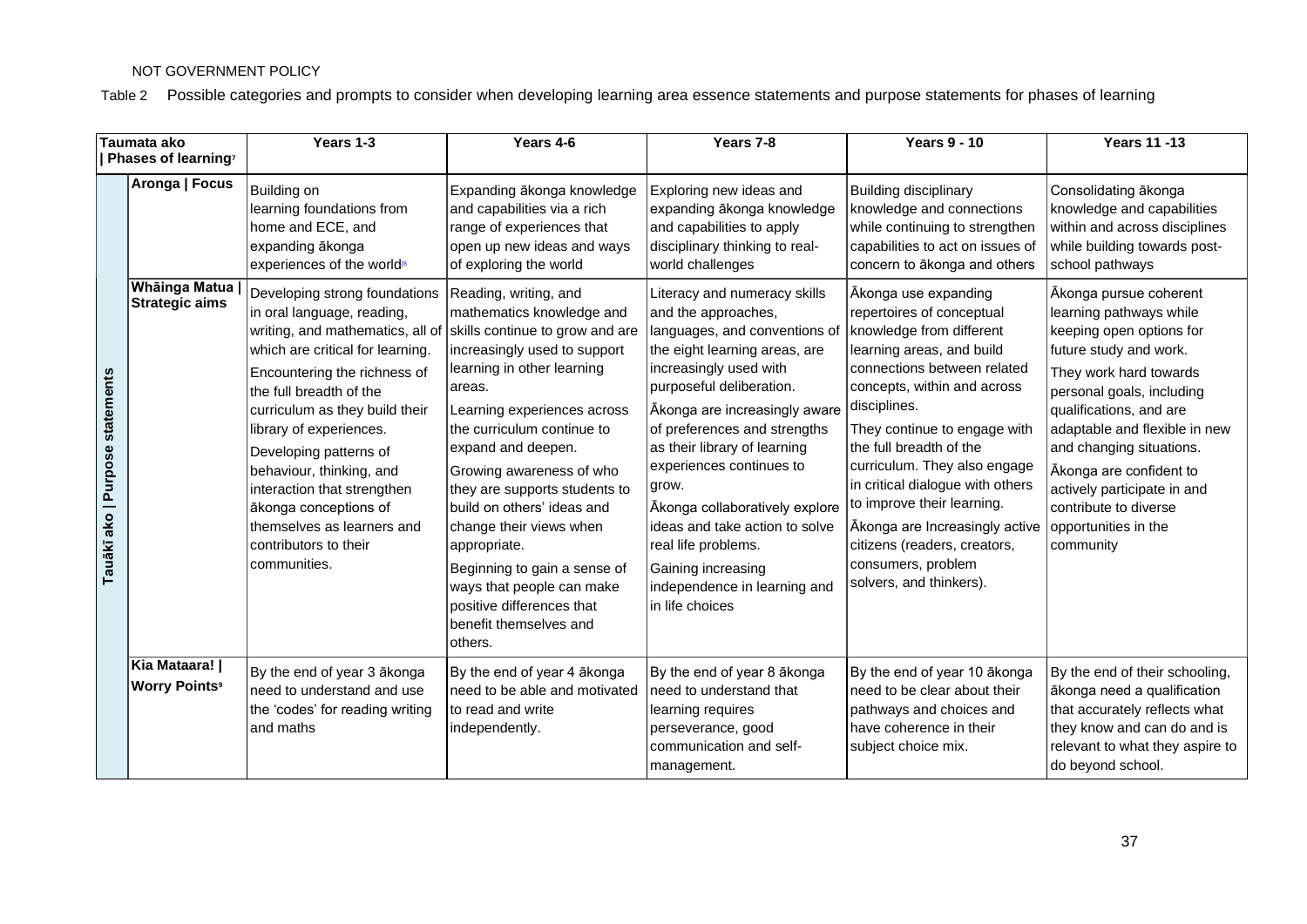|                                                                           | Taumata ako<br>Phases of learning?                        | Years 1-3                                                                                                                                                                                     | Years 4-6                                                                                                                                                                                                                                                                                                      | Years 7-8                                                                                                                                                                                                                                                                                                                                                                    | <b>Years 9 - 10</b>                                                                                                                                                                                                                                                                                                                                                                                                                            | <b>Years 11-13</b>                                                                                                                                                                                                                                                                                                                                         |
|---------------------------------------------------------------------------|-----------------------------------------------------------|-----------------------------------------------------------------------------------------------------------------------------------------------------------------------------------------------|----------------------------------------------------------------------------------------------------------------------------------------------------------------------------------------------------------------------------------------------------------------------------------------------------------------|------------------------------------------------------------------------------------------------------------------------------------------------------------------------------------------------------------------------------------------------------------------------------------------------------------------------------------------------------------------------------|------------------------------------------------------------------------------------------------------------------------------------------------------------------------------------------------------------------------------------------------------------------------------------------------------------------------------------------------------------------------------------------------------------------------------------------------|------------------------------------------------------------------------------------------------------------------------------------------------------------------------------------------------------------------------------------------------------------------------------------------------------------------------------------------------------------|
| Learn<br>$\mathbf{S}$<br><b>Ako   Rich Opportunities</b><br><b>Huānga</b> | Pakirehua  <br><b>Inquiry</b><br><b>Experiences</b>       | With support, ākonga<br>undertake a wide range<br>of simple inquiries.<br>They are likely to think<br>that simple one-off<br>investigations can<br>straightforwardly yield<br>answers.        | Ākonga undertake<br>investigations that draw on<br>relevant disciplinary practices.<br>They are increasingly aware of<br>the need to be systematic in<br>gathering and interpreting<br>data.<br>With support, they use<br>evidence to support their<br>claims                                                  | Akonga pose questions and<br>design investigations<br>appropriate to the inquiry<br>practices of the relevant<br>discipline.<br>They can make and follow a<br>plan.<br>They justify their own<br>position by using evidence.                                                                                                                                                 | Ākonga draw on their growing<br>repertoire of conceptual<br>knowledge to frame activities at<br>all stages of an investigation<br>(from problem posing/question<br>asking through to interpretation<br>of findings).<br>They can give clear reasons for<br>their choices and actions.                                                                                                                                                          | Akonga demonstrate an<br>increasing mature grasp of<br>disciplinary inquiry practices -<br>they know how knowledge is<br>created and validated and they<br>have strategies for determining<br>the trustworthiness of sources.<br>They recognise when outcomes<br>are probabilistic rather than<br>clearly determined.                                      |
|                                                                           | Pūkenga<br>Ako  <br>Learning to<br>Learn <sup>47 48</sup> | Ākonga can state their<br>own ideas and are<br>willing to listen to those<br>of others.<br>They are beginning to<br>recognize that what<br>they think is different<br>from why they think it. | Ākonga are beginning to talk<br>about theoretical entities (e.g.<br>gravity) but tend to treat these<br>as factual.<br>They adopt new ideas most<br>easily when these align with<br>their existing theories of cause<br>and effect.<br>Their ability to take different<br>perspectives is growing<br>stronger. | Ākonga draw on their<br>emerging understanding of<br>disciplinary concepts as well<br>as their personal<br>experiences/theories when<br>explaining events and<br>phenomena.<br>Increasingly, they can think<br>critically about their own<br>ideas and explain how these<br>have changed over time.<br>They can compare and<br>contrast their ideas with<br>those of others. | Ākonga are increasingly able to<br>identify and address<br>inconsistencies in their own<br>thinking and to evaluate the<br>quality of their reasoning against<br>specific criteria.<br>They are beginning to recognise<br>when new evidence disconfirms<br>their personal theories.<br>Ākonga perspective taking skills<br>are stronger and they can shape<br>basic explanations about why<br>people might hold different<br>views of the same | Ākonga show increasing<br>coherence in the explanatory<br>frameworks that organise their<br>conceptual knowledge base.<br>They willingly explore and<br>challenge their own and other's<br>thinking.<br>They are increasingly willing<br>and able to look beyond linear<br>models and cause and effect to<br>recognise complexity at work in<br>the world. |

<sup>&</sup>lt;sup>47</sup> The nature and importance of "unthinkable" knowledge in the disciplines risks being side-lined if the focus of learning focuses only on more prosaic employment considerations. Hughson, T. & Wood, B. (2020). The OECD Learning Compass 2030 and the future of disciplinary learning: a Bernsteinian critique.Journal of Education Policy, DOI: 10.1080/02680939.2020.1865573

<sup>&</sup>lt;sup>48</sup> Based on a literature review in the context of science education (Hipkins, R. & Kenneally, N. (2003). Using NEMP to inform the teaching of science skills. New Zealand Council for Educational Research. )This line has been added in recognition of the need for a more explicit focus on epistemic thinking (as in the OECD 2030 learner compass, for example).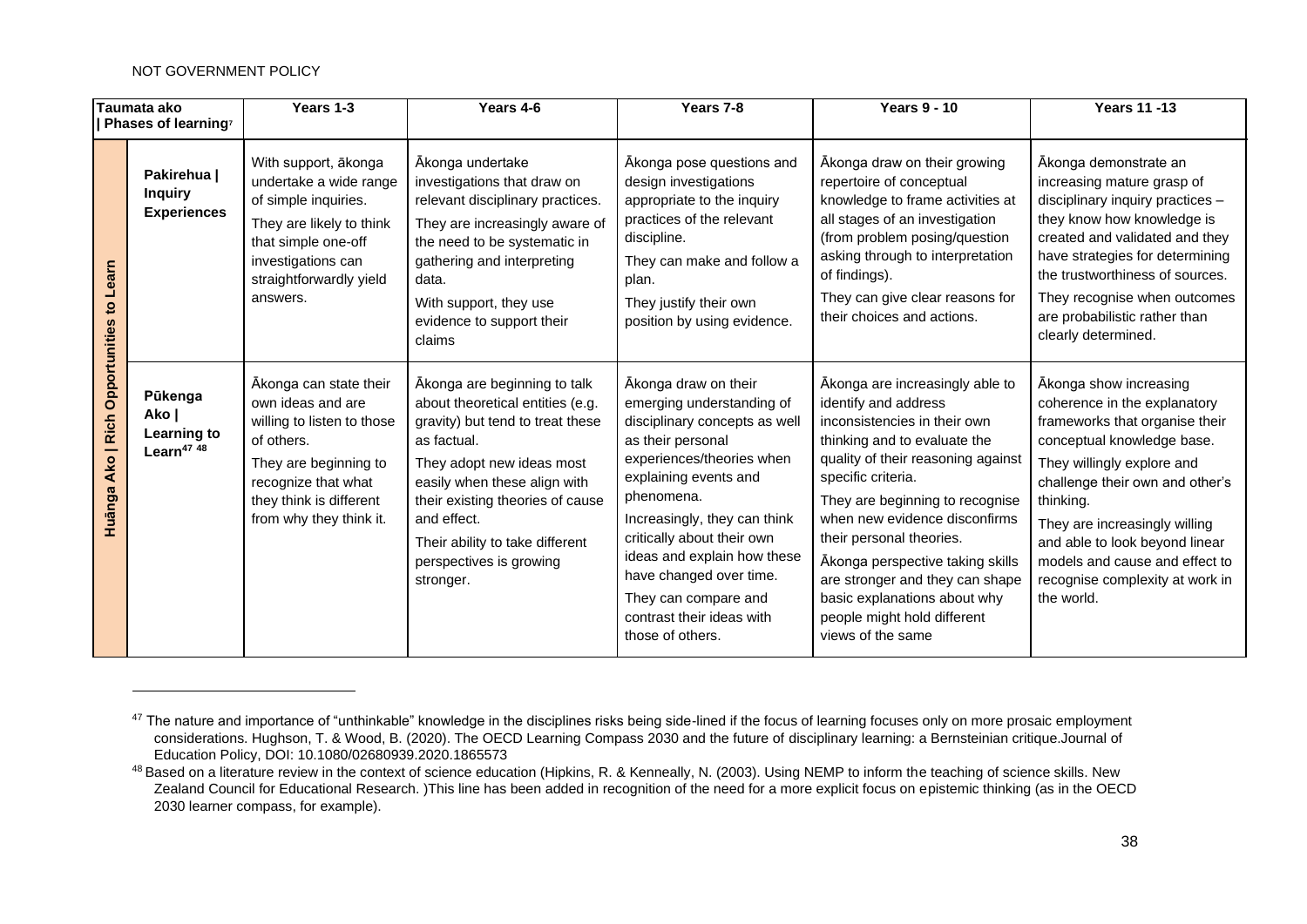|                                                       |                                      |                                                                                                                                                            |                                                                                                                                                                                                                              |                                                                                                                             | events/experiences                                                                                                                                                                                                                                          |                                                                                                                                                                                                                                                                                                                                                                           |
|-------------------------------------------------------|--------------------------------------|------------------------------------------------------------------------------------------------------------------------------------------------------------|------------------------------------------------------------------------------------------------------------------------------------------------------------------------------------------------------------------------------|-----------------------------------------------------------------------------------------------------------------------------|-------------------------------------------------------------------------------------------------------------------------------------------------------------------------------------------------------------------------------------------------------------|---------------------------------------------------------------------------------------------------------------------------------------------------------------------------------------------------------------------------------------------------------------------------------------------------------------------------------------------------------------------------|
| <b>Taumata ako</b><br>Phases of learning <sup>7</sup> |                                      | Years 1-3                                                                                                                                                  | <b>Years 4-6</b>                                                                                                                                                                                                             | Years 7-8                                                                                                                   | <b>Years 9 - 10</b>                                                                                                                                                                                                                                         | <b>Years 11 -13</b>                                                                                                                                                                                                                                                                                                                                                       |
|                                                       | Horopaki<br>ako l<br><b>Contexts</b> | Contexts can be both<br>familiar and surprising.<br>They nurture curiosity<br>and questioning and<br>introduce ākonga to a<br>rich range of<br>experiences | Contexts increasingly take<br>students beyond the familiarity<br>of everyday experiences. They<br>enjoy exploring "extremes" of<br>reality (e.g. heroes; oddities;<br>extraordinary endeavours<br>$etc.$ ) <sup>49[13]</sup> | Ākonga expand their<br>foundational conceptual<br>learning of big ideas in an<br>increasingly diverse range of<br>contexts. | Local contexts help ākonga<br>deepen their understanding of<br>'place' <sup>50</sup> but they also<br>increasingly look beyond the<br>local to global contexts,<br>increasing their awareness of<br>the interconnectedness of<br>people, places, and things | Increasingly challenging<br>contexts provide opportunities<br>for students to draw on and<br>connect knowledge from<br>different disciplines to address<br>complex challenges of concern<br>to them and other young<br>people. <sup>51[52</sup><br>Some contexts offer<br>opportunities for abstract<br>thinking that transcends<br>everyday experiences. <sup>[16]</sup> |

<sup>49</sup> Kieran Egan calls this the "romantic" stage of expanding imagination and learnin[g:](https://ierg.ca/about-us/a-brief-guide-to-imaginative-education/) <https://ierg.ca/about-us/a-brief-guide-to-imaginative-education/>

<sup>50</sup> This is seen as particularly important in a bicultural curriculum with a specific focus on aspects of mātauranga Māori. See for example: Penetito, W. (2009). Placedbased education: Catering for curriculum, culture and community. New Zealand Annual Review of Education, 18, 5–29.

<sup>&</sup>lt;sup>51</sup> See Wood and Sheehan (2020) for a commentary on the importance of choosing contexts that provide sufficiently challenging opportunities for students to strengthen the capabilities needed for citizenship in the years beyond school, and for success in NCEA assessments. Wood, B. E., & Sheehan, M. (2020). Transformative disciplinary learning in history and social studies: Lessons from a high‐autonomy curriculum in New Zealand. *The Curriculum Journal*, curj.87. https://doi.org/10.1002/curj.87

<sup>&</sup>lt;sup>52</sup> The nature and importance of "unthinkable" knowledge in the disciplines risks being side-lined if the focus of learning focuses only on more prosaic employment considerations. Hughson, T. & Wood, B. (2020). The OECD Learning Compass 2030 and the future of disciplinary learning: a Bernsteinian critique.*Journal of Education Policy*, DOI: 10.1080/02680939.2020.1865573